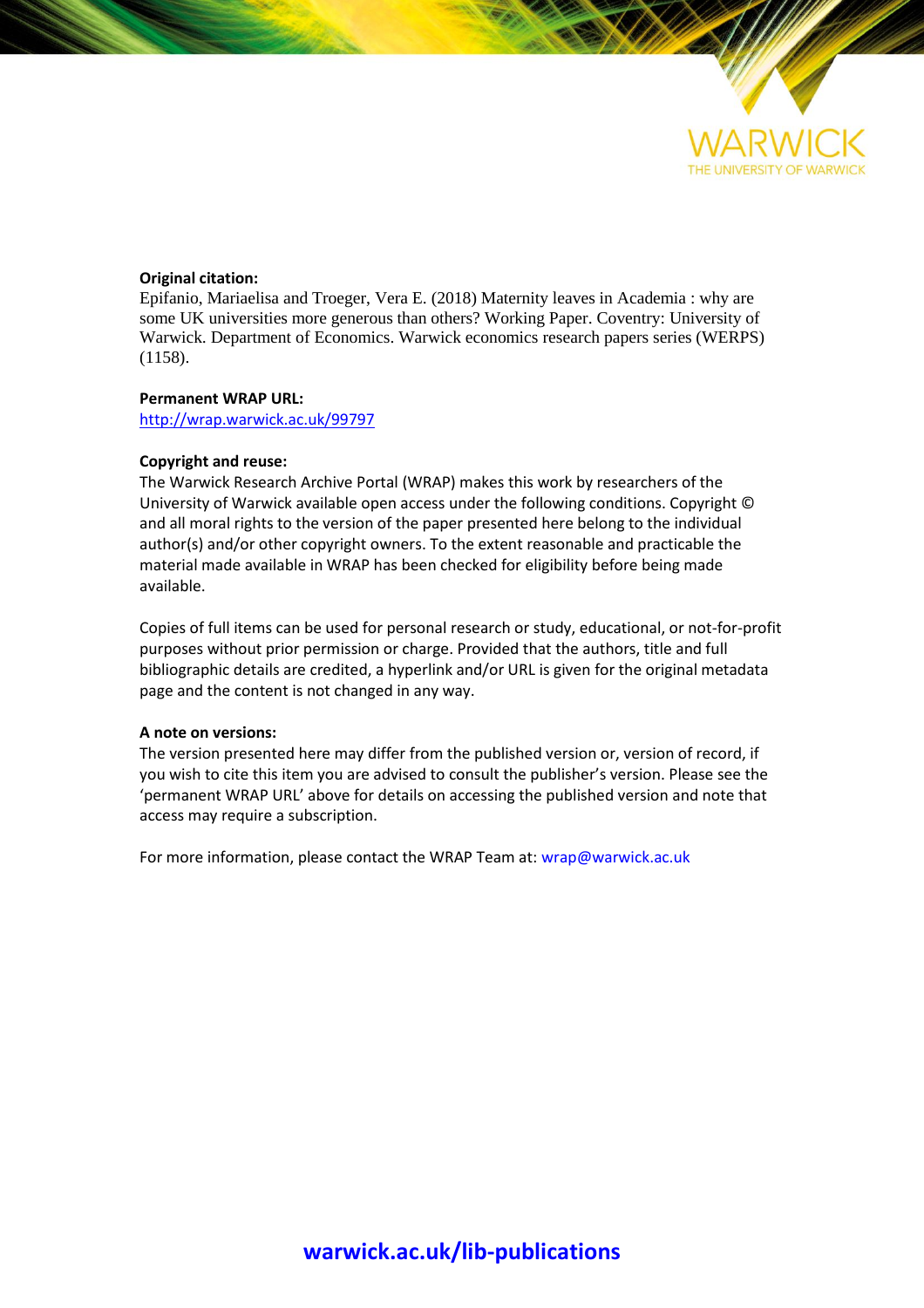

# **Maternity leaves in Academia : Why are some UK universities more generous than others?**

**Mariaelisa Epifanio and Vera E. Troeger**

**[\(This paper also appears as CAGE discussion paper 365\)](https://warwick.ac.uk/fac/soc/economics/research/centres/cage/manage/publications/365-2018_troeger.pdf)**

**March 2018 No: 1158**

**Warwick Economics Research Papers**

**ISSN 2059-4283 (online) ISSN 0083-7350 (print)**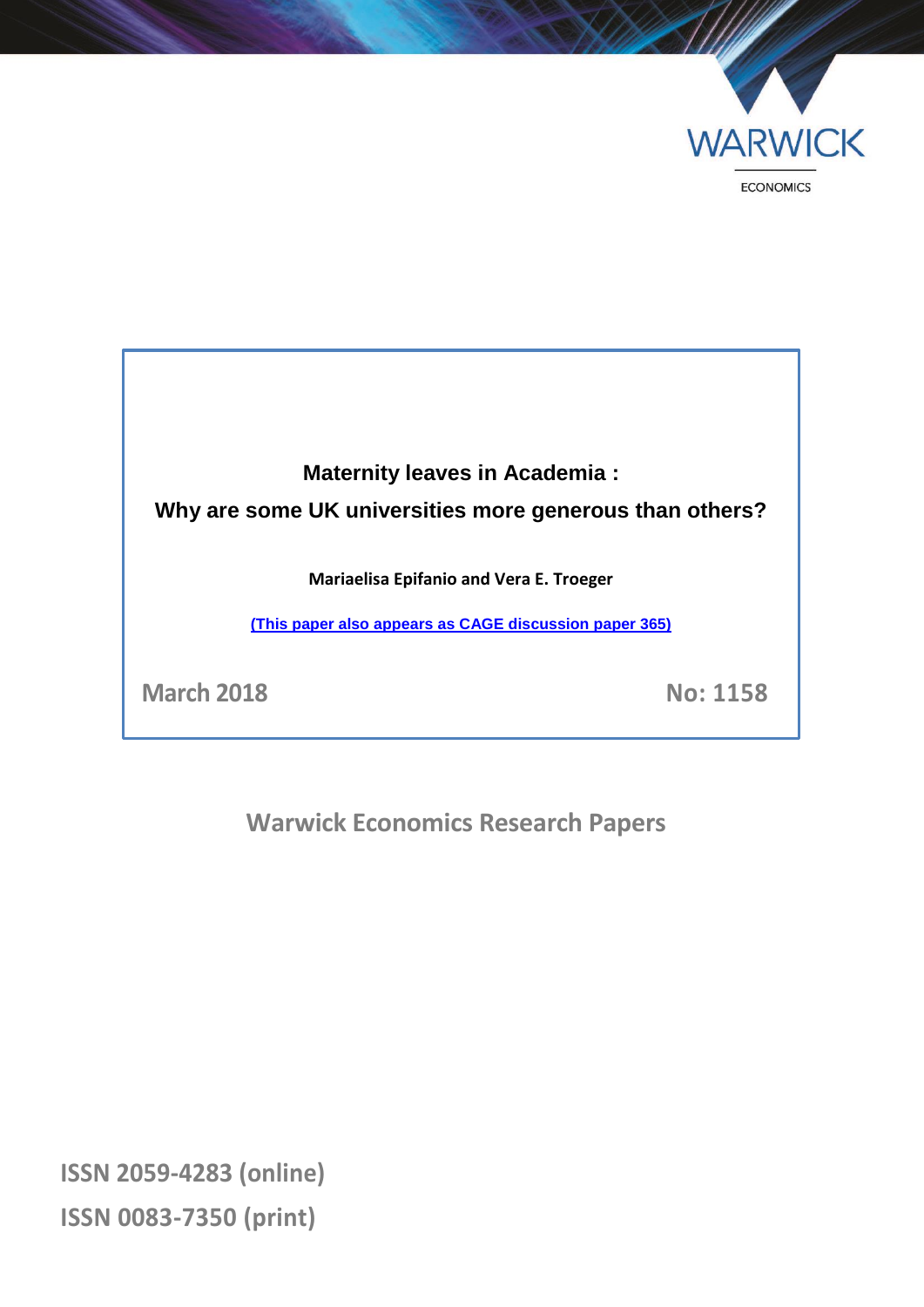### **Maternity leaves in Academia: Why are some UK universities more generous than others?**

#### **Mariaelisa Epifanio\* and Vera E. Troeger+1**

\* University of Liverpool, Department of Politics

<sup>+</sup> University of Warwick, Department of Economics

#### **Abstract**

Statutory parental leave provisions in the UK are amongst the least generous as compared to other EU and OECD countries<sup>2</sup>. That is why most companies and other institutions, such as universities, top these legal provisions up with more generous occupational parental leave packages (OMPs). Yet, they don't do so uniformly. Indeed, the generosity of OMPs offered by HEIs across the UK differ greatly. This paper examines both theoretically and empirically why this is the case. We find that income of HEIs doesn't make a difference but size in terms of number of employees as well as the student-to-staff ratio do. Our results also show that more research intense universities with a higher previous share of female professors and female academics at child-bearing age provide more generous maternity pay. We offer a range of explanations for these findings.

<sup>&</sup>lt;sup>1</sup> List of authors is alphabetical implying equal authorship

<sup>&</sup>lt;sup>2</sup> With respect to generosity of maternity pay the UK is the second lowest in the EU, only Ireland provides less generous maternity pay. And in terms of public expenditure on maternity leave per child born only Greece and the Netherlands spend less (figures from 2013, OECD Health Expenditure and Family Databases).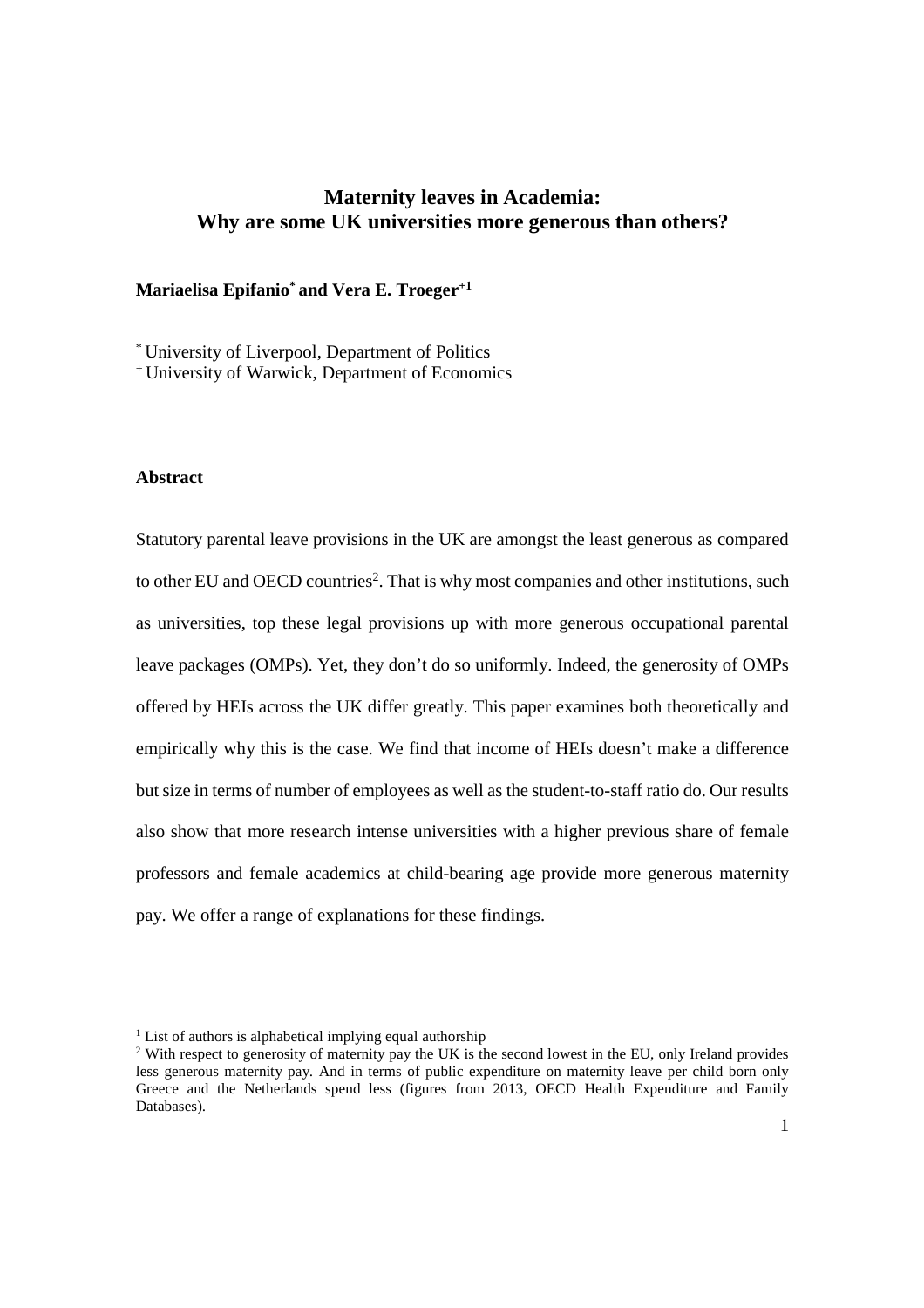#### **1. Introduction**

If you are an academic, you are a woman and you want to have children, your maternity leave provisions depend dramatically on the higher education institution that employs you in the UK. Maternity leave arrangements vary widely across UK universities and this variation does not rest on intuitive differences, such as universities' budget and size. The number of weeks for which full salary replacement is granted to women on maternity leave varies from 0 – or just statutory maternity pay (e.g. Leeds Metropolitan University) to 26 weeks (e.g. Manchester University). Places as diverse as Bristol, Kent or Goldsmith College only grant 8 weeks of fully paid maternity leave compared to the 18 weeks of full salary replacements provided by Keele University or Cambridge University, inter alia. In addition, not all women in the academic ranks are entitled to similar maternity leave policies. Staff on fixed-term contracts, such as researchers and teaching fellows are frequently excluded from most of the maternity schemes outside the statutory provisions because they often require a prolonged period of service to become eligible for occupational maternity packages<sup>3</sup>.

This article analyses the determinants of maternity leaves' generosity in 160 UK universities.<sup>4</sup> We find that universities granting favorable maternity provisions are characterized by a higher number of women in higher academic ranks (such as full

<sup>&</sup>lt;sup>3</sup> Most occupational maternity packages (namely, 127 packages in our sample) require continuous employment for at least 52 weeks at 15 weeks prior to expected childbirth. This is longer than the typical fixed term contract that lasts or 12 months or just an academic year.

<sup>4</sup> We focus on the *generosity* of occupational maternity pay because the *length* does not vary and is determined by the statutory provision that a job has to be held for 52 weeks after childbirth.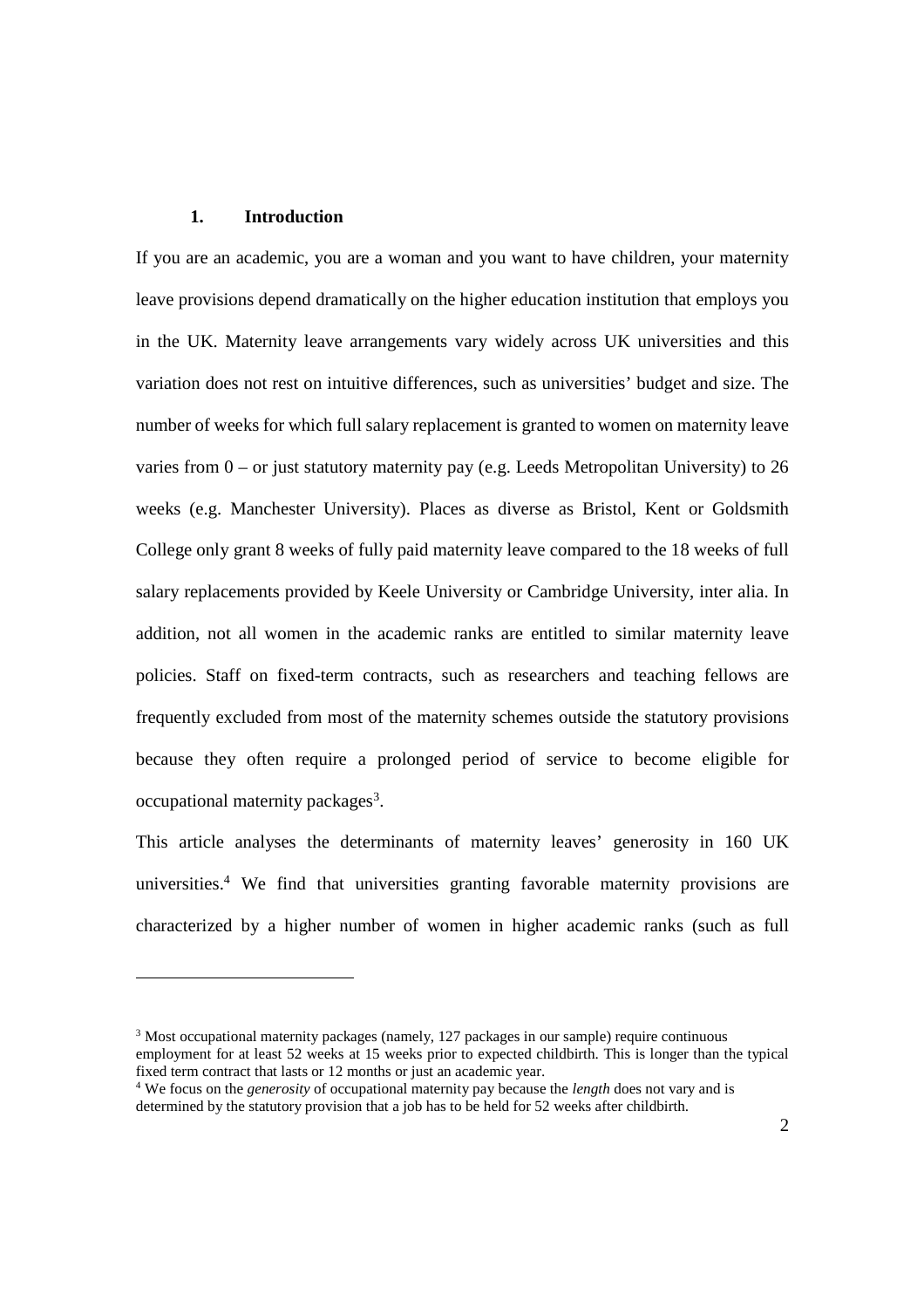professors), a lower student-to-staff ratio and a high level of research intensity. We link these findings to the institutional structures across HEIs that increase women's bargaining power, lower the costs of granting more generous maternity policies, and affect the employer's incentives to keep female academics attached to the university.

Our work contributes to the literature on the determinants of maternity provisions across institutions and organizations. Alike this literature, we show that the presence of women in top-positions is a likely predictor of the generosity of maternity benefits across UK universities. Unlike this literature, we show that universities' budgets and financial resources do not matter for the variation in the generosity of maternity provisions; rather, the number of students per academic members of staff and the research intensity of universities, are important conditions for granting favorable maternity policies to academic women. Our research also adds to the larger debate on women's under-representation in qualified and competitive sectors by highlighting the institutional-based constraints and incentives offered to women in the UK academic sector.

This paper is structured as follows: the next section summarizes the main findings advanced by the literature on maternity policies across firms and organizations. We build on these works to advance our own hypotheses on the determinants of maternity arrangements in UK higher education institutions (HEIs) in section three. The data, variables and research design are described in section four. Section five discusses the results of our empirical analysis, while the last section concludes and points to future research avenues.

#### **2. Variation in Maternity benefits**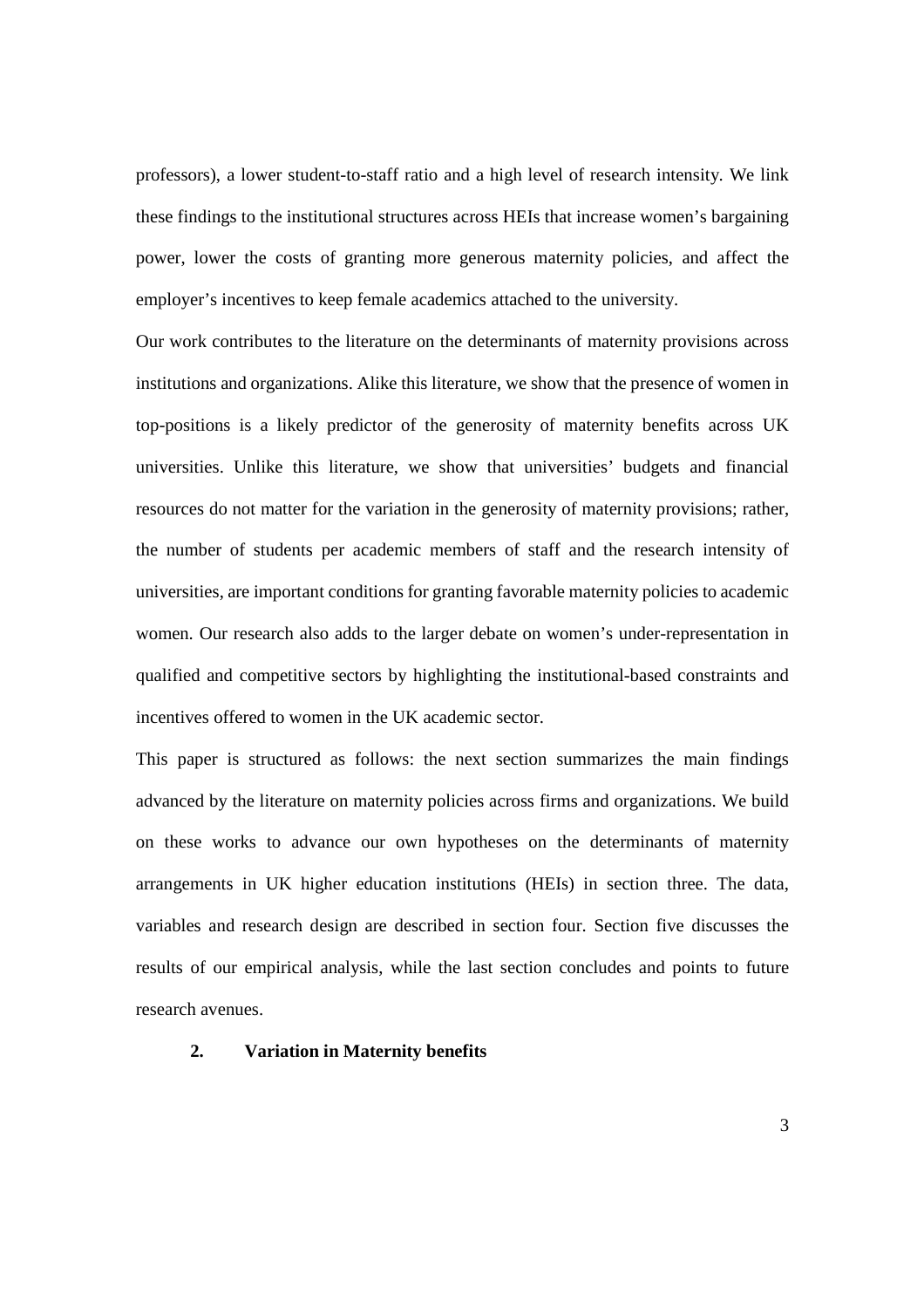Most countries impose legal minimum standards on maternity leave provisions. Organizations then decide whether to grant additional – so called contractual or occupational - benefits to their workforce. In many countries, especially those with relatively large social welfare states such as Germany, France and the Scandinavian countries, statutory maternity provisions are generous enough for companies not to offer additional provisions. This is different for the UK where statutory benefits are very meagre: the UK offers the second least generous maternity pay in the EU, only Ireland provides less generous maternity pay. And in terms of public expenditure on maternity leave per child born only Greece and the Netherlands spend less<sup>5</sup>. Most companies, universities, and civil service institutions, therefore, offer additional maternity leave and pay to mothers.

This decision to top up legal requirements is usually regarded as the result of a cost-benefit analysis. Generous maternity provisions attract and retain female talents, minimize the costs of recruitment and training, reduce the costs of absenteeism and sick leaves, enhance job satisfaction, increase employees' loyalty and productivity and improve the corporate image of the providing institution (Yasbek 2004). But there are also costs: monetary costs, such as payments for maternal and parental leaves, costs associated with temporarily filling the posts of absentees, costs generated by productivity breaks due to the personnel on leave, and costs of adjustment in implementing work-life balance policies. Given than the costs are more directly measurable and observable than the benefits, companies and institutions have traditionally regarded maternity leaves and, more generally, work-life balance

<sup>&</sup>lt;sup>5</sup> figures from 2013, OECD Health Expenditure and Family Databases.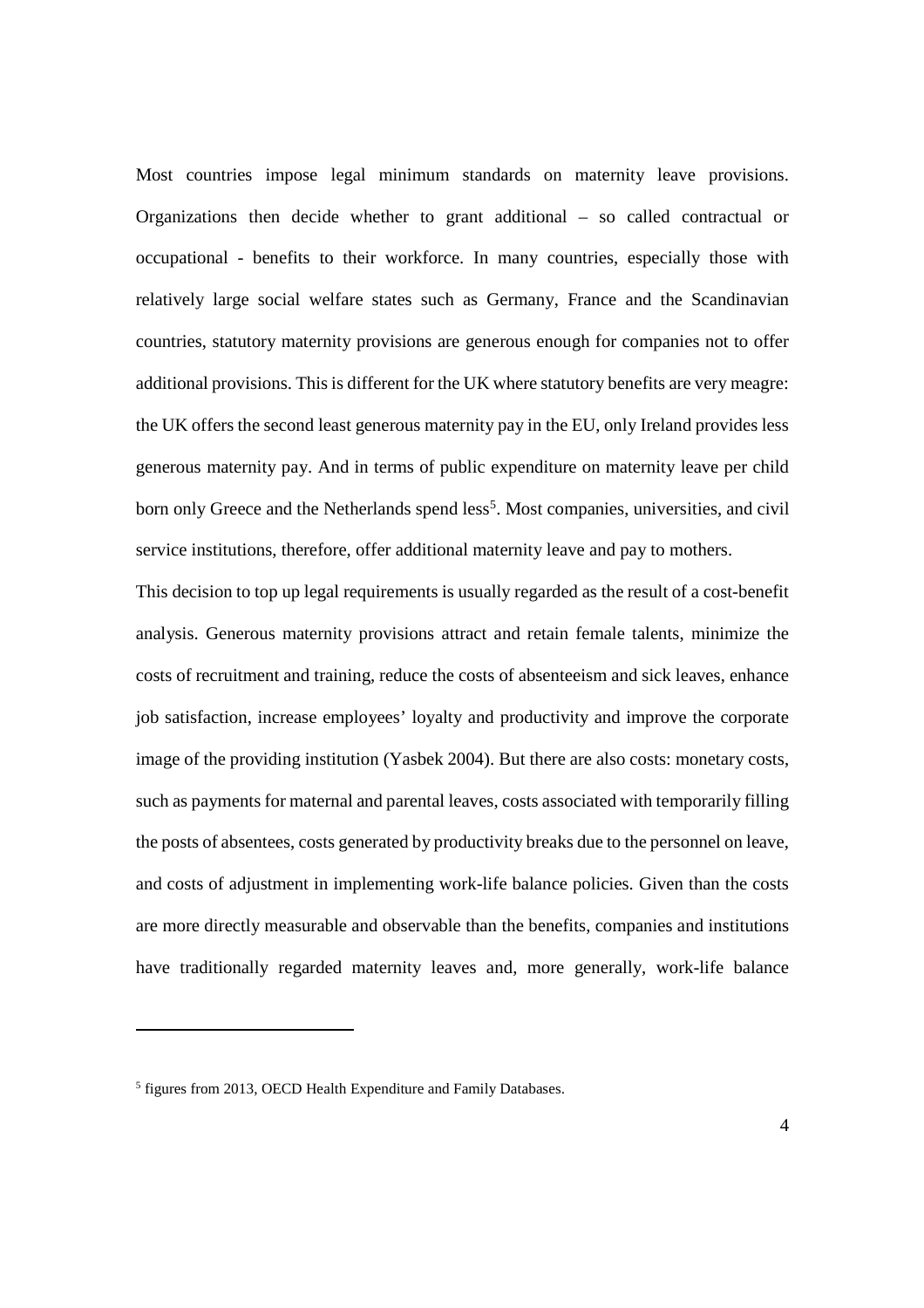provisions as impediments to their profits and growth (Bevan 2001). A countervailing factor against a pure analysis of costs and benefits is the share of women in executive positions, which has consistently been associated with generous maternity policies in both for-profit and non-profit organizations (Pitt-Catsouphes et al. 2004; Galinksy and Bond, 1998; Konrad and Mangel, 2000).

Recently, high-tech consumer companies (such as Google, Netflix and Microsoft), consulting firms, law and financial services are increasingly using generous maternity leaves, as well as child bonuses and family friendly arrangements, to attract and retain productive workers, on the understanding that the conditions granted to employees are important predictors of firms' performances (Huselid, Jackson and Schuler, 1995). The "business case" for generous provisions does not hold equally across sectors and between organizations. Typically, work-life balance policies are more generous across sectors competing for a qualified workforce (Konrad and Mangel, 2000; Evans 2001, Sprang, Rompf, and Anderson 2000). Finance, insurance and real estate sectors, for example, grant more generous policies than retail, construction and wholesale industries.

Favorable arrangements are also prevalent in public sector jobs (Evans 2001) and that is usually attributed to the relative bargaining power of public sector employees, who are very likely to belong to trade unions or professional organizations.

Along with industry's type, the size and economic capacity of organizations and institutions account for a large part of the variation in maternity provisions. Large firms (with more that 1000 employees) grant more generous policies than small and medium enterprises, which is usually regarded as an effect of economies of scale, where the fixed cost of family-friendly provisions can be spread over a larger level of output (Comfort,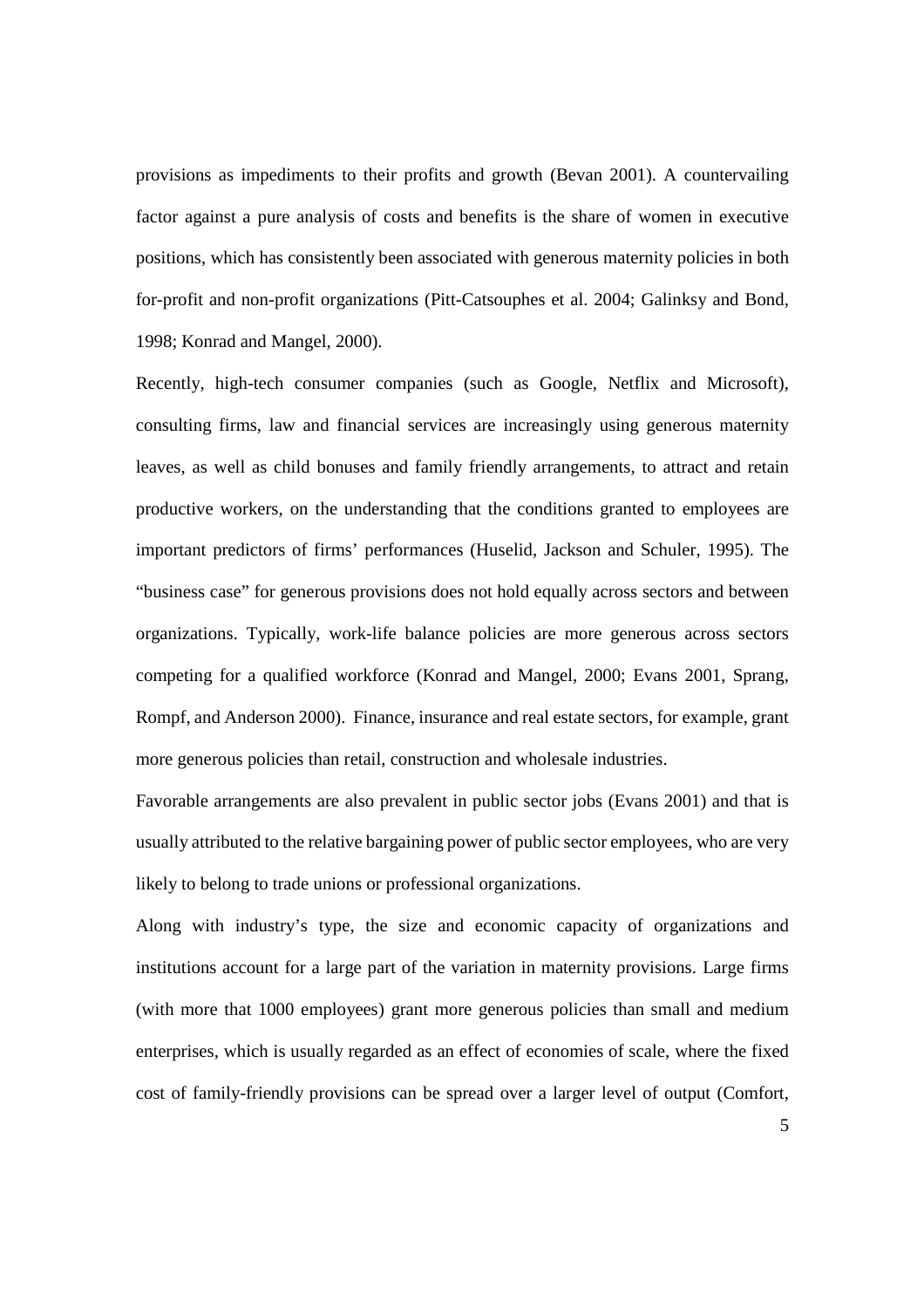Johnson and Wallace, 2003). Much less is known about small and medium enterprises because of data limitation and inconsistencies in the definition of this category across countries.<sup>6</sup>

Our paper provides a different theoretical framework to understand maternity leave provisions. Rather than a cost-benefit analysis, we assume that, like most policy decisions, maternity leaves in U.K. universities are the result of bargaining between human resources and interested parties. We offer better theoretical underpinning and clearer comparative statics for the main determinants of maternity policies using the insights from the literature on organizations' work-life balance provisions.

## **3. Variation in maternity provisions across UK universities: theoretical intuitions**

Based on the above discussion, we posit that maternity leave provisions result from an implicit or explicit negotiation between the organization board and the bargaining units representing the employees. In the context of UK universities, the two sides involved in this bargaining process are university management and female employees. Within this framework, we obtain clear predictions. First, factors which raise the bargaining power of women employees, especially academic women, increase maternity benefits. Second, determinants which augment the cost of providing maternity benefits decrease the

<sup>6</sup> SMEs are less likely to have formal or stated work-life balance policies and the extent of these provisions is less likely to be captured by surveys. In addition, the definition of SMEs varies across countries (from 250-500 employees in the UK to 5-25 employees in New Zealand) and this prevents a systematic comparison of SMEs' policies across countries.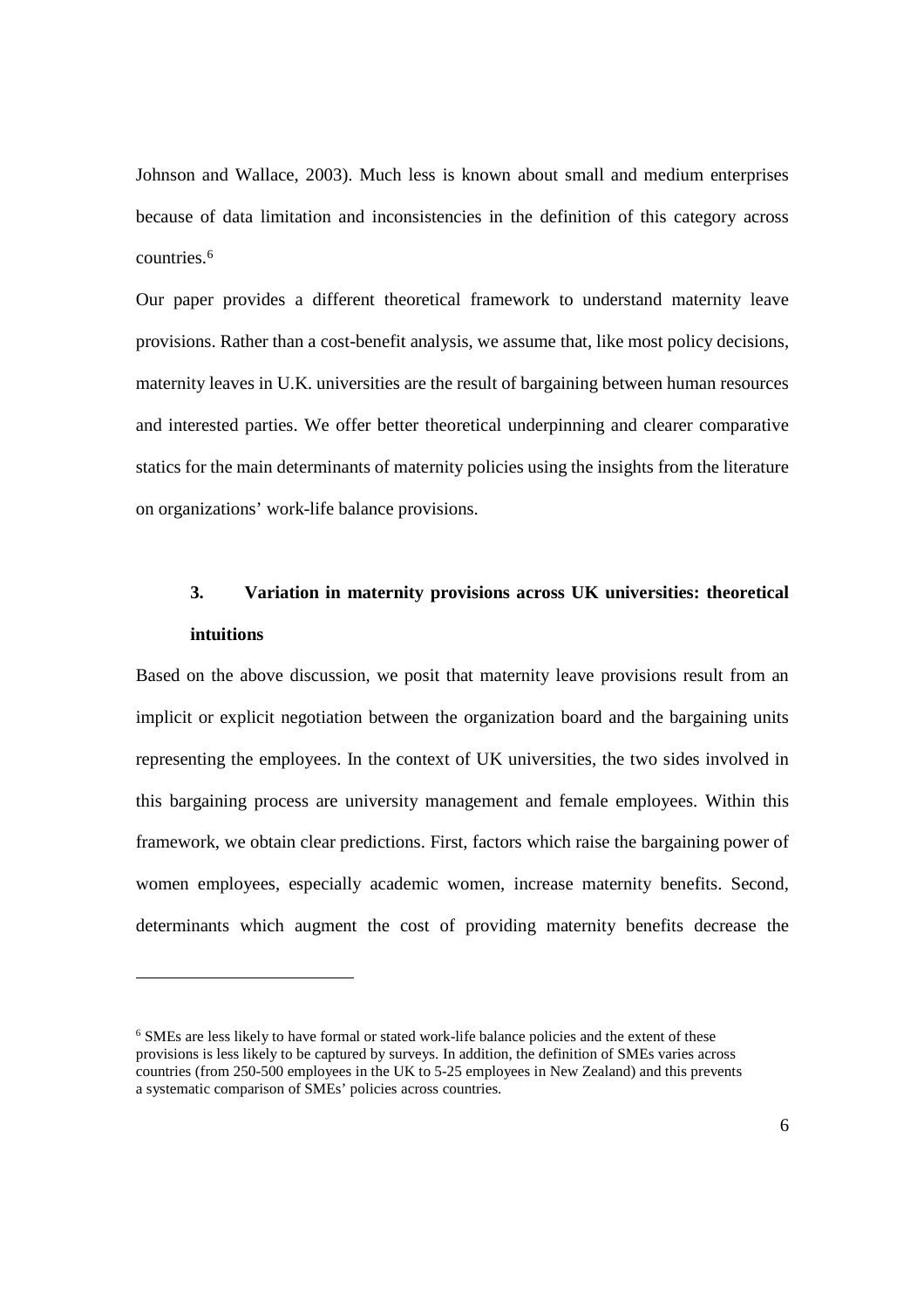generosity of maternity provisions.<sup>7</sup> And third, factors that increase the institution's benefits from retaining mothers in the workforce will also favor greater generosity of maternity pay.

Since the theoretically described bargaining process is rather implicit we talked to several Human Resources Directors across UK HEIs to understand how university management implements changes in occupational parental leave policies. Whenever there is a need to revise the OMP, e.g. when there are changes in statutory provisions or government promotes gender oriented activities such as the Athena Swan or Gender Equality mark programs, the respective Human Resources team will review the current provisions and propose potential changes to the relevant university bodies (council, senate, management team). This proposal is usually based on the following (and other) considerations<sup>8</sup>:

1. What are the benefits for recruitment and retention of staff

2. Benchmarking to competitor institutions, e.g. other universities (Russell Group), or respected employers in public and civil service for professional staff

- 3. Feedback from employees through e.g. a survey
- 4. Consultation with relevant groups of staff (e.g. female professors)

5. Issues raised through initiatives such as Athena Swan (this is more recent)

6. Finally, a business case has to be provided that considers costs vs. benefits Two conditions are likely to affect the bargaining power and influence of women in the academic sector, namely the number of women with full professorship and the share of

<sup>7</sup> Both sets of predictions are consistent with an asymmetric Nash-bargaining protocol among others. <sup>8</sup> We interviewed amongst others the Director of Human Resources at Warwick University, Gillian McGrattan.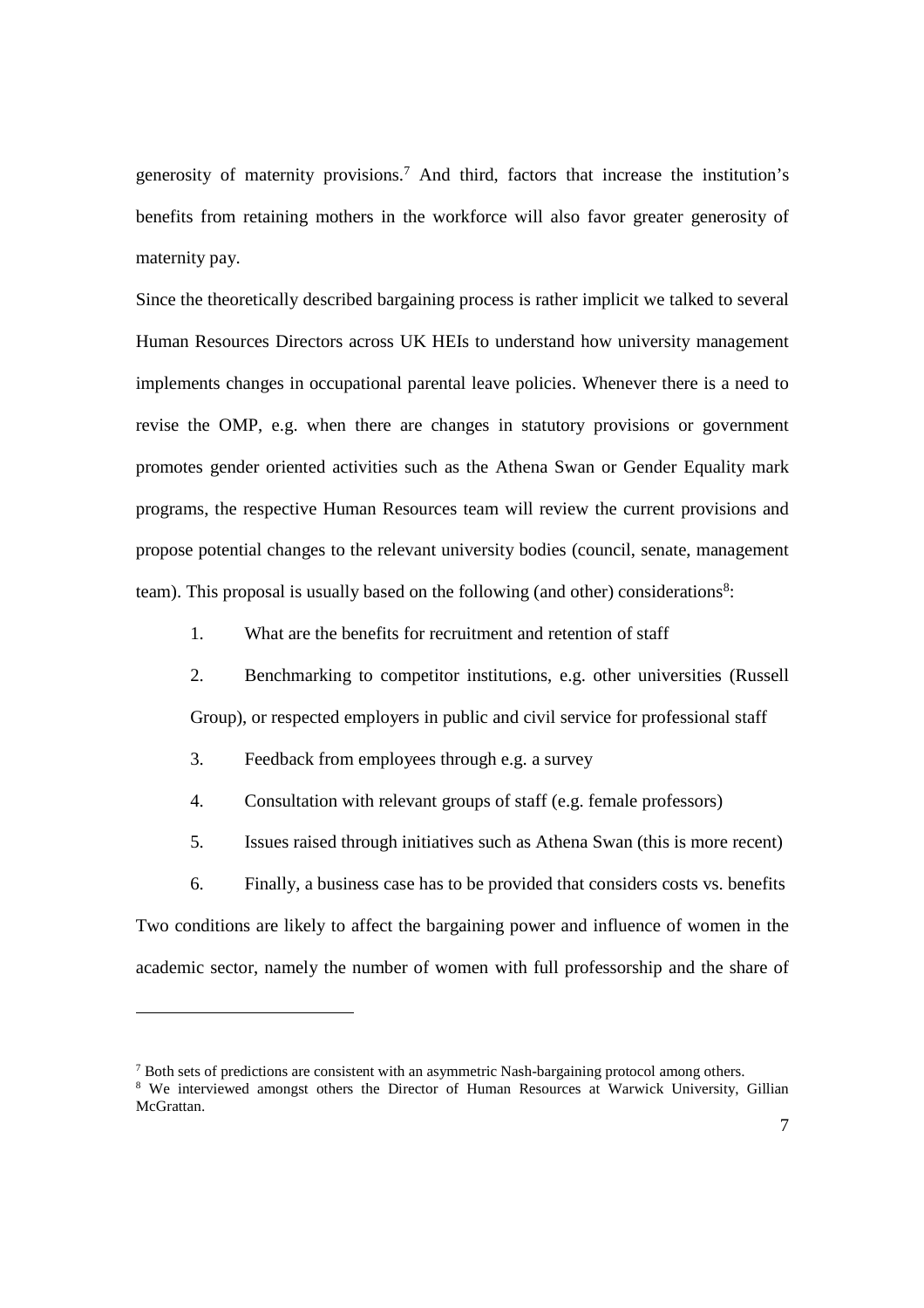female academics at child bearing age. Arguably, women in higher academic positions are more likely to influence the policy choices set at university level given that full professors participate in university committees that decide on policies and strategies. Since women have a vested interest in better work-life-balance provisions, we argue that a larger share of female professors involved in university policy making, affects generosity of occupational maternity packages positively. Similarly, the generosity of maternity leaves is expected to increase with a higher share of academic women at child bearing age. These women in particular have an interest in generous maternity benefits because they are face with the decision to start or enlarge their family. These views enter the "bargaining process" through the mentioned feedback and consultancy mechanisms that inform the proposal generated by human resources departments. Universities with a higher share of female professors and female academics at child bearing age are therefore expected to adopt more generous maternity policies.

Turning to costs, we identify three restraints on the generosity of maternity provisions: financial resources, workforce composition, and student-to-staff ratio. One intuitive difference between higher education institutions rests on their financial resources. Some universities are richer than others and can grant more generous leaves to their employees. Similarly, large universities (in terms of total number of staff) are expected to offer more favorable leaves. As for big enterprises, the fixed cost of maternity leave provisions for academic staff and IT systems in large universities can be spread over a larger level of output compared to smaller universities. Large and rich universities are therefore expected to grant more generous work-life balance provisions.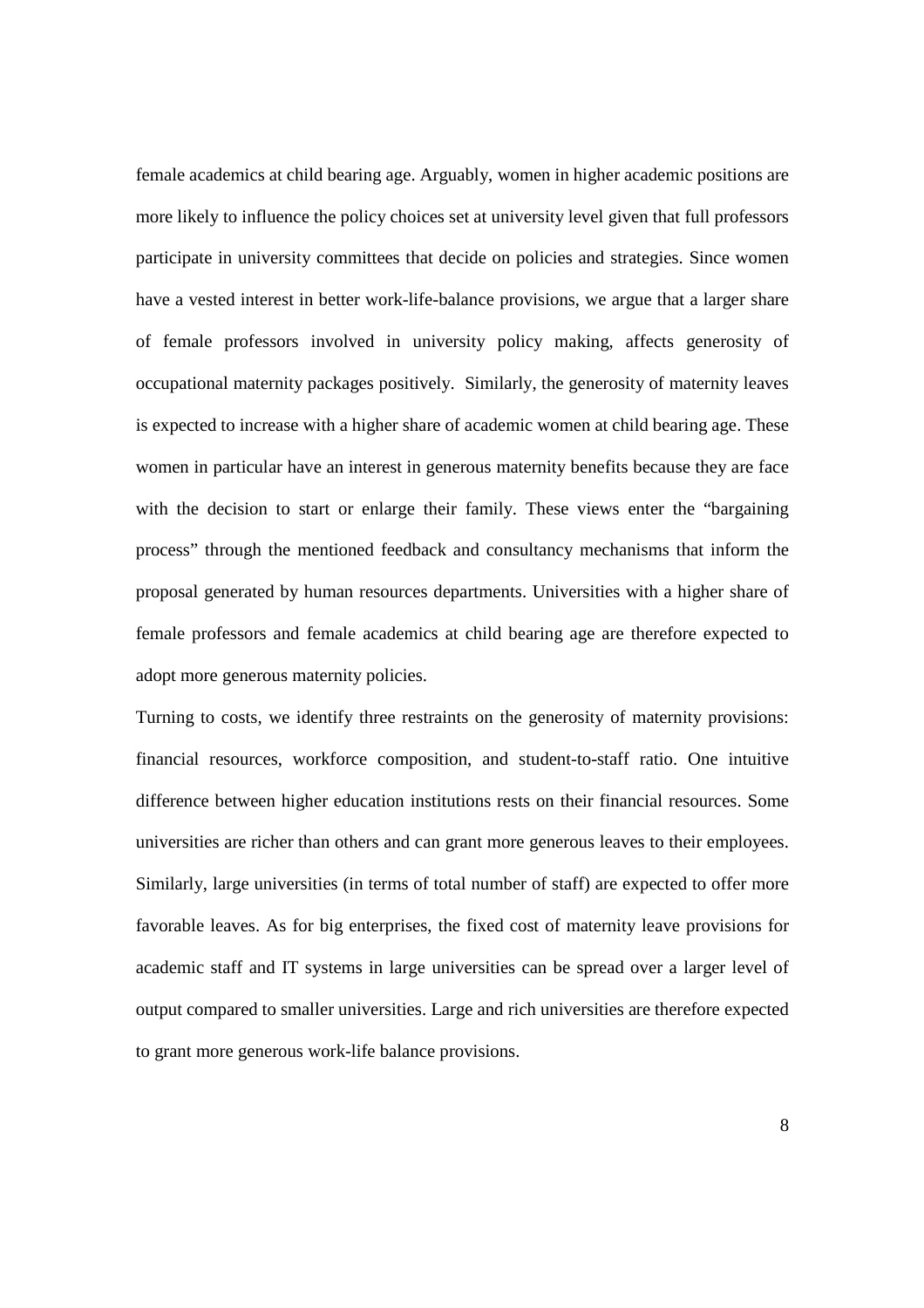A further aspect that HR administrations are likely to consider in designing maternity schemes is the admin-to-academics ratio. The levels of education, training, qualification and skills required for administrative works are arguably lower than those necessary to become an academic. While differences in skills and qualifications usually translate in different salary schemes, institutions cannot discriminate female academics and female support staff in granting maternity provisions (and rightly so). We posit that universities employing a higher number of (female) administrative staff (to total member of academic staff) are likely to grant relatively less generous maternity policies. As for retail, construction and wholesale industries, the presence of less qualified workforce in universities with a higher proportion of support staff is likely to push down the maternity benefits granted to female employees. We therefore expect that the generosity of maternity arrangements is likely to decrease as the ratio between academics and administrative staff increases.

In addition, universities invest a lot of resources into the recruitment of academics and their productivity. For example, early career academics are supplied with resources to build up their research profiles through attending academic conferences, reductions in teaching and administrative loads, and funds to start new research agendas. These investments would be lost if young female academics did not return from maternity leaves to being research active and productive. Hence, universities – especially research oriented ones – have greater incentives to grant generous maternity pay when the share of female academics at child bearing age is larger.

The skill specificity of academic jobs is much more pronounced than for administrative jobs. An administrator in a biology department can relatively easily move across to a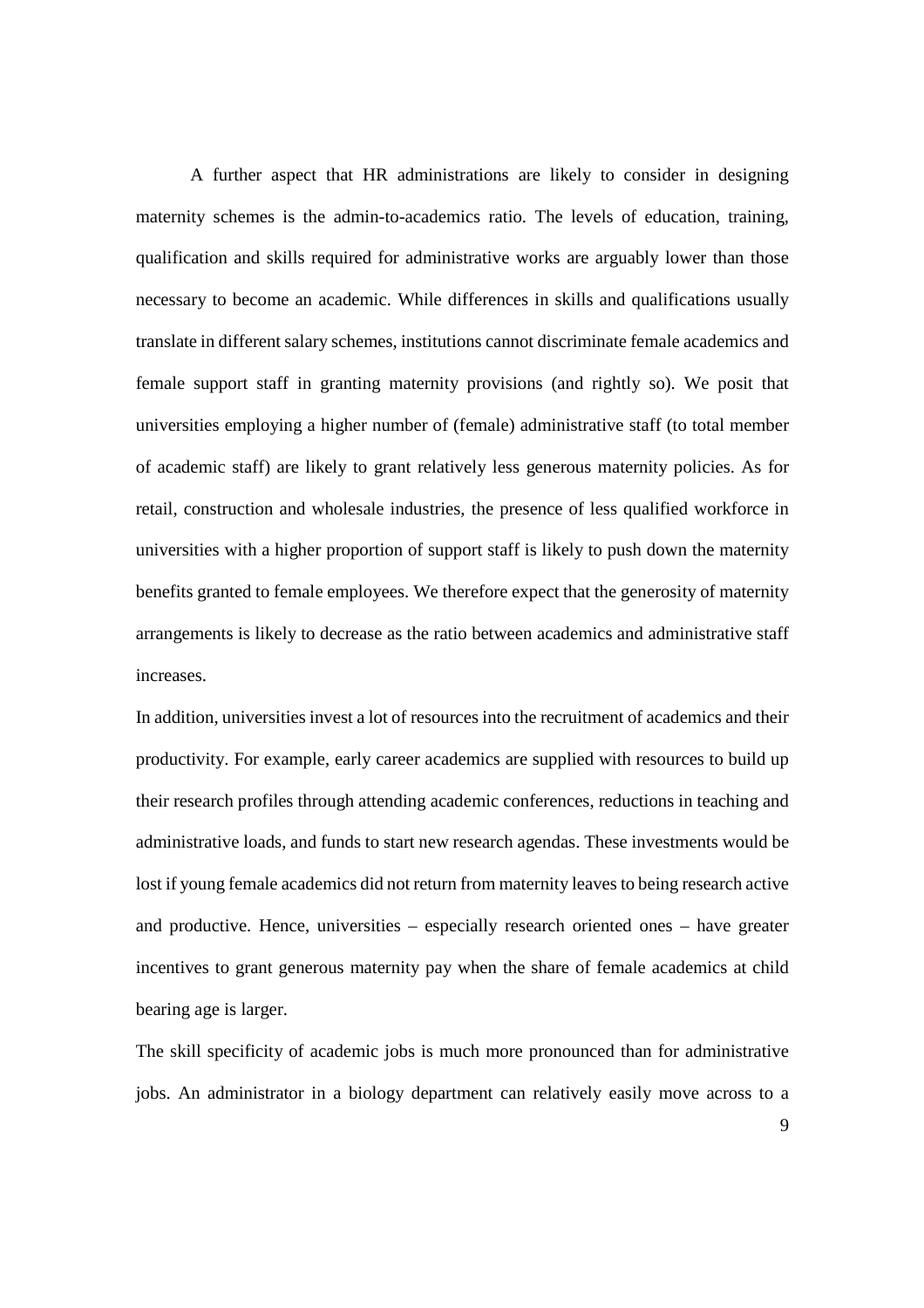similar job in the Humanities of Social Sciences while a sociologist can hardly do the job of a biologist. Also the investment in skills and productivity of female academics is much higher than for female administrators. Finally, comparing sheer numbers of female academics and administrators – the supply of female academics (especially at more senior levels) is much lower. As a consequence, it is much harder to replace an academic mother not returning to her job after maternity than a mother in an administrative capacity. We therefore posit that the bargaining process in geared toward female academics much more so than administrators and we expect that generosity of maternity pay is not influences but the share of senior female administrators or female administrative staff at child bearing age.

In addition, we speculate that maternity allowances are likely to depend on differences between the students-to-staff ratio across universities. If we assume that teaching, admin, pastoral care and supervision duties are equally shared among members, as the studentsto-staff ratio increases, that is the number of students per academic member of staff becomes higher, the absence on leave of any academic generates high levels of workload for all the remaining ones. By way of example, suppose there are 20 students allocated across 10 members of staff. If one member leaves, the costs for each member of staff, in terms of workload, are negligible compared to a case where 20 students have to be allocated among 4 members only. In this latter case, each academic member becomes highly indispensable and generous leave policies become costlier in terms of re-allocation of pastoral, teaching and supervision tasks among other academics. We expect that universities with a higher students-to-staff ratio are therefore less generous in granting maternity leaves compared to universities with lower students-to-staff ratios.

10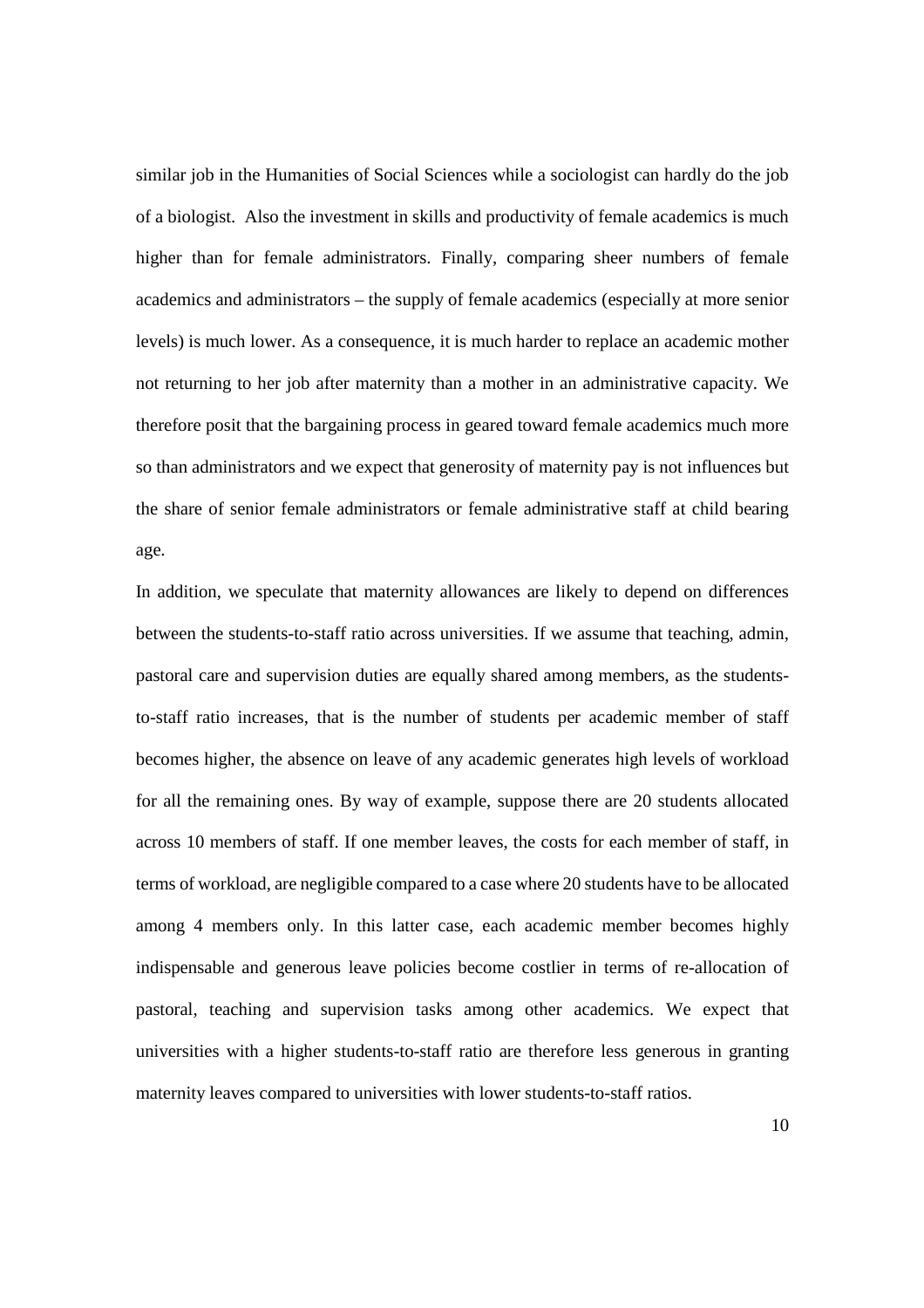Our discussion of the determinants of maternity provisions across higher education institutions in the UK has identified a number of factors that are either likely to increase the bargaining power of women in academia (i.e. number of female professors and the levels of unionization) or to increase the costs of generous provisions across institutions (i.e. university income, size, admin-to-academics ratio and student-to-staff ratio). There is, however, an additional factor, ingrained in the UK academic system, which affects both women's bargaining power and the incentives for universities to retain productive mothers, the research intensity of the institution, usually measured through it's performance in the periodically returning research excellence framework (REF).

The REF – Research Excellence Framework<sup>9</sup> – is an assessment of the quality of British higher education institutions in terms of both their research outputs (e.g. publications, performances, and dissemination) and the impact beyond academia of the research produced. REF scores serve both as benchmarks for the allocation of public investments in research activities and as indicators of the quality of research carried out across British universities. Higher scores in the REF entails larger amount of funding and higher reputational returns for the academic institutions.

We argue that REF scores are important predictors of the generosity of maternity policies offered to women in academia for two reasons. First, research intensive universities (high REF scores) engage in a higher level of screening during hiring procedures, which select high-quality and high-productivity academic profiles (researchers who publish four-stars

<sup>9</sup> Formerly, RAE – Research Assessment Exercise. The RAE was replaced by the REF in 2014.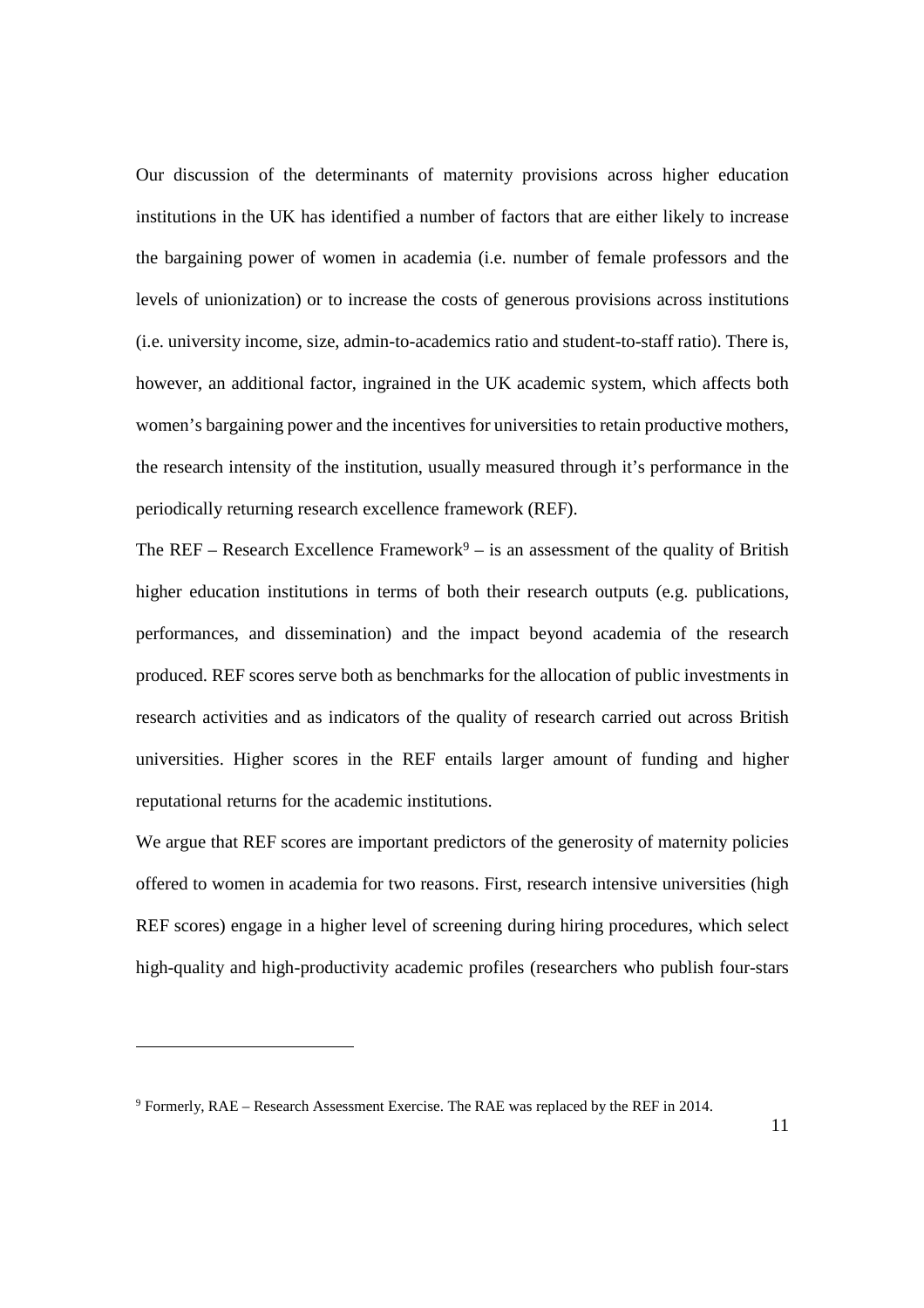or three-stars articles or high-impact scholars, to use the language of the REF). Given the high costs of recruitment, highly ranked universities have greater incentives to retain productive scholars by "rewarding" them with additional benefits, inter alia more generous maternity provisions for highly productive female academics. Second, highly productive academics are also more likely to be poached by competing universities and obtain outside offers, which increase their bargaining power. Both effects lead to the same predictions, namely that research intense universities have more generous maternity policies in place than less research oriented academic institutions. This also supports our previous argument that generosity of maternity pay does depend on female academics more than on female administrators.

Finally, following our discussions with HR directors, universities undertake benchmarking exercises with regard to competitor institutions. This is particularly important for recruitment and retention of academic staff because of the skill specificity of academic jobs and the amount of resources universities invest in the productivity of research active staff. The majority of administrative jobs requires much less skill specificity and the share of very high level administrative jobs is relatively small. We thus focus on peer groups within the higher education sector. Universities across the UK have self-selected into formal and informal associations according to their research activities, teaching aims, research grants, contract income and entry requirements, inter alia. The Russell Group, founded in 1994 and based in London, is arguably the most known HEIs association comprising of 24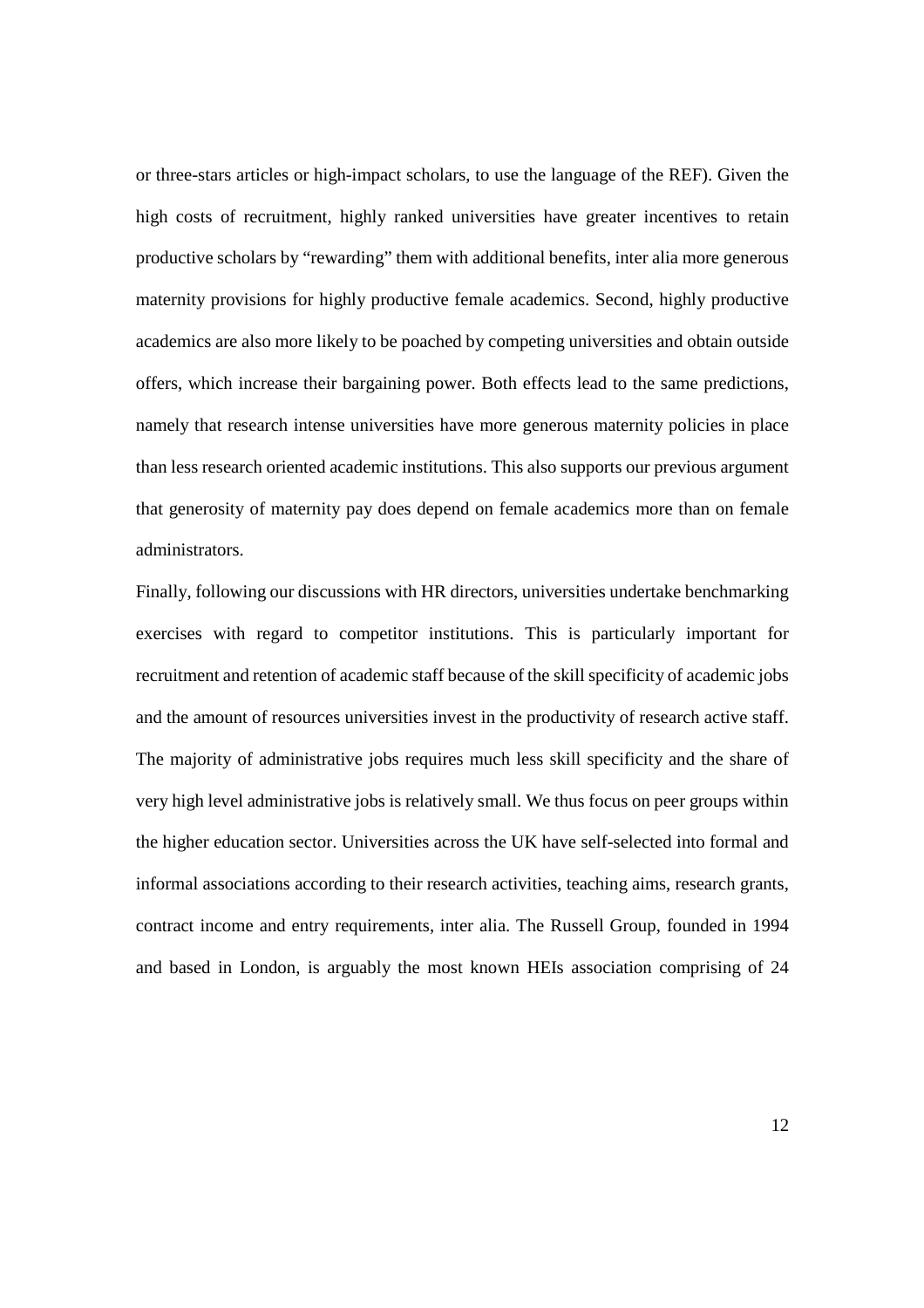universities, but many other formal and informal university groupings exist in the UK.<sup>10</sup> The purpose of these affiliations is to represent the interests of member institutions and promote their shared values. For example, the "Golden Triangle" is an unofficial grouping of elite universities located in the English cities of Cambridge, London and Oxford. Golden Triangle universities<sup>11</sup> are similar in terms of their huge financial endowments, obtaining the highest research incomes of all British HEIs and have implemented a high number of joint research programs. Russell Group members are public high intense research universities which receive approximately two thirds of all university research grant and contract income, award 60% of all doctorates gained in the UK, host over 30% of all overseas (outside the EU) students studying in the UK, and generated 68% 4-star outputs<sup>12</sup> in the 2008 and 2014 research assessment exercise (RAE/REF). Albeit with some differences, group membership signals similarities between affiliated institutions. For example, the Million+ Group<sup>13</sup> specializes in courses on modern subjects and professional qualification while the Russell Group or the 1994 group <sup>14</sup> are more centered on traditional subjects. The "new universities", also called post-1992 universities or modern universities, is a group of former polytechnics and central institutions that were given university status through the Further and Higher Education Act 1992, as well as institutions that have been

 $10$  See Appendix for a detailed list of the universities belonging to different groups, we list the 14 most important groups that are also used in the empirical analysis.

<sup>&</sup>lt;sup>11</sup> Golden triangle HEIs are Cambridge University, Oxford University, London School of Economics, Imperial College London, King's College London and University College London (sometimes London Business School and London School of Hygiene and Tropical Medicine are also mentioned as members). <sup>12</sup> Publications that were deemed world leading by the REF panel.

<sup>&</sup>lt;sup>13</sup> The group was founded in 1997 as the Coalition of Modern Universities. It changed its name to the Campaign for Mainstream Universities in 2004 and then again in November 2007, to the Million+ Group. <sup>14</sup> The 1994 group was formed in 1994 to represent smaller research-intensive universities following the Russell Group foundation. The 1994 dissolved in 2013 and its members merged into the Russell Group.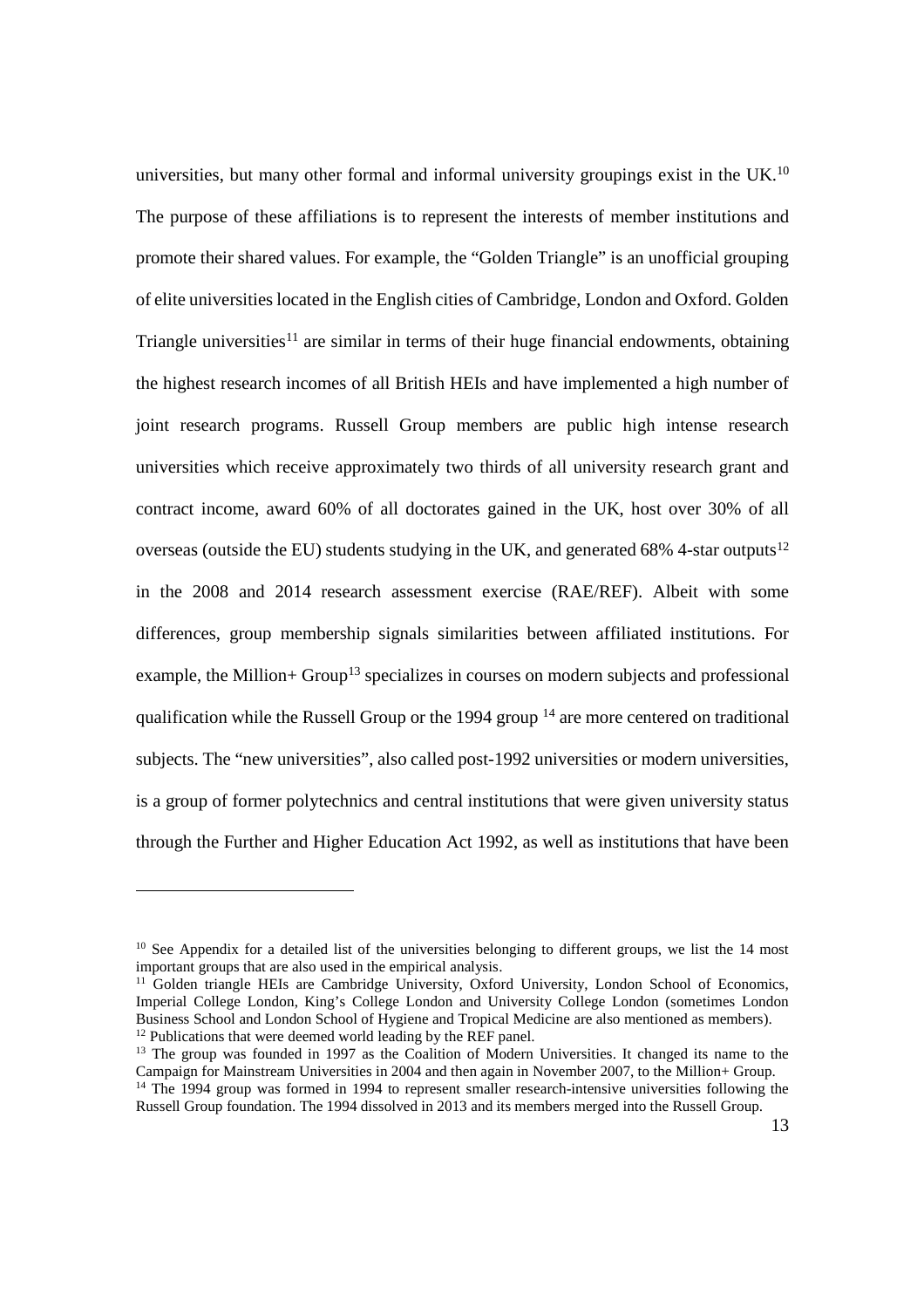granted university status since 1992 without receiving a royal charter. Especially new universities that were not former polytechnics – such as Anglia Ruskin, Birmingham City, Coventry, Oxford Brookes, or Sheffield Hallam University without a royal charter were only granted to power to award taught degrees but not research degrees. These universities are therefore much more teaching oriented and much less research intense.

The classification of universities in groups allows advancing some further predictions on the determinants of maternity schemes. We argue that "peer" universities (i.e. HEIs affiliated to the same group) are likely to offer similar maternity provisions, which is likely to lead to convergence *within* groups and divergence of maternity arrangements *between* groups. The logic underlying this prediction rests on the assumption that universities belonging to the same group also compete with each other in terms of staff recruitment, which is essential for achieving the goals set by their respective affiliations. For example, to maintain their leadership in research grants, golden triangle HEIs must keep attracting leading scholars by offering favorable working conditions. Along with contract income, research budgets and teaching workload, generous maternity leaves are one of the instrument HEIs can use to attract highly skilled scholars. All these policies are costly and are very likely to be correlated with universities characteristics (i.e. budget, size, academics/admin and students/academic ratios, and unionization levels). However, peer universities would have an incentive to push up the working conditions offered to existing or potential staff members but not unconditionally (given that these policies are costly). Rather they would adjust the benefits offered by their schemes up to the level guaranteed by similar HEIs, thus reducing the gap between similarly attractive universities for candidate scholars. Given that academic institutions are not identical and the cost of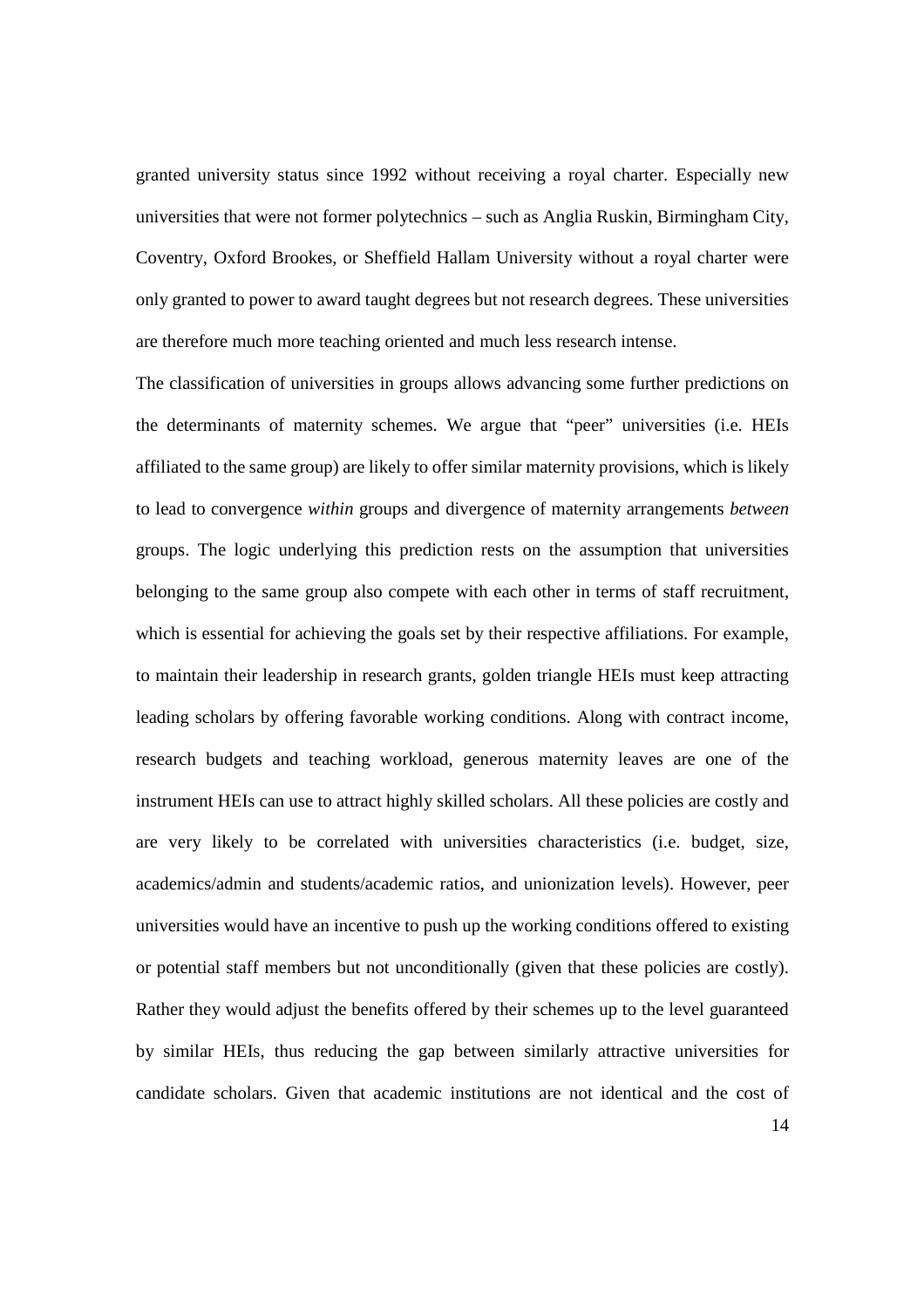maternity schemes is different across universities, we expect to see similar maternity arrangements within similar academic institutions and dissimilar provisions between different universities while university characteristics would account for the remaining variation. We thus expect maternity provisions in goal oriented groups and high research intense associations such as the Russell Group and the Golden Triangle to be on average more generous and more similar, i.e. the variance of these maternity benefits is smaller. For less research intense and more diverse groups such as the Million+ and especially the post-1992 non-polytechnics universities we expect more divers and less generous maternity pay provisions.

#### *3.a. Summary of Hypotheses*

We have argued that the generosity of maternity leaves across UK universities increases as the bargaining power of women increases and the costs of maternity leaves decrease. The number of female professors and the levels of unionization enhance women's bargaining positions, whereas university income, size, admin-to-academics ratio and student-to-staff ratio increase the costs of granting favorable maternity policies. Finally, the generosity of maternity leaves is likely to increase in research oriented universities, where women have more bargaining power and the costs of generous policies are offset by the higher returns of hiring highly productive researchers. We derive nine testable hypotheses:

H1: *The larger the previous share of female full professors in a university, the more generous is the provision of maternity policies.*

H2: *The higher the share of female academics at child bearing age, the more generous the maternity pay.*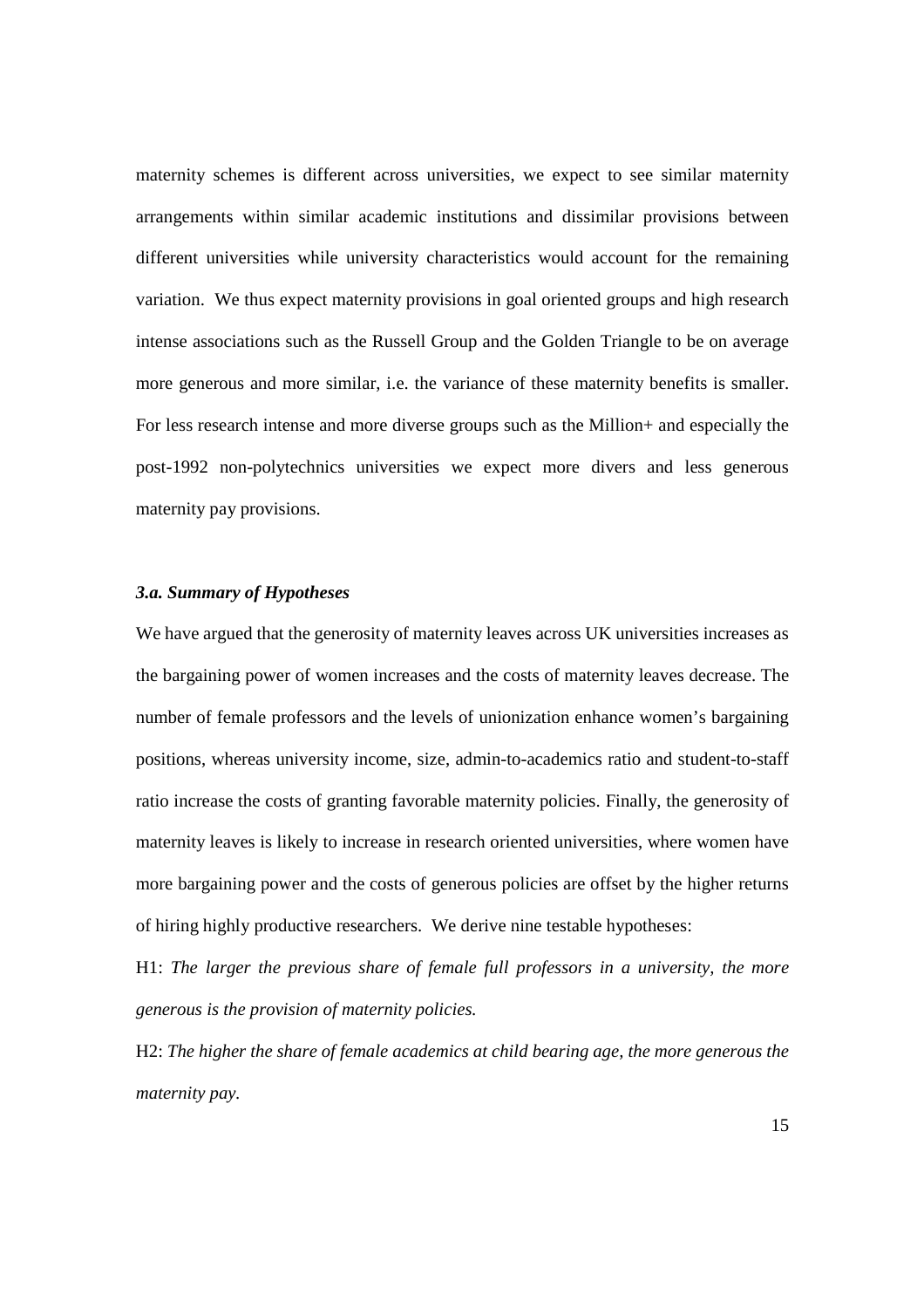H3: *The higher the universities' budget*, *the more generous is the provision of maternity leave policies.*

H4: *The larger the size - in terms of employees - of universities, the more generous is the provision of maternity leave policies.*

H5: *The higher the academic-to-admin ratio*, *the more generous is the provision of maternity leave policies.*

H6: *The higher the student-to-staff ratio in a university, the less generous is the provision of maternity leave policies.*

H7: *The higher the research intensity of the university, the more generous is the provision of maternity leave policies.*

H8: *Maternity provisions are likely to be more similar within homogeneous peer institution groups.*

#### **4. Data and Empirical Analysis**

#### **4.***a. Variation of maternity leaves across UK universities*

In the UK, women employees are entitled to Statutory Maternity Pay (SMP) if they have worked for the same employer continuously for at least 26 weeks up to the 15th week before the expected week of childbirth and they earn on average at least £109 a week. Women that qualify for the SMP are paid the 90% of the average weekly earnings (before tax) for the first 6 weeks and the lower of £140.98 or 90% of the average weekly earnings for the next 33 weeks.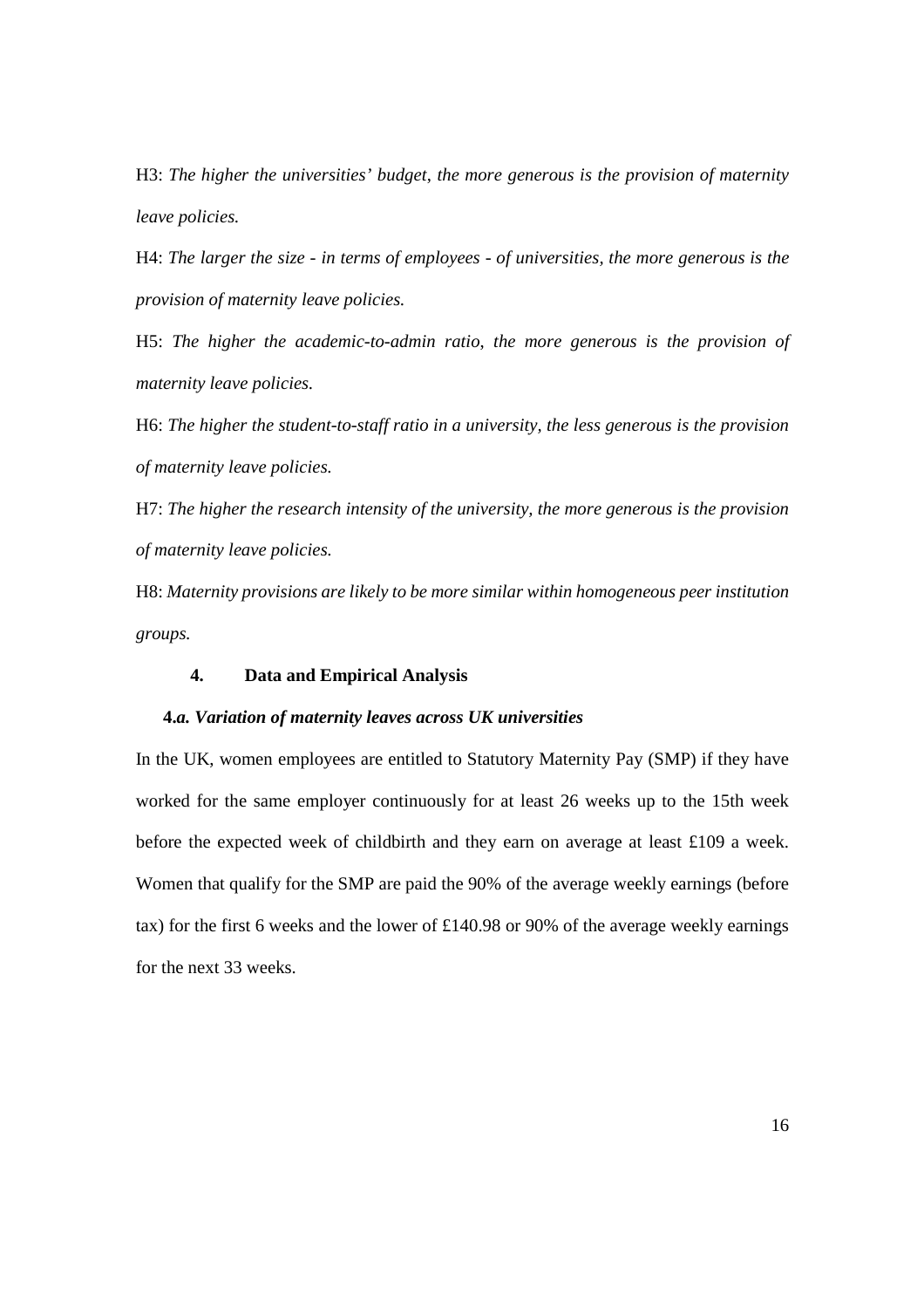Given the meagre benefits granted through statutory maternity pay to women in the UK (vis-à-vis other European countries),<sup>15</sup> most UK universities provide an extra Occupational Maternity Pay (OMP) that tops up the Statutory Maternity Pay (SMP) in the first 39 weeks of maternity leave. The eligibility criterion to access the OMP usually depends on the length of service and both the payment and the eligibility criteria vary across institutions. For example, the University of Liverpool's OMP, regardless of the length of service, allows for full salary replacement for the first 8 weeks, half salary plus the SMP rate for the next 16 weeks and only the SMP for the last 15 weeks of ordinary maternity leave. The London School of Economics and Political Science instead pays full salary replacement for the first 18 weeks and the SMP (at the lowest rate) for the last 21 weeks, if the woman has been employed for at least 26 continuous weeks before the expected date of childbirth.

Other universities may offer different OMP payments schemes that either depend on the length of service of the employee (in such cases the employee cannot choose the OMP she prefers), or may not depend on eligibility criteria and the employee is free to choose between different salary replacement schemes. For instance, at the University of Durham women can choose, if they satisfy the unique eligibility criterion, the salary replacement scheme they prefer during the ordinary maternity leave period.

There are two types of schemes in cases where universities offer more than one occupational maternity package. Type one consists of HEIs offering different maternity packages where one is more generous in terms of salary replacement than the other. This

<sup>15</sup> See OECD Family Database www.oecd.org/social/family/database.htm for a summary of maternity and parental leave provision by country.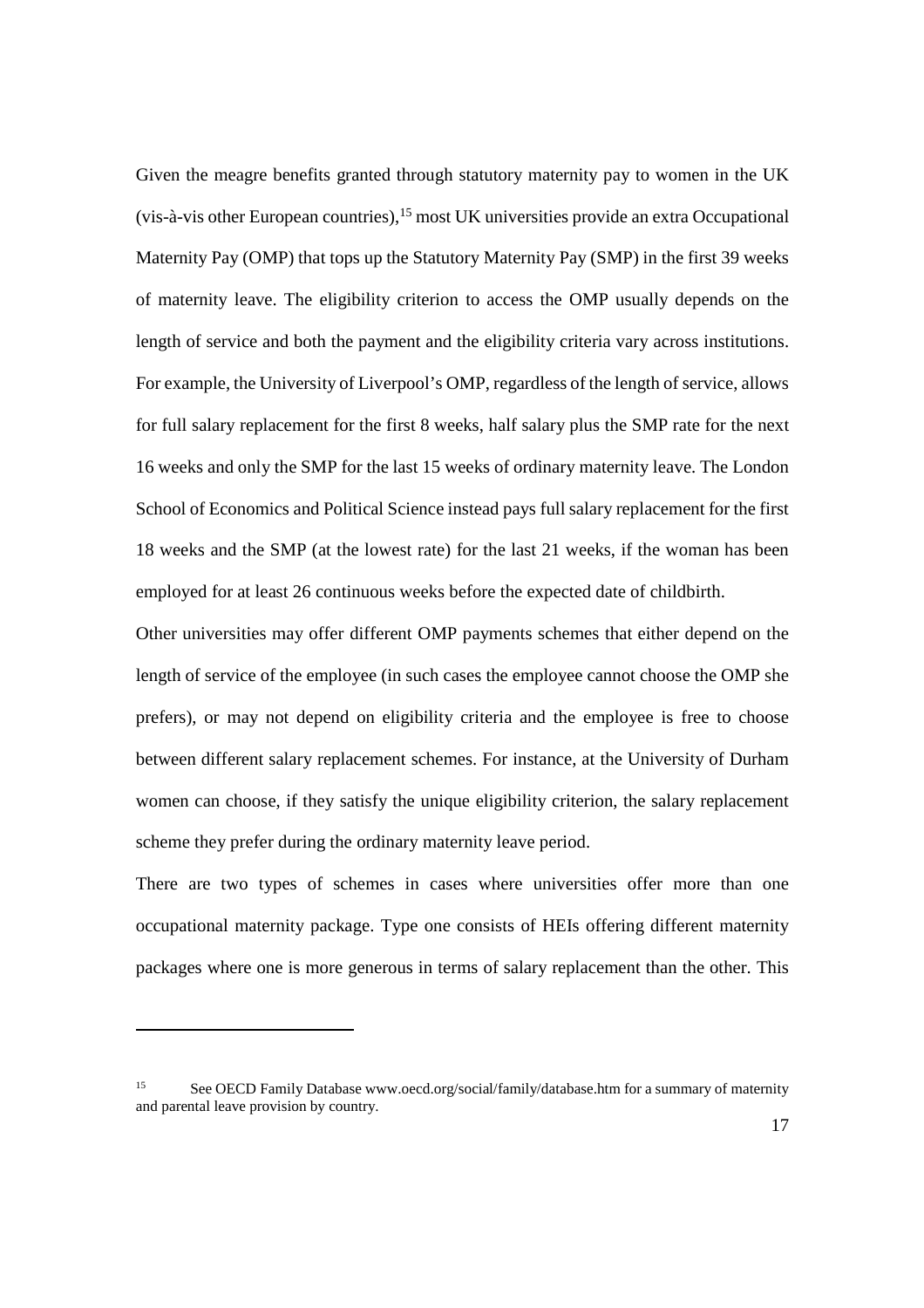is usually dependent on different eligibility criteria, e.g. longer service is required for the more generous package. Type two involves HEIs offering different packages that are roughly similar in terms of monetary value but entail a trade-off between salary and time, namely between a higher level of salary replacement for a shorter period of time and a longer but less paid leave.<sup>16</sup> The choice between the two packages is usually not determined by different eligibility criteria.

Only 30 out of the 160 HEIs, for which data on occupational maternity benefits was available, offer more than 1 package - usually 2. Only 8 of the universities with different packages have different eligibility criteria for the different schemes, typically they require a longer period of service to become eligible for more generous maternity pay<sup>17</sup>. In the other 22 cases the two (or more) schemes require the same length of prior employment and have the same monetary value but the maternity pay is split up into different periods with full or partial salary replacement, e.g. 8 weeks of full pay plus 16 weeks of half pay vs. 16 weeks of full pay (e.g. University of Warwick).

*4.b. Data*

<sup>&</sup>lt;sup>16</sup> Research shows that, high replacement incomes are beneficial to mothers' employment rates and their attachment to the labour market in the short run (Waldfogel et al. 1999; Winegarden and Bracy 1995; Ruhm 1998) but long leaves depreciate the human-capital of female workers and jeopardize their employment prospects, in the long run (Ruhm 1998; Pylkkaenen and Smith 2003; Stoiber 1990; Beblo and Wolf 2002; Wetzels and Tijdens 2002). Also, women career breaks affect their productivity levels and earning capacity, thus increasing the gender wage gap and the unequal treatment of women in the labour market (Klerman and Leibowitz 1997; Ondrich et al. 1996, Pe 'rivier 2004; Fagnani 1996).

 $17$  Unfortunately, we do not have enough variation across eligibility criteria to statistically explore eligibility as a potential screening mechanism but it is usually the case the more generous maternity pay requires a longer employment to become eligible, e.g. 52 weeks vs. 104 weeks of continuous employment before the 15<sup>th</sup> week of expected childbirth.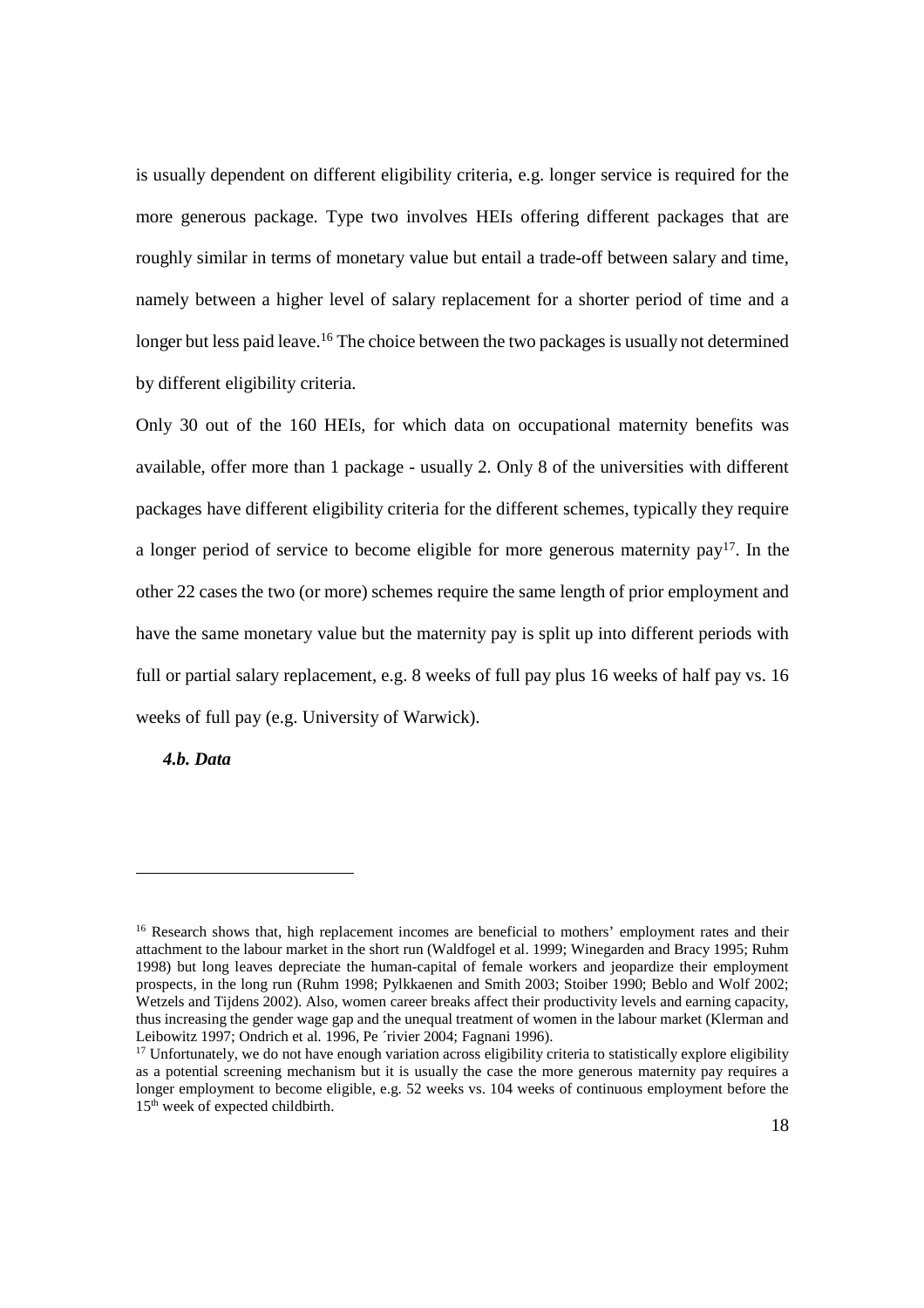Arguably the best indicator for the generosity of maternity benefits is the number of weeks full salary replacement is paid. On the one hand, if women can take more time out of work – without income cuts – they are certainly advantaged in terms of adapting to their motherhood status without being pressured by income concerns or the need to multitask administration, teaching and research tasks. This increases the probability that women return to their research position without having to take a career break and with possibly minor effects on research and publication activity. On the other hand, salary replacement represents the most costly part of maternity packages for universities.

Indeed looking at generosity of maternity pay across British HEIs reveals a large variance across universities which cannot only be explained by different financial constraints faced by the HEI. We collected data on occupational maternity provisions for 214 different packages across 160 different UK HEIs. Table 1 gives a summary of our main measure of generosity – weeks with full salary replacement<sup>18</sup>.

| Weeks full salary replacement | <b>Number of packages</b> | %    |
|-------------------------------|---------------------------|------|
| 0                             | 15                        | 7.0  |
| 4                             | 51                        | 23.8 |
| 6                             | 27                        | 12.6 |
| 8                             | 38                        | 17.8 |
| 9                             | 5                         | 2.3  |
| 10                            | 1                         | 0.5  |
| 12                            | 3                         | 1.4  |
| 13                            | 9                         | 4.2  |
| 14                            | 2                         | 0.9  |
| 16                            | 14                        | 6.5  |
| 17                            | 1                         | 0.5  |
| 18                            | 37                        | 17.3 |
| 19                            | 1                         | 0.5  |
|                               |                           |      |

Table 1: *Generosity of OMPs across UK HEIs*

<sup>18</sup> See Appendix XX for a break down all packages by HEIs.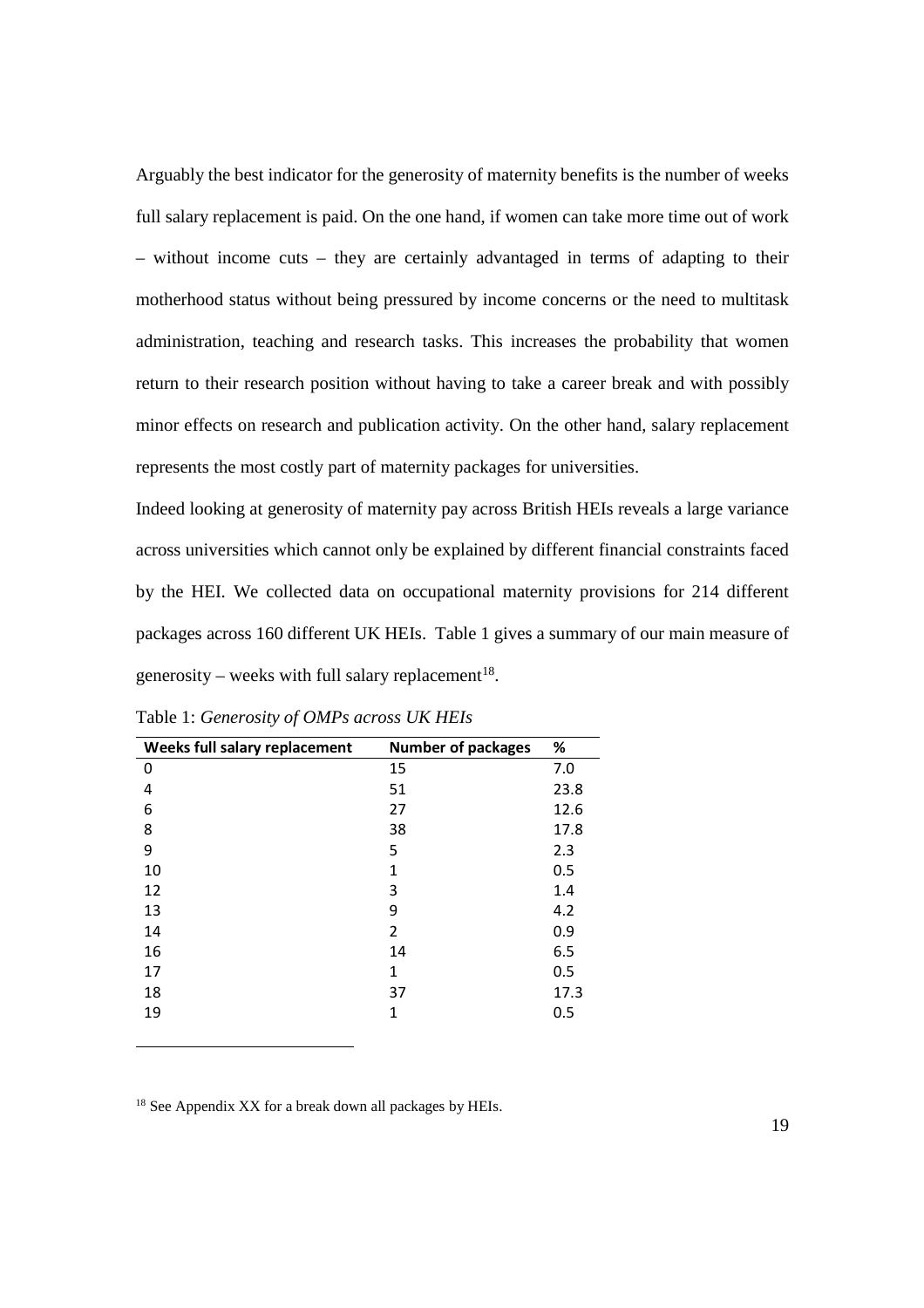| 20           | ت   | 1.4   |
|--------------|-----|-------|
| 26           |     | 3.3   |
| <b>Total</b> | 214 | 100.0 |

Table 1 shows that there is large variance of generosity across UK universities, with 15 packages that do not top up statutory care, a large number (51) of provisions that grant up to 4 weeks of full pay, and only 7 HEIs that provide mothers with up to 6 months of full salary replacement. It seems surprising that UK HEIs have implemented very different maternity provisions given that more or less generous packages imply a huge variation in costs for universities.

We also collected and calculated slightly different measures of generosity for robustness purposes. First we looked at the number of weeks salary replacement is granted, either fully or partially. Second we calculated an often used measure that allows more easy comparison across benefits, the so called full weeks' equivalent which estimates the full monetary value of the payed maternity benefits.<sup>19</sup> Table 2 shows these different measures.

Table 2: *Descriptive Statistics of Generosity Measures*

|                                    | N    | Mean | <b>SD</b> | Minimum | Maximum |
|------------------------------------|------|------|-----------|---------|---------|
| Weeks with full salary replacement | 214  | 9.7  | 6.5       | . Q.O   | 26      |
| Full weeks' equivalent             | 210  | 18.4 | 39        | 7.1     | 39      |
| Weeks of salary replacement        | 214. | 18.7 | 69        | n n     | 52      |

We use all three measures as dependent variables in the subsequent analyses. Weeks of full salary replacement and full weeks' equivalent clearly measure the overall generosity of a

<sup>&</sup>lt;sup>19</sup> This measure sums the weeks with full pay, plus all partial pay, plus weeks of statutory maternity pay. In the UK SMP grants 90% of the average weekly earnings (before tax) for the first 6 weeks and the lower of £140.98 or 90% of the average weekly earnings for the next 33 weeks. We measure average earnings as average female salary per institution.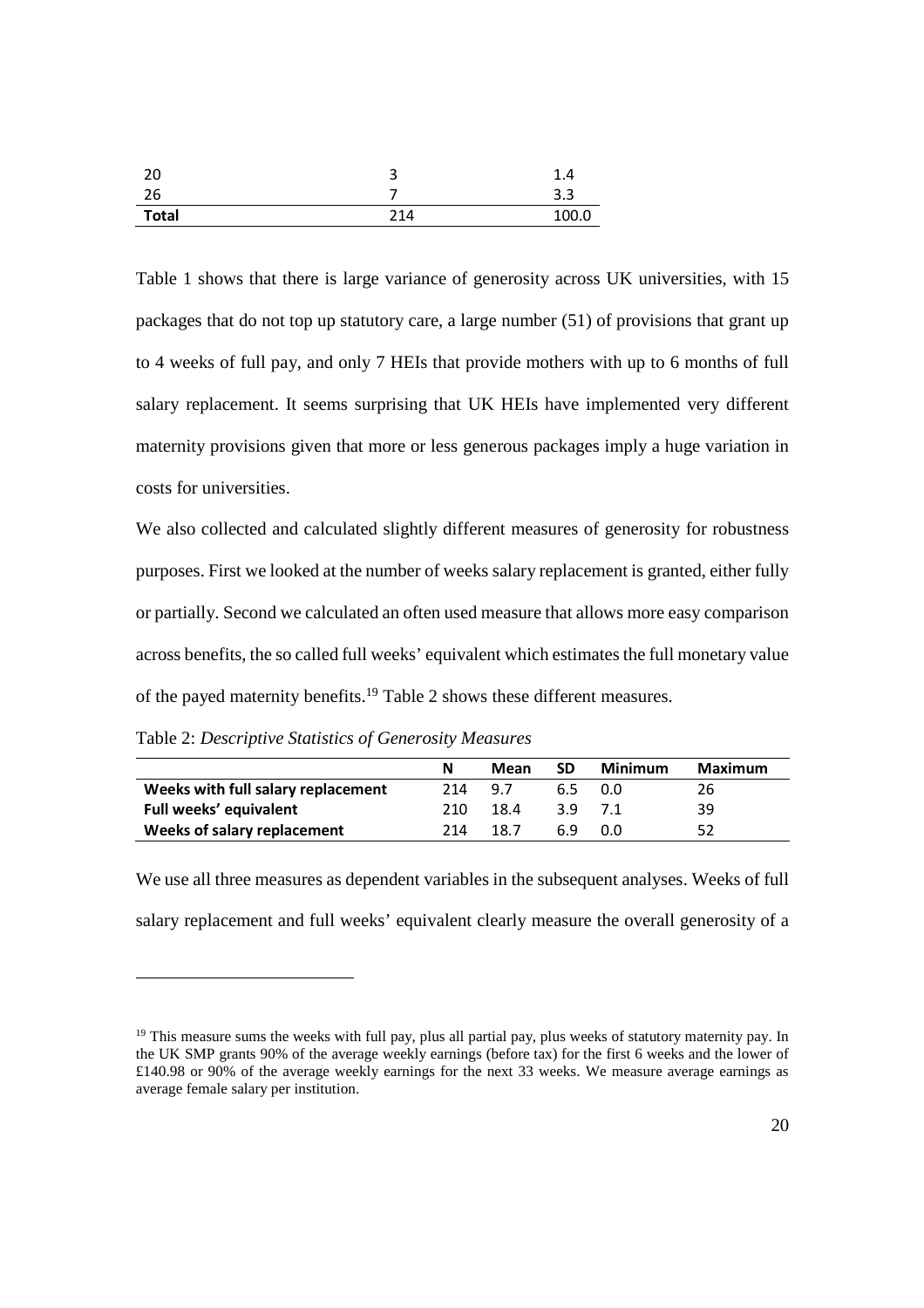maternity package and are highly correlated (0.84). The number of weeks for which some salary replacement is granted seems to be a less precise measure of generosity since a package could offer many weeks with very low pay or only a few weeks with full salary replacement. In this case the former case would receive a higher value than the latter. This variable thus covaries to a lesser extend with weeks of full salary replacement (0.3) and full weeks' equivalent (0.5).

In order to explain generosity of maternity benefits we include the above discussed university characteristics, research intensity, and membership in an association. Most HEIs majorly adjusted their occupational maternity packages between 2008 and 2013 after the last round of modifications in the UK statutory provisions was implemented on 1<sup>st</sup> April 2007 when the flat rate payment period was extended from 20 to 33 weeks<sup>20</sup>. We therefor measure university characteristics that should affect maternity provisions but not vice versa co-temporarily in 2013. These variables include staff costs, and income from research grants, total income. In order to avoid potential endogeneity, particularly reversed causality issues we measure variables that affect decisions on generosity but potentially are also determined by generosity in the year before each university implemented changes. For example, if the maternity policies were changed in 2008 we look at these variables in 2007. These factors comprise total number of staff, ratio of female academic to admin staff, share of female professors, share of female academics at child bearing age (under 40 years), the

<sup>&</sup>lt;sup>20</sup> This was the last major change in statutory maternity pay, in 2009 additional provisions for fathers were implemented and in 2015 shared parental leave was introduced with no changes to the actual monetary value of the parental leave benefits.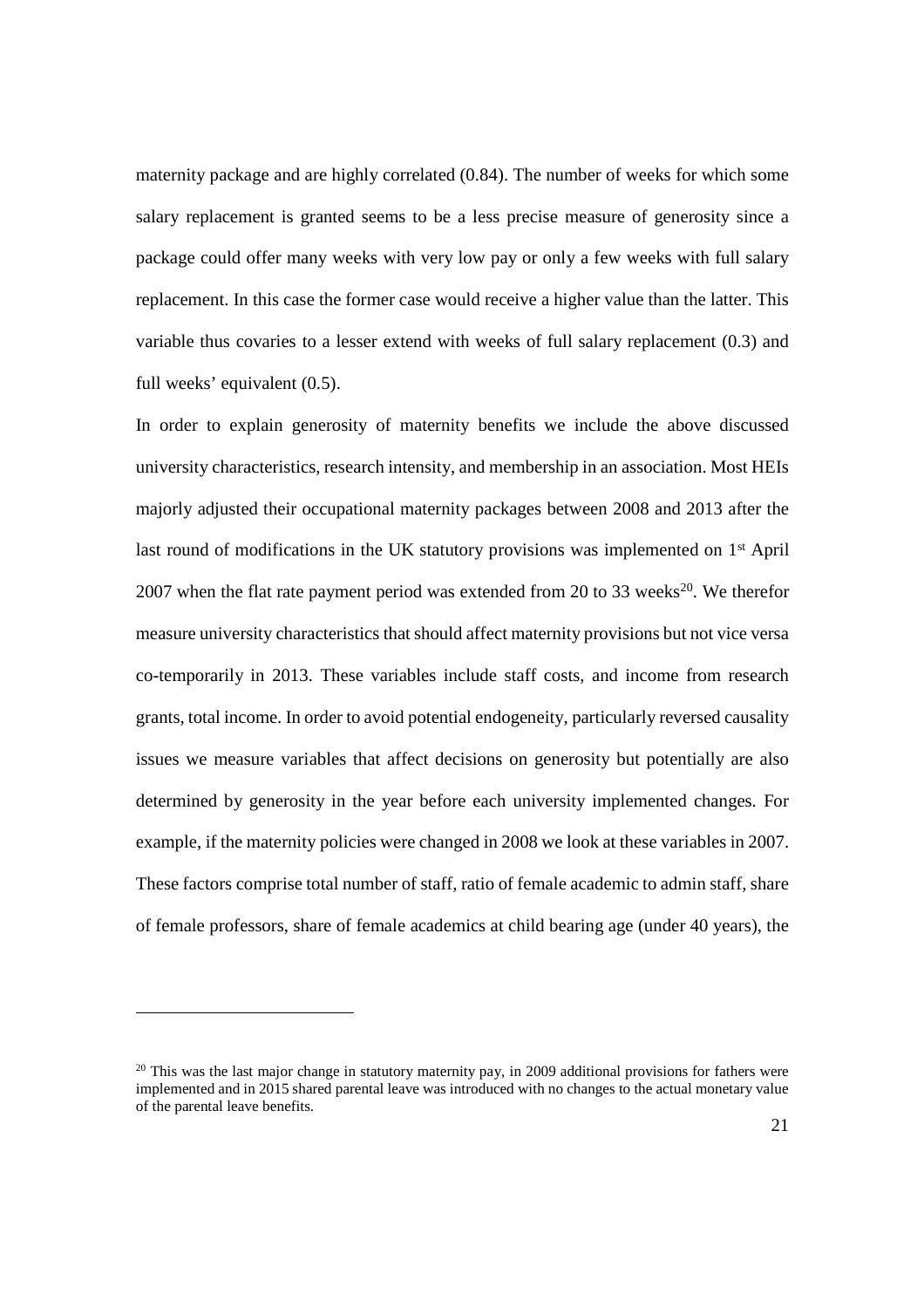student-to-staff ratio, and the research intensity measured as overall RAE score in 2008<sup>21</sup>. We use the share of male professors, share of female senior managers, and the share of female administrative staff at child bearing age (under 40) as placebo test. Given our bargaining argument, these groups should not be able to affect maternity provisions. Or alternatively the university management has no incentives to provide these groups with their preferred maternity option. For robustness we also look at these variables uniformly in 2006, 2005, and 2004 - before the last major change in statutory provisions in 2007 (table 7). Table 3 depicts some descriptive measures for these variables.

| Measured in year before last changes in  | N   | Mean    | <b>SD</b> | Minimum | Maximum |
|------------------------------------------|-----|---------|-----------|---------|---------|
| OMP                                      |     |         |           |         |         |
| Total number of staff                    | 212 | 2749.67 | 2537.78   | 105     | 12600   |
| Share of female staff                    | 212 | 0.55    | 0.05      | 0.38    | 0.71    |
| Ratio of female academic/admin staff     | 212 | 0.72    | 0.42      | 0.05    | 4.36    |
| Share of female full professors          | 212 | 0.01    | 0.01      | 0.00    | 0.04    |
| Share of female academics under 40       | 212 | 0.09    | 0.04      | 0.00    | 0.26    |
| Staff costs per income (2013)            | 209 | 52.64   | 6.66      | 2.22    | 69.10   |
| Income from research grants in mill. GBP | 213 | 37.79   | 75.93     | 0.00    | 428.80  |
| (2013)                                   |     |         |           |         |         |
| Total income in mill GBP (2013)          | 209 | 208.27  | 222.14    | 6.68    | 1438.24 |
| Student to staff ratio                   | 212 | 16.27   | 4.64      | 1.40    | 31.20   |
| RAE Score 2008                           | 213 | 110.60  | 36.62     | 0.00    | 318.03  |
| Share of male full professors            | 212 | 0.03    | 0.02      | 0.00    | 0.08    |
| Share of female senior managers          | 212 | 0.00    | 0.01      | 0.00    | 0.04    |
| Share of female admin staff under 40     | 212 | 0.15    | 0.04      | 0.04    | 0.47    |

Table 3: *Descriptive Statistics of Other RHS Variables*

#### *4.c. Empirical Specification*

<sup>&</sup>lt;sup>21</sup> We also use the share of  $4*$  submission but the results do not change and this variable is very highly correlated with the overall RAE score.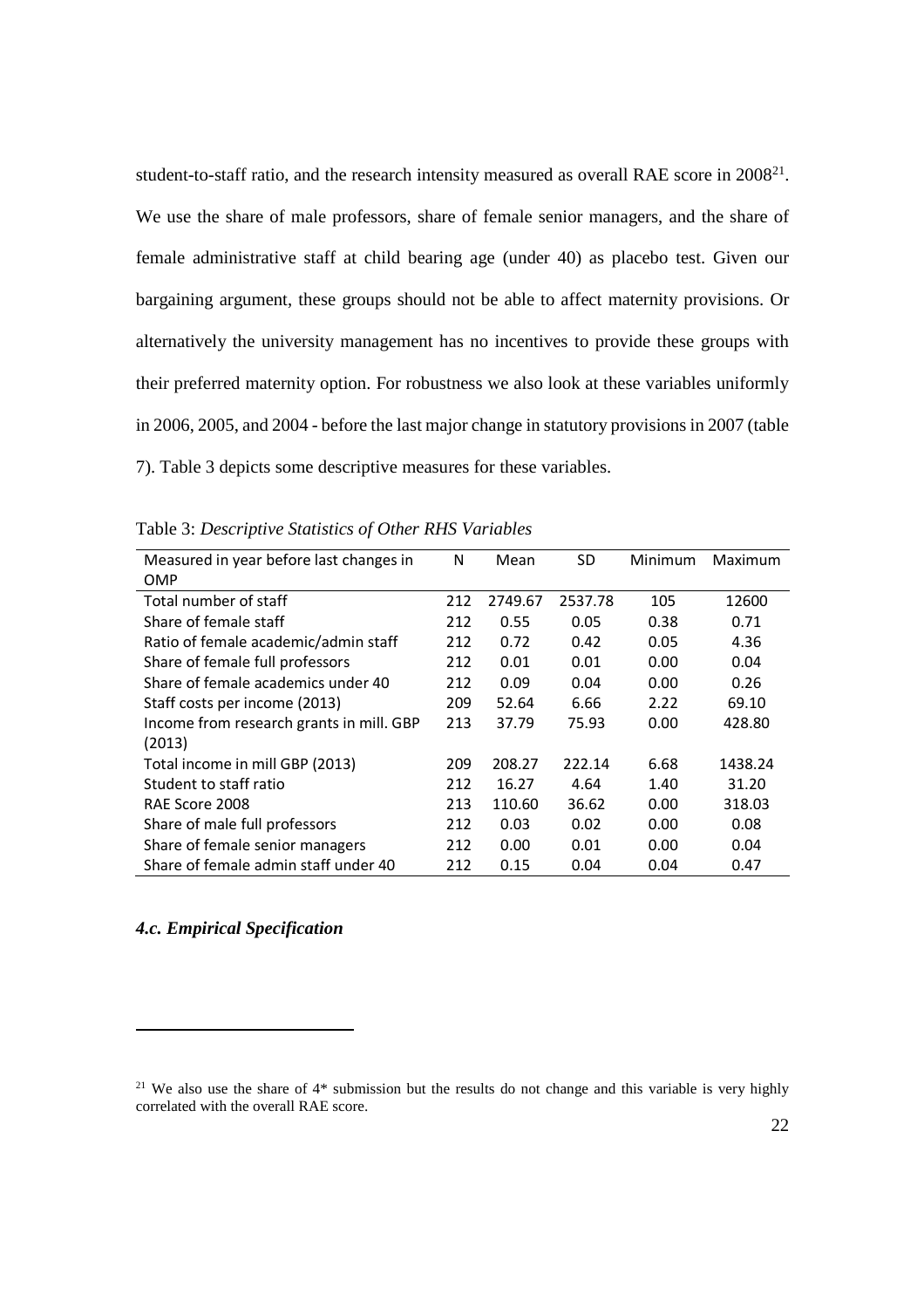We test the 9 Hypotheses derived above empirically with data on generosity of maternity provisions collected for 160 UK HEIs. Our main measure of generosity is the number weeks with full salary replacement granted by the occupational maternity package. Since this is a count variable, a Poisson or Negative binomial model potentially represent adequate estimation choices<sup>22</sup>. However, weeks of full salary replacement is not typically Poisson distributed, which would imply many observations for smaller values decreasing with higher values, e.g. fewer universities grant 16 or 18 weeks of full salary replacement. We therefore estimate also a Negative binomial model and test whether there is significant over-dispersion (this seems to be the case). In addition, hypothesis 9 implies that dispersion of generosity is not equal across university groups but smaller within more homogeneous associations with clear research goals (e.g. Russell Group and Golden Triangle). We thus also employ a generalized negative binomial model which allows dispersion to be different across groups and directly estimated. We first present a set of baseline results for the main hypotheses. We subsequently look at whether these findings remain robust when using alternative measures for generosity, when introducing placebo tests and looking at RHS variables for different years prior to changes in OMPs.

#### *4.d. Baseline Results*

We start to present different specifications for a direct test of the main hypotheses derived from our theoretical discussion. Table 4 presents these baseline estimation results. Models 1 and 5 present our preferred Negative binomial specification that seems to be appropriate

<sup>&</sup>lt;sup>22</sup> We use a (potentially misspecified) OLS model as benchmark, esp. given that the DV is not typically Poisson distributed.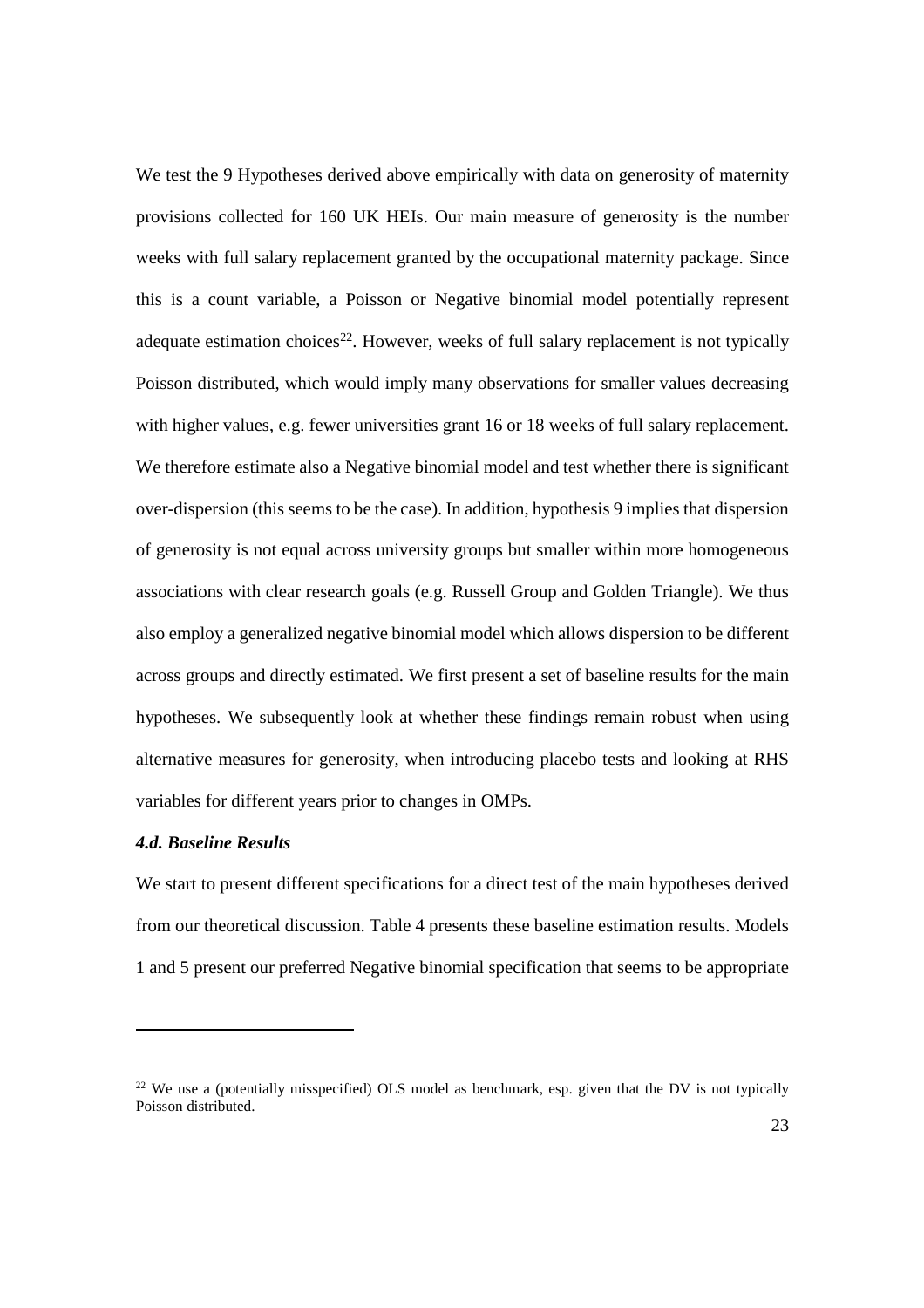given that the variance is significantly overdispersed (model 1 – alpha, Chi<sup>2</sup> ). Models 2 and 3 show that the results remain strongly robust when using other (less appropriate) estimators such as simple OLS (model 3) and Poisson (model 2) that – in our case wrongly - assumes equidispersion (mean=variance). Model 4 tests hypothesis 8 directly by allowing dispersion to be heterogeneous across different peer university groups.

| DV: WEEKS OF FULL SALARY       | $\mathbf{1}$  | $\mathbf{2}$   | 3           | 4               | 5             |
|--------------------------------|---------------|----------------|-------------|-----------------|---------------|
| <b>REPLACEMENT</b>             | <b>NEGBIN</b> | <b>POISSON</b> | <b>OLS</b>  | <b>G_NEGBIN</b> | <b>NEGBIN</b> |
| <b>TOTAL STAFF IN 1000S</b>    | $0.081*$      | $0.076*$       | $0.872*$    | 0.045           | $0.087*$      |
| (BC OMP)                       | (0.048)       | (0.041)        | (0.485)     | (0.032)         | (0.049)       |
| <b>RATIO AC/ADMIN FEMALES</b>  | $-0.456***$   | $-0.458***$    | $-2.832***$ | $-0.511***$     | $-0.536***$   |
| (BC OMP)                       | (0.162)       | (0.166)        | (0.801)     | (0.157)         | (0.160)       |
| <b>SHARE OF FEMALE PROFS</b>   | 28.687***     | 24.373***      | 282.903***  | 23.337***       | 32.190***     |
| (BC OMP)                       | (7.410)       | (6.575)        | (65.638)    | (6.029)         | (6.550)       |
| <b>FEMALE ACADEMICS U 40</b>   | 3.841***      | 3.864***       | 24.652**    | 4.164***        | 4.380***      |
| (BC OMP)                       | (1.405)       | (1.345)        | (10.535)    | (1.342)         | (1.461)       |
| RATIO STAFFCOSTS/INCOME        | $-0.004$      | $-0.003$       | $-0.068$    | $-0.004$        | $-0.004$      |
| (2013)                         | (0.009)       | (0.009)        | (0.067)     | (0.011)         | (0.009)       |
| <b>INCOME FROM RESEARCH-</b>   | $-0.002*$     | $-0.001$       | $-0.001$    | 0.000           | $-0.002*$     |
| <b>GRANTS (IN MILL. £2013)</b> | (0.001)       | (0.001)        | (0.011)     | (0.001)         | (0.001)       |
| TOTAL INCOME IN MILL. £        | 0.000         | 0.000          | $-0.003$    | $-0.000$        | $-0.000$      |
| (2013)                         | (0.001)       | (0.000)        | (0.006)     | (0.000)         | (0.001)       |
| <b>STUDENT TO STAFF RATIO</b>  | $-0.022*$     | $-0.018$       | $-0.153$    | $-0.009$        | $-0.015$      |
| $(BC_OMP)$                     | (0.012)       | (0.013)        | (0.093)     | (0.013)         | (0.013)       |
| <b>RAE SCORE (2008)</b>        | $0.005***$    | $0.003**$      | $0.035***$  | $0.004***$      | $0.004**$     |
|                                | (0.002)       | (0.001)        | (0.013)     | (0.001)         | (0.002)       |
| <b>DIFFERENT PACKAGES</b>      | $-0.449***$   | $-0.456***$    | $-4.851***$ | $-0.425***$     | $-0.458***$   |
|                                | (0.074)       | (0.071)        | (0.641)     | (0.067)         | (0.075)       |
| <b>SCOTTLAND</b>               | $0.363***$    | $0.295***$     | $3.120***$  |                 | $0.355***$    |
|                                | (0.109)       | (0.103)        | (1.135)     |                 | (0.113)       |
| <b>NORTHERN IRELAND</b>        | $0.381**$     | $0.361**$      | 4.584**     |                 | $0.333**$     |
|                                | (0.173)       | (0.157)        | (2.015)     |                 | (0.169)       |
| WALES                          | $-0.025$      | $-0.092$       | $-0.577$    |                 | $-0.058$      |
|                                | (0.219)       | (0.156)        | (1.614)     |                 | (0.223)       |
| <b>POST 1992, NOT</b>          |               |                |             | $-0.528***$     |               |
| <b>POLYTECHNIQUES</b>          |               |                |             | (0.145)         |               |
| <b>SHARE OF FEMALE STAFF</b>   |               |                |             |                 | $-2.082**$    |
| $(BC_OMP)$                     |               |                |             |                 | (0.953)       |
| <b>INTERCEPT</b>               | $2.260***$    | $2.426***$     | 12.835***   | 2.399***        | $3.410***$    |
|                                | (0.479)       | (0.506)        | (3.978)     | (0.605)         | (0.731)       |
| DISPERSION (LN_ALPHA)          |               |                |             |                 |               |
| <b>RUSSELL GROUP</b>           |               |                |             | $-2.182**$      |               |

Table 4: *Explaining the Generosity of Maternity Provisions across UK HEIs*

24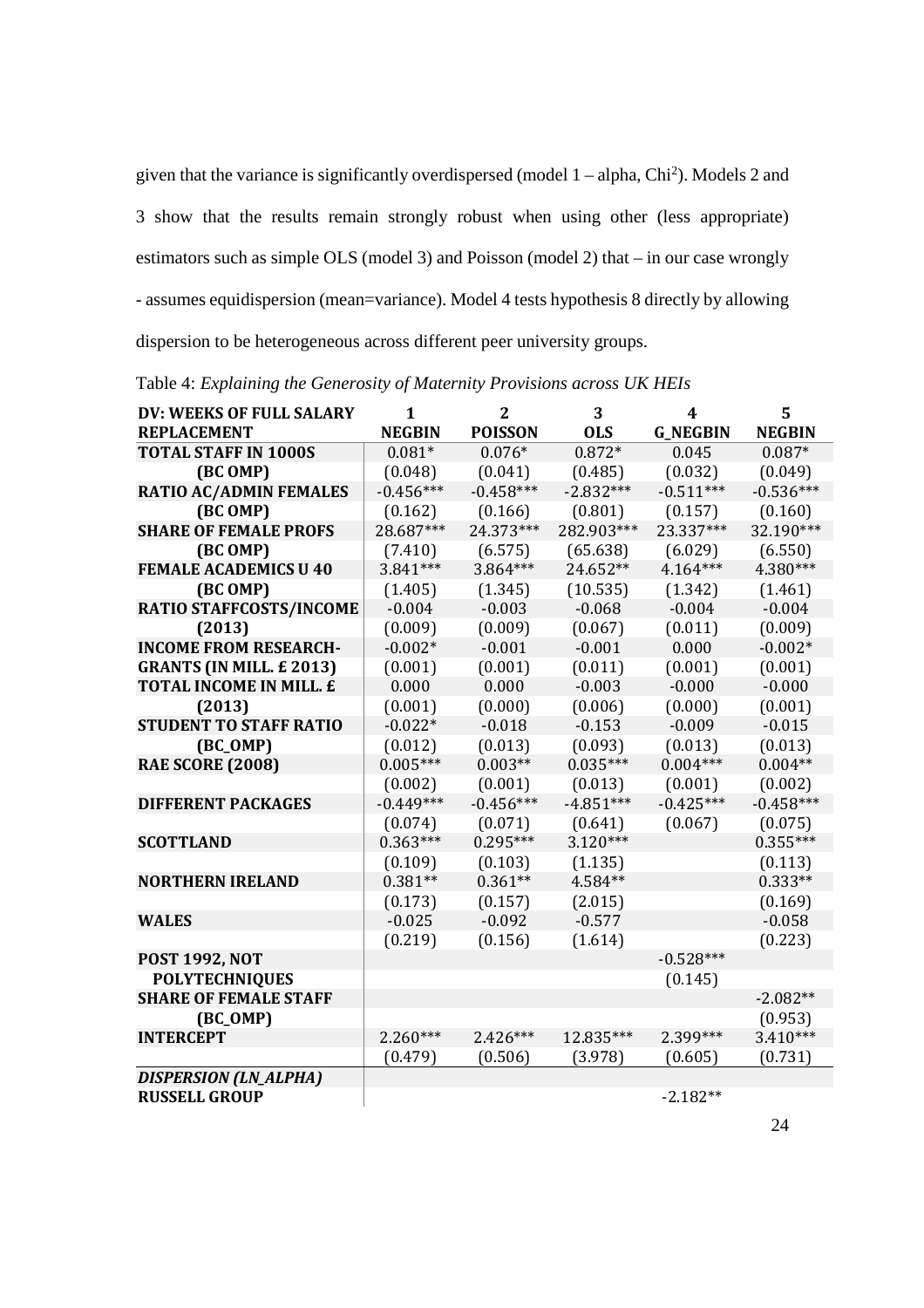|                                                                                                           |             |       |       | (0.979)      |             |
|-----------------------------------------------------------------------------------------------------------|-------------|-------|-------|--------------|-------------|
| <b>GOLDEN TRIANGLE</b>                                                                                    |             |       |       | $-10.823***$ |             |
|                                                                                                           |             |       |       | (0.201)      |             |
| <b>INTERCEPT</b>                                                                                          | $-1.690***$ |       |       | $-1.407***$  | $-1.753***$ |
|                                                                                                           | (0.205)     |       |       | (0.201)      | (0.205)     |
| N                                                                                                         | 208         | 208   | 208   | 208          | 208         |
| R <sub>2</sub> (PSEUDO)                                                                                   | 0.082       | 0.218 | 0.442 | 0.102        | 0.086       |
| <b>ALPHA</b>                                                                                              | 0.185       |       |       |              | 0.173       |
| CHI <sup>2</sup>                                                                                          | 132.620     |       |       |              |             |
| ROBUST STANDARD ERRORS IN PARENTHESES, * $P \le 0.1$ , ** $P \le 0.05$ , *** $P \le 0.01$ , BC OMP = YEAR |             |       |       |              |             |
| BEFORE THE LAST CHANGE IN OCCUPATIONAL MATERNITY PACKAGE                                                  |             |       |       |              |             |

The empirical results lend ample support to several of our derived hypotheses. In terms of size effects (H4), HEIs with a larger number of employees do tend to provide more generous maternity provisions, yet the financial resources available do not affect occupational maternity pay  $(H3)^{23}$ . This is in line with our argument above, that resources in terms of staff size should play a bigger role than income. This also defeats the general belief that richer universities provide better parental leave policies, if anything, they are less generous in their provisions. The question whether the student-to-staff ratio affects the decision on granting more or less generous maternity pay (H6) can be answered tentatively positive. All coefficients point in the right direction and are marginally significant. This supports the argument that when individual staff have to teach and advise more students, replacement is harder and thus fewer weeks of full salary are offered. Our estimation results show that the pure existence of female staff does not affect maternity provisions positively but rather negatively because it increases overall costs (model 5). However, as predicted, a previously large share of female professors affects the generosity of maternity benefits

<sup>&</sup>lt;sup>23</sup> We look at total income, as well as net income but results remain insignificant.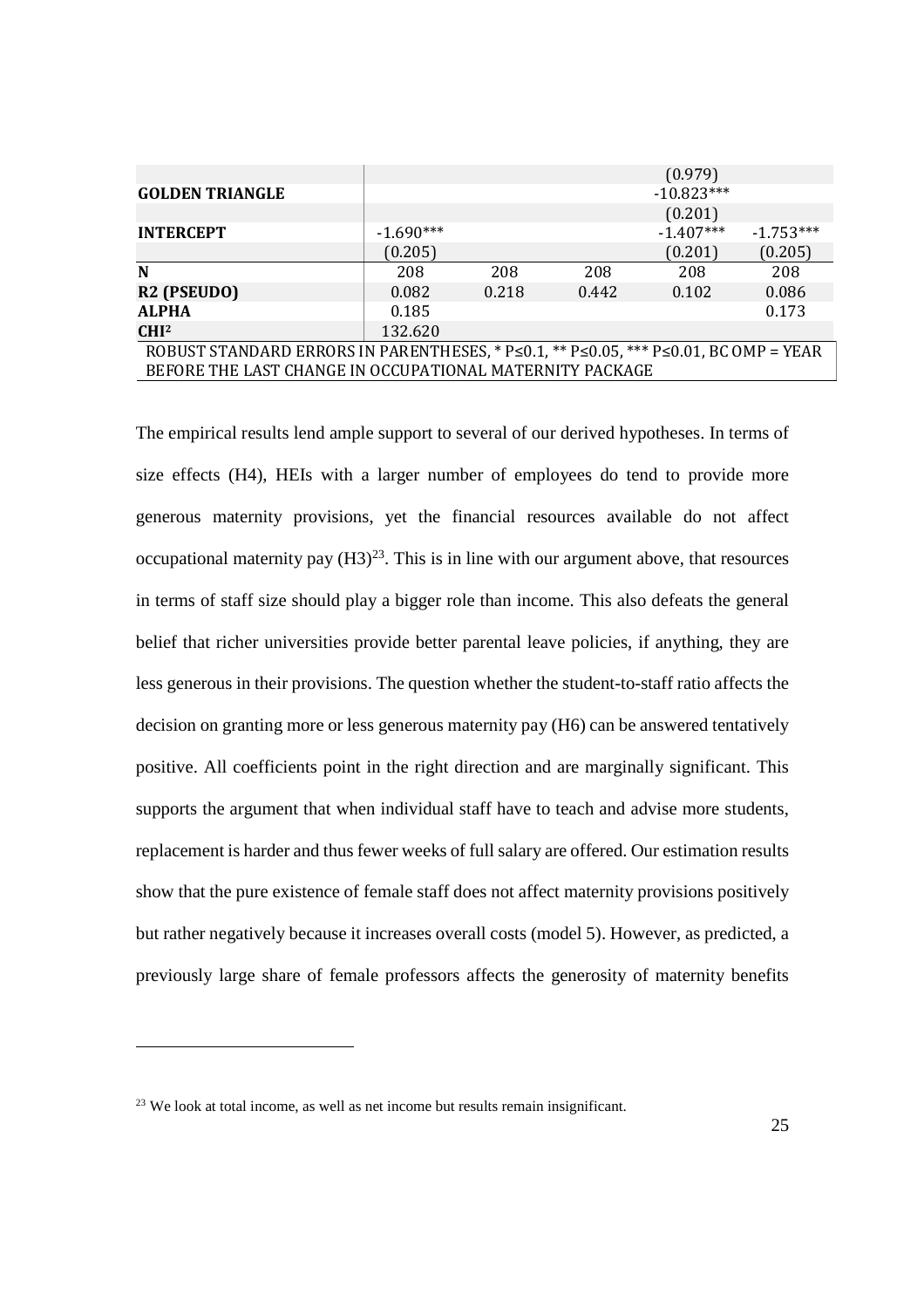positively (H1). This points to the observation that if women are in decision making positions, family policies become more important and support for female academics increases. Interestingly, also the previous share of female academics at child bearing age (under 40 years) increases the generosity of maternity pay (H2). Two interpretations seem likely: first, there might be a lobbying effect, so as discussed the bargaining power of female academics increases, and second, university managers might be aware that they could lose a large share of their academic staff if there are many women at child bearing age. We also find strong support that more research intensive (measured as RAE score) universities have stronger incentives to keep productive academics and thus reward them with more generous maternity benefits (H7). More generous benefits should allow female academics to stay in touch with research without the continuous burden of teaching and administrative duties due to the prolonged and more generous maternity pay.

In addition, we do not find confirmation that the ratio of female academic staff to female administrative staff pushed generosity of maternity pay up, but it significantly decreases this generosity (H5). This result is somewhat surprising, though the substantive effects remain very small. Potential costs that increase exponentially with the rate of female academic staff could explain this finding. The discussed skill specificity does not only mean that female academics a hard to replace but also hard to get rid of. We also argued that bargaining power increases with the share of female full professors and the share of female academics at child bearing age and not in the size of this group in general.

The generalized negative binomial specification (model 4) allows us to some extend to evaluate the peer group effects (H8). We find two results that are consistent with our argument. First, the dispersion of the generosity of benefits is significantly smaller for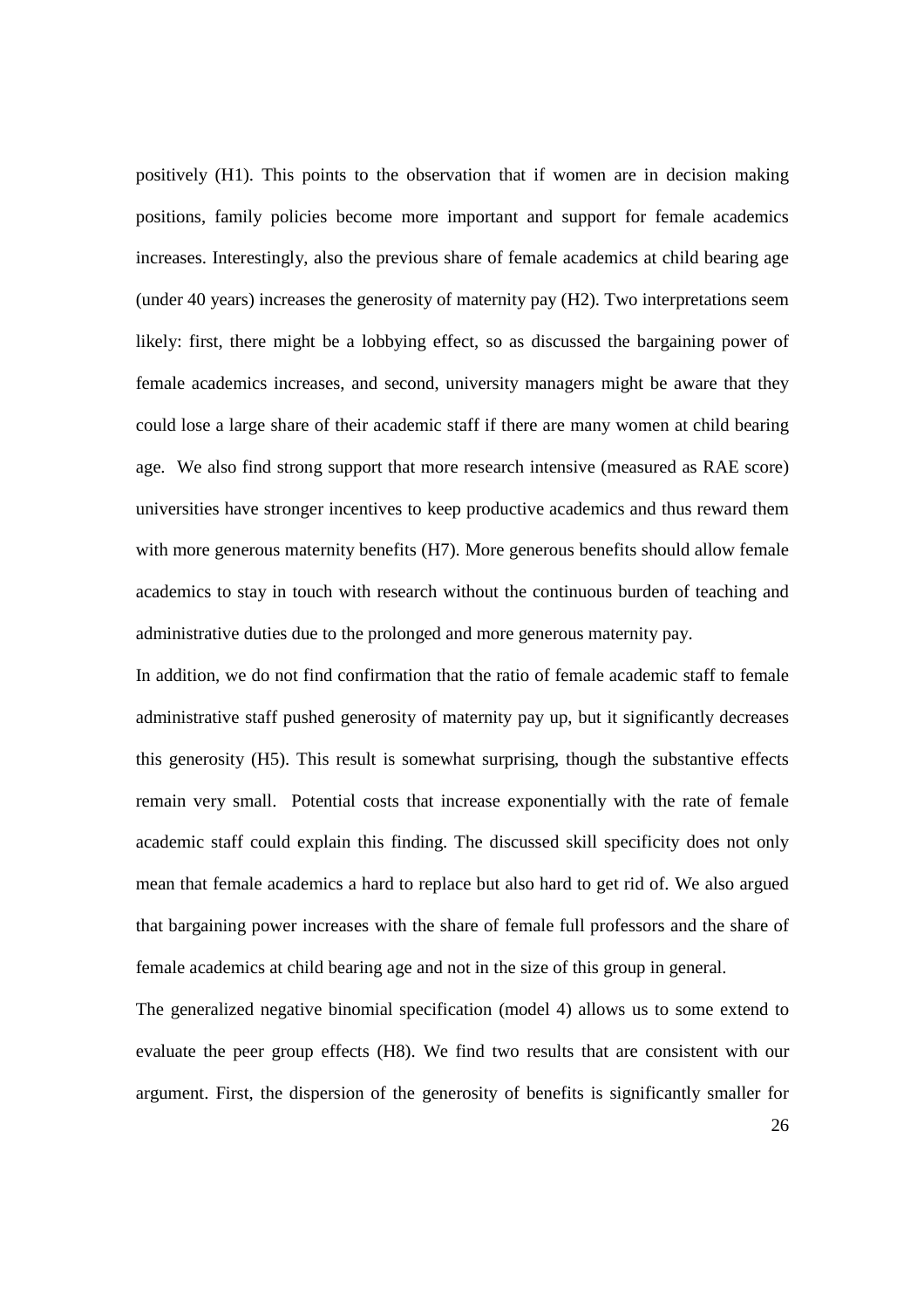Russell Group members as well as for universities that belong to the Golden Triangle. These universities are leading in terms of research intensity and therefore offer more generous maternity pay. They are also relatively more homogeneous in their goals and thus provide very similar packages with high generosity levels<sup>24</sup>. Second, we find that new universities that were founded after 1992 and had not been previously polytechnics in general grant less generous maternity pay but their packages still vary across group members. This is a due to the heterogeneous nature of this association that includes all post-1992 non-polytechnics. In addition, these newly founded universities are mostly teaching institutions since they don't have the permission to award research degrees such as PhDs and are thus much less research oriented.<sup>25</sup>

We have established that most of our hypotheses are supported by the evidence, yet in order to understand whether these effects are substantial we need to investigate the size of these effects. We use the estimates of the Negative Binomial model (table4, model 1) to assess the economic relevance of these effects. Figure one displays the combined effect of the research intensity of a university (x-axis) and the student to staff ratio (small – black, large – grey)<sup>26</sup>. We can see that that research intense universities with a small student to staff ratio are 5 times as generous in their maternity provisions as compared to teaching oriented HEIs with a large student to staff ratio. Also the positive effect of research strength is much stronger at institutions with a more favorable student to staff ratio. While teaching

<sup>&</sup>lt;sup>24</sup> These results come from the specification of the dispersion equation in the generalized negbin model. <sup>25</sup> We ran comparative models with different combinations of all other group memberships – see appendix but did not find any additional significant results and thus are not reporting the findings here. However the significant relationships we found are fully consistent with our argument.

 $26$  Small = 2, large= $29$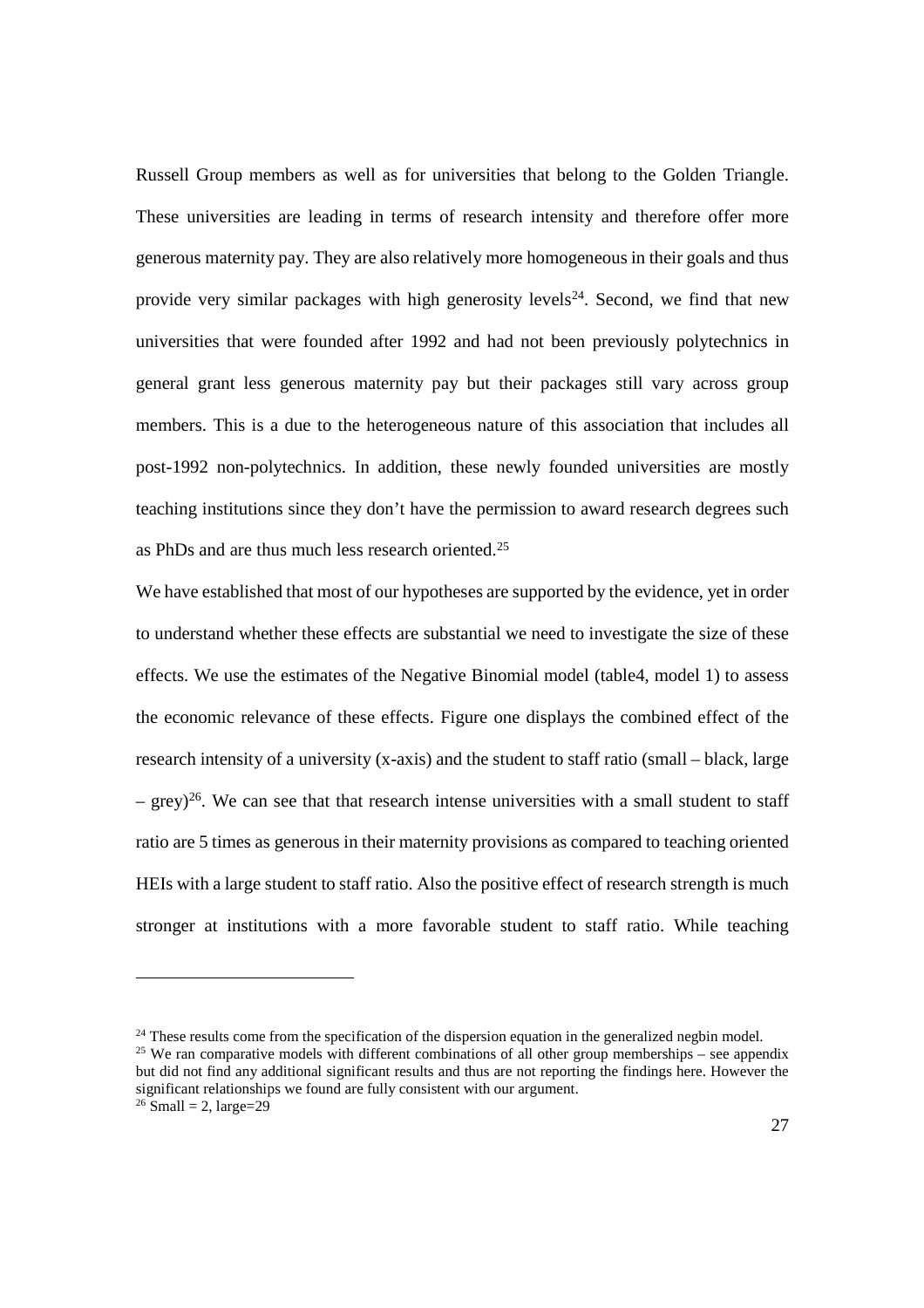institutions with a high student to staff ratio offer close to the observed minimal generosity (5 weeks of full salary replacement), the most research intense universities with a small student to staff ratio are predicted to offer close to the observed maximum – 25 weeks of full salary<sup>27</sup>.

Figure 1: *Predicted Weeks of Full Salary Replacement dependent on Student-Staff Ratio and Research Intensity*



We can observe similar combined effects for the previous share of female professors and the share of academic women at child bearing age (figure 2). Again the predicted number of weeks with full salary replacement is more than 5 times larger at institutions with a large

 $27$  All other explanatory variable are fixed at their sample means for prediction.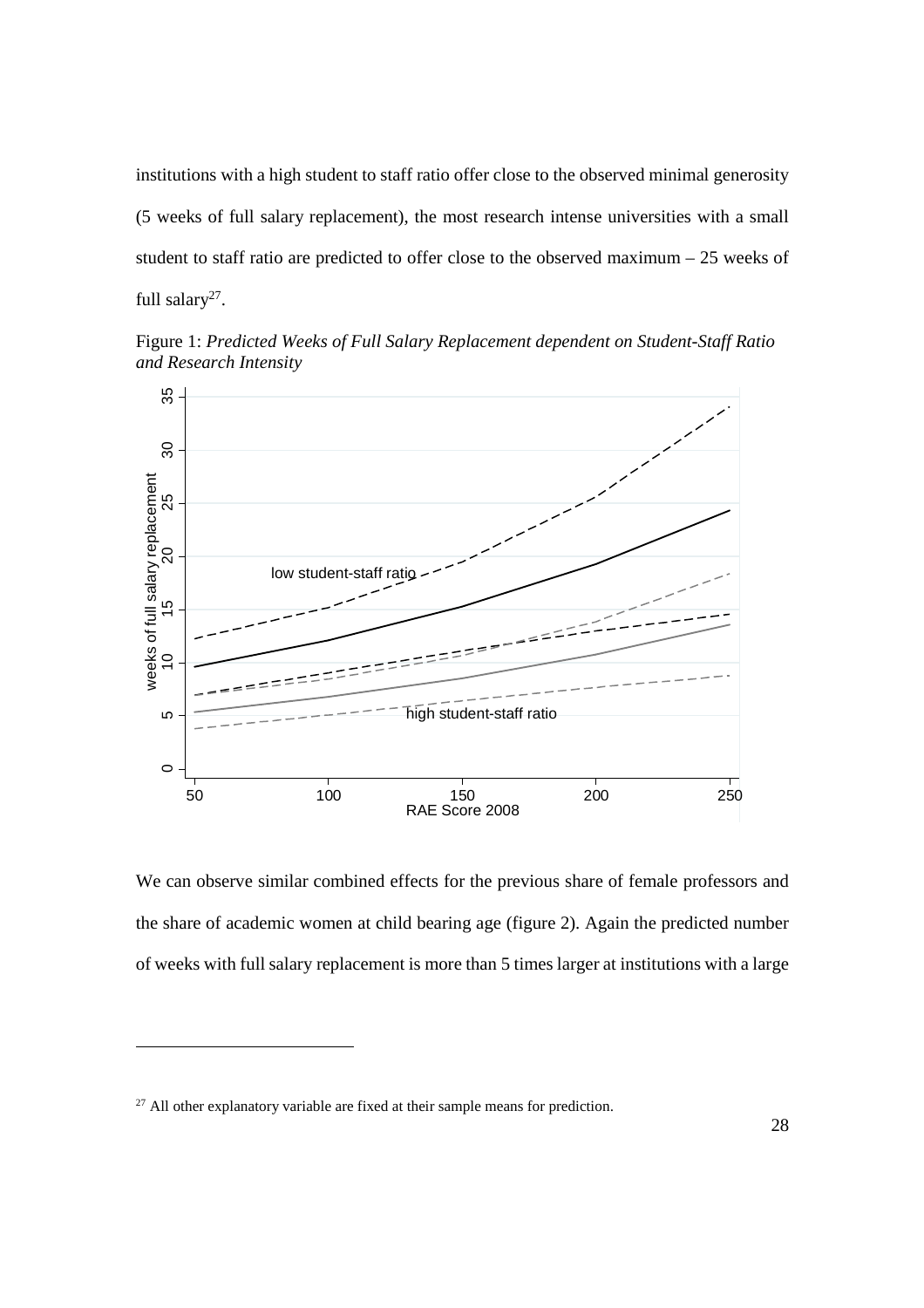share of both groups of female academics pointing to their increased bargaining power. Especially when the share of female professors is minimal the predicted generosity only varies between 3 and 8 weeks of full salary replacement.

Figure 2: *Predicted Weeks of Full Salary Replacement dependent on Research Intensity and Previous Share of Female Professors*



Based on the factors we are taking into account to explain institutional generosity of maternity pay, we compare the predictions to the actually observed number of weeks with full salary replacement and discuss some interesting discrepancies. For example, given their research intensity, student to staff ration, share of female professors and female academics at child bearing age, income etc. the university of Nottingham should offer 18 weeks of full pay but only offers 8 weeks – a stark discrepancy. Similarly our model overestimates the expected generosity of the LSE (21 weeks predicted, vs. 18 weeks offered),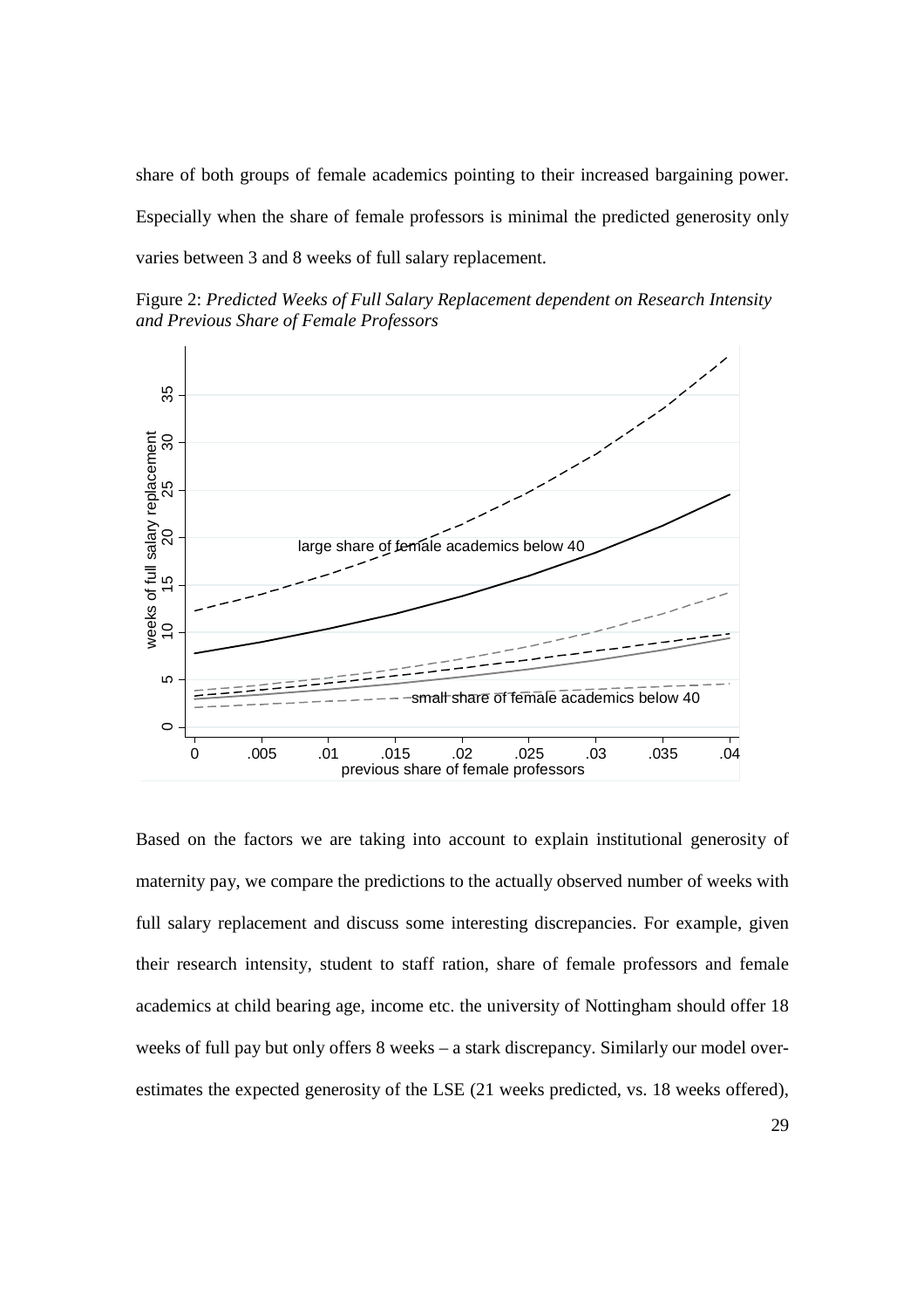Warwick university (20 vs. 16), Liverpool (12 vs. 8), Glasgow (25 vs. 16) and UCL (23 vs. 18). Contrarily some universities are more generous than expected. For example, Southampton should offer 18 weeks of full pay given its characteristics but grants 26 weeks of full salary replacement. We find similar results for the LBS (14 predicted, 18 offered), and Oxford (22 predicted and 26 offered). These findings do not suggest any normative conclusions but empirically show that these institutions either over- or underprovide given their measurable characteristics. For a large number of universities our simple baseline model makes exact predictions: Cambridge (18), Aberdeen (18), Lancaster (18), Leeds (16), Strathclyde (16), Northampton (6), Winchester (6), Cumbria (6), and the London University of Arts (4) amongst others.

#### *4.e. Alternative Generosity measures*

We use the other two measures of generosity (full weeks' equivalent and weeks of full and partial salary replacement) as robustness checks. Table 5 presents the estimation results Table 5: *Alternative Measures of Maternity Benefit Generosity*

|                                   | <b>WEEKS OF SALARY</b> |                          |                          | <b>WEEKS OF SALARY</b> |
|-----------------------------------|------------------------|--------------------------|--------------------------|------------------------|
|                                   |                        | <b>REPLACEMENT: FULL</b> | <b>REPLACEMENT (FULL</b> |                        |
|                                   |                        | <b>TIME EQUIVALENT</b>   | <b>AND PARTIAL)</b>      |                        |
|                                   | <b>NEGBIN</b>          | <b>OLS</b>               | <b>NEGBIN</b>            | <b>OLS</b>             |
| TOTAL STAFF IN 1000S (BC OMP)     | 0.016                  | 0.323                    | 0.007                    | 0.210                  |
|                                   | (0.015)                | (0.294)                  | (0.027)                  | (0.456)                |
| <b>RATIO AC/ADMIN FEMALES</b>     | $-0.130***$            | $-2.165***$              | $-0.204**$               | $-3.259**$             |
| (BC OMP)                          | (0.041)                | (0.637)                  | (0.097)                  | (1.346)                |
| <b>SHARE OF FEMALE PROFESSORS</b> | $6.595***$             | 129.670***               | 5.754                    | 109.000                |
| (BC OMP)                          | (2.149)                | (41.613)                 | (3.937)                  | (73.773)               |
| <b>FEMALE ACADEMICS UNDER 40</b>  | $1.018**$              | 17.329**                 | 1.156                    | 19.285                 |
| (BC OMP)                          | (0.419)                | (7.521)                  | (1.132)                  | (18.801)               |
| RATIO STAFFCOSTS/INCOME           | 0.001                  | 0.012                    | 0.010                    | 0.139                  |
| (2013)                            | (0.002)                | (0.040)                  | (0.008)                  | (0.096)                |
| <b>INCOME FROM RESEARCHGRANTS</b> | $-0.001$               | $-0.009$                 | $-0.001$                 | $-0.007$               |
| (IN MILL. £ 2013)                 | (0.000)                | (0.009)                  | (0.001)                  | (0.017)                |
| TOTAL INCOME IN MILL. £ (2013)    | 0.000                  | 0.001                    | $-0.000$                 | $-0.003$               |
|                                   | (0.000)                | (0.004)                  | (0.000)                  | (0.008)                |
| <b>STUDENT TO STAF RATIO</b>      | $-0.010***$            | $-0.166***$              | $-0.020**$               | $-0.331**$             |
|                                   |                        |                          |                          |                        |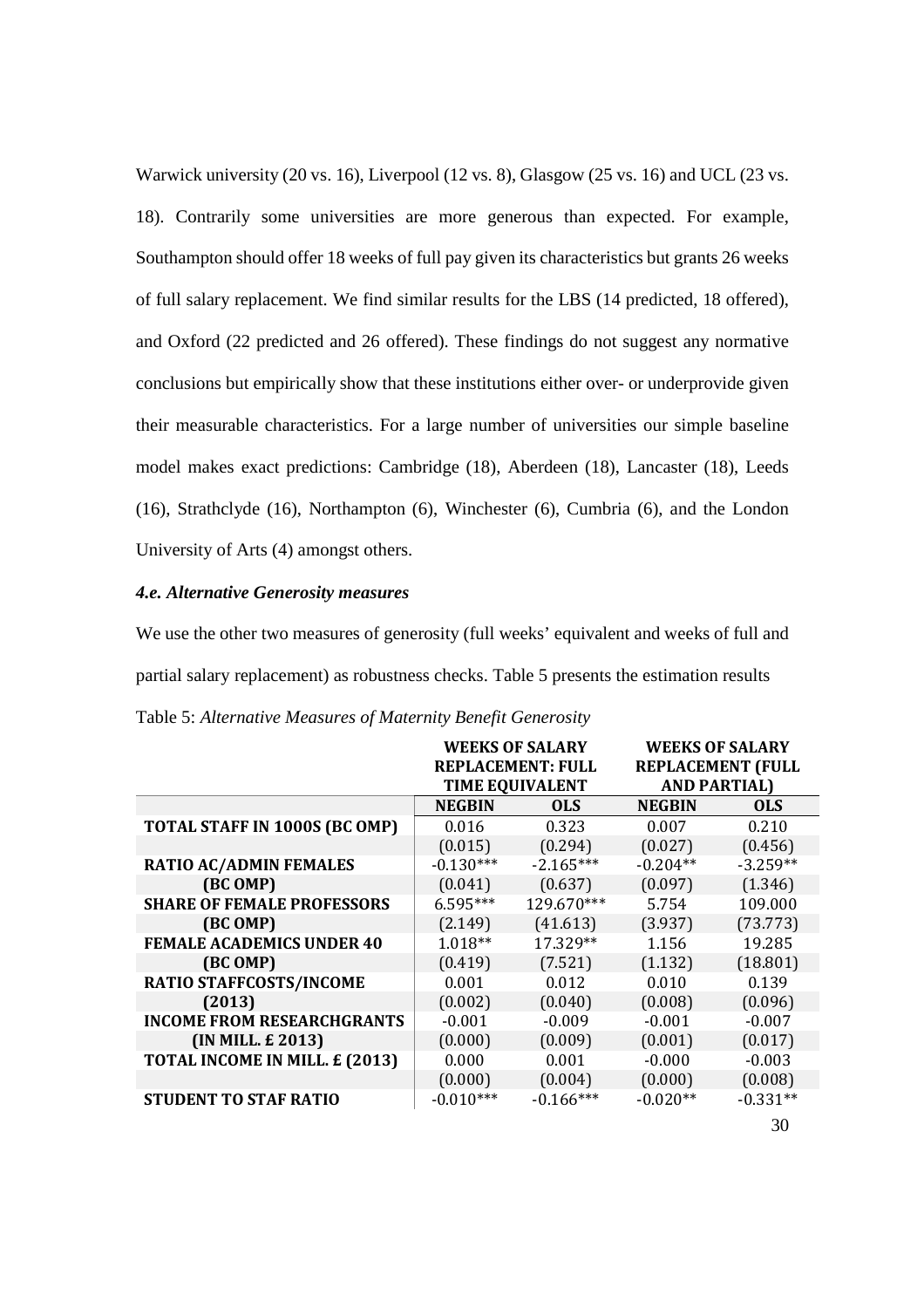| $(BC_OMP)$                                                                                           | (0.004)     | (0.060)     | (0.008)    | (0.131)   |  |
|------------------------------------------------------------------------------------------------------|-------------|-------------|------------|-----------|--|
| <b>RAE SCORE (2008)</b>                                                                              | 0.001       | $0.016*$    | 0.001      | 0.013     |  |
|                                                                                                      | (0.001)     | (0.009)     | (0.001)    | (0.017)   |  |
| <b>DIFFERENT PACKAGES</b>                                                                            | $-0.103***$ | $-1.966***$ | 0.043      | 1.070     |  |
|                                                                                                      | (0.028)     | (0.530)     | (0.061)    | (1.153)   |  |
| <b>SCOTTLAND</b>                                                                                     | $0.095***$  | $1.801***$  | 0.062      | 1.125     |  |
|                                                                                                      | (0.031)     | (0.586)     | (0.082)    | (1.579)   |  |
| <b>NORTHERN IRELAND</b>                                                                              | 0.055       | 1.144       | $-0.151$   | $-2.529$  |  |
|                                                                                                      | (0.042)     | (0.855)     | (0.195)    | (3.063)   |  |
| <b>WALES</b>                                                                                         | 0.069       | 1.363       | $-0.004$   | 0.366     |  |
|                                                                                                      | (0.074)     | (1.520)     | (0.146)    | (2.825)   |  |
| <b>INTERCEPT</b>                                                                                     | $2.921***$  | 18.900***   | $2.543***$ | 13.911*** |  |
|                                                                                                      | (0.131)     | (2.298)     | (0.384)    | (4.734)   |  |
| N                                                                                                    | 208         | 208         | 208        | 208       |  |
| R <sub>2</sub> (PSEUDO)                                                                              | 0.051       | 0.348       | 0.020      | 0.141     |  |
| <b>ALPHA</b>                                                                                         | 0.000       |             | 0.094      |           |  |
| ROBUST STANDARD ERRORS IN PARENTHESES, * $P \le 0.1$ , ** $P \le 0.05$ , *** $P \le 0.01$ , BC OMP = |             |             |            |           |  |
| YEAR BEFORE THE LAST CHANGE IN OCCUPATIONAL MATERNITY PACKAGE                                        |             |             |            |           |  |

First, if we look at full weeks' equivalent – which is very closely related to weeks with full salary replacement – we find exactly the same results as discussed before, both in size and significance which lends more robust support to our claims<sup>28</sup>. Second, the results differ in interesting but predictable ways for the other measure – full and partial salary replacement. This measure is often used in cross-country analysis because it is usually easy to collect but does not really capture generosity since it gives higher values to schemes that grant very limited amounts of money for a large number of weeks, like the statutory pay in the UK which only offers £140.98 but for 33 weeks. In this case only the student to staff ratio significantly affects the outcome – this is a pure cost indicator. This goes along with our argument that generosity is important for research oriented universities that want to allow female academics to climb the career ladder to full professorship. In addition, the overall

<sup>&</sup>lt;sup>28</sup> Only the number of total staff turns out to be not significant anymore.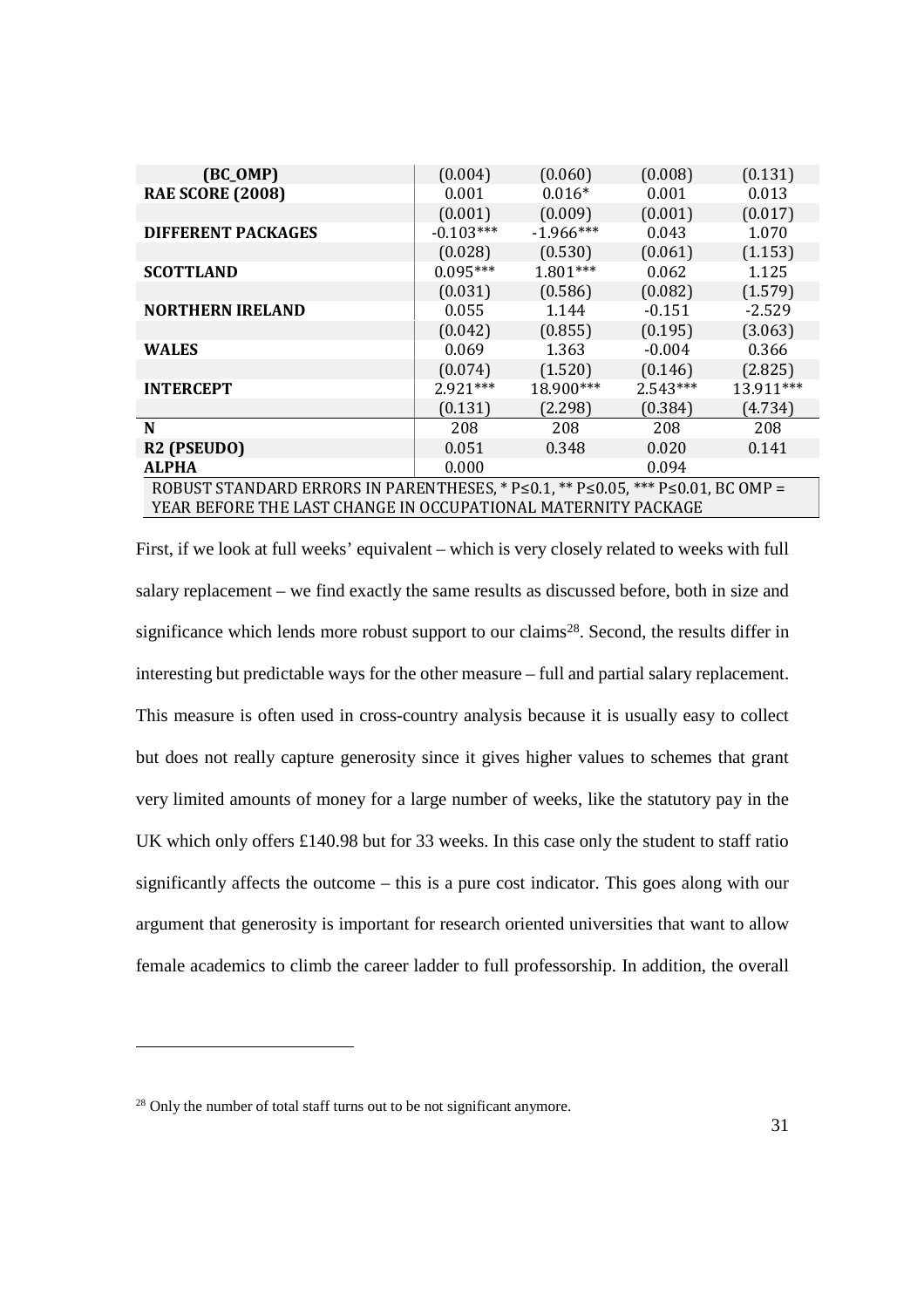explanatory power  $(R^2)$  halved for these models lending further support to the conclusion that other factors predict maternity provisions that are not related to generosity.

#### *4.f. Robustness and Placebo Tests*

We run the same specification as in table 4 (model 1) but adding some additional variables to the right-hand-side in order to a) see whether our results are robust to the inclusion of additional factors, and b) understand whether those factors that we predicted not to have an effect in our theoretical discussion indeed turn out to be statistically insignificant. We also call this a placebo test. Specifically, we want to test whether senior male academics can or have an interest to influence the process and we find that this is not the case confirming our expectation. We also argued that the decisive groups in the bargaining process are female professors and female academics at child bearing age because of the skill specificity of their jobs and the universities investment in their recruitment and productivity. We thus posit that it should not make a difference for generosity if there is a large share of senior female managers or female administrators at child bearing age, and we find exactly this. All other results correspond closely in direction, significance, and size to our baseline findings. Estimation results can be found in table 6.

| DV: WEEKS OF FULL SALARY              |               | 2             | 3             |
|---------------------------------------|---------------|---------------|---------------|
| <b>REPLACEMENT</b>                    | <b>NEGBIN</b> | <b>NEGBIN</b> | <b>NEGBIN</b> |
| TOTAL STAFF IN 1000S (BC OMP)         | $0.089*$      | $0.090*$      | $0.088*$      |
|                                       | (0.047)       | (0.047)       | (0.045)       |
| RATIO AC/ADMIN FEMALES (BC OMP)       | $-0.370**$    | $-0.380*$     | $-0.307$      |
|                                       | (0.187)       | (0.194)       | (0.236)       |
| <b>SHARE OF FEMALE PROFS (BC OMP)</b> | 21.183**      | 21.208**      | 19.253*       |
|                                       | (10.015)      | (9.940)       | (10.207)      |
| <b>FEMALE ACADEMICS U 40(BC OMP)</b>  | $3.125*$      | $3.273*$      | $3.267*$      |
|                                       | (1.624)       | (1.778)       | (1.785)       |
| RATIO STAFFCOSTS/INCOME (2013)        | $-0.006$      | $-0.006$      | $-0.005$      |
|                                       | (0.009)       | (0.009)       | (0.009)       |

Table 6: *Placebo Tests – Effect of Male Professors and Female Administrators*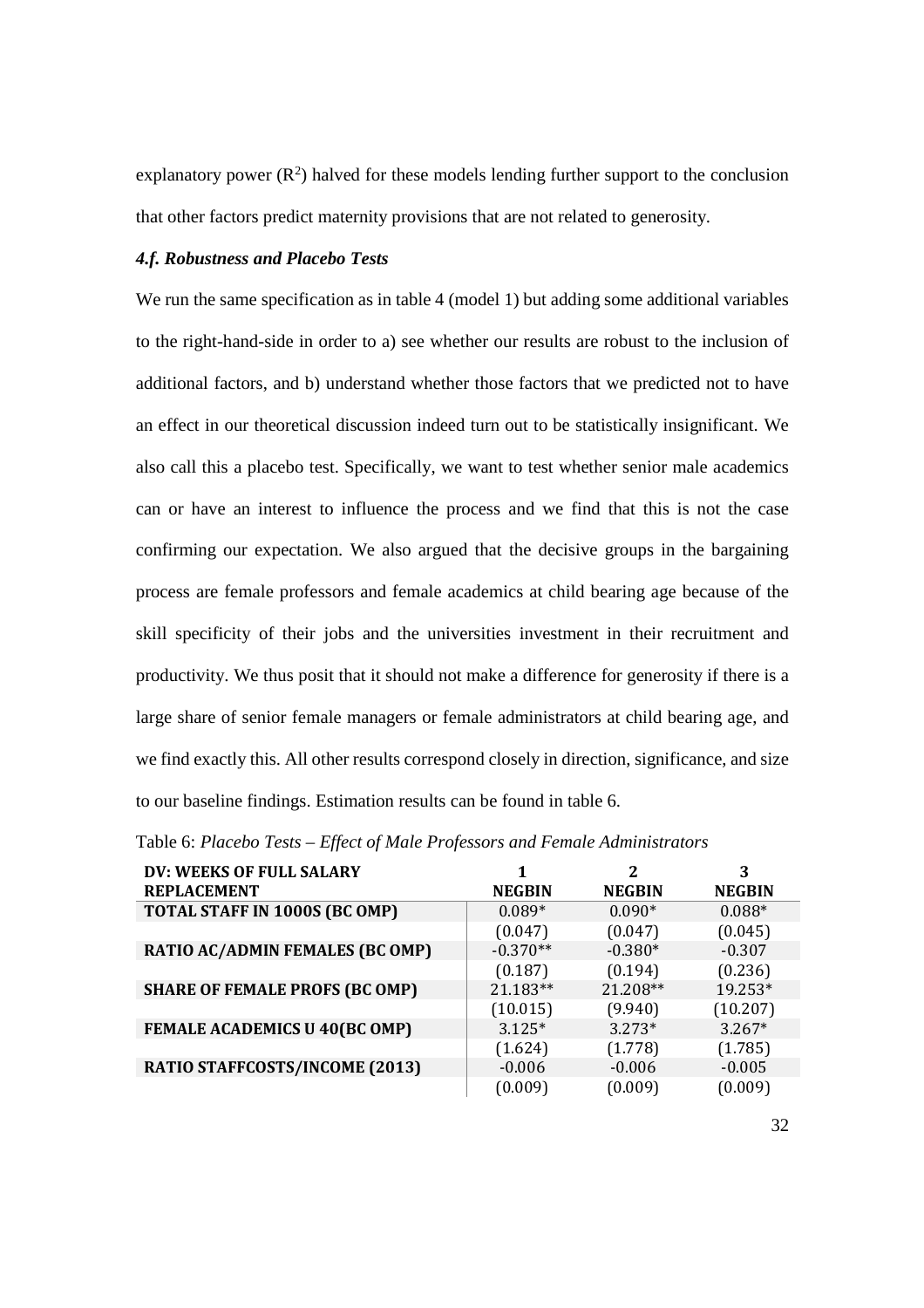| <b>INCOME FROM RESEARCHGRANTS</b>                                               | $-0.002*$   | $-0.002*$   | $-0.002*$   |
|---------------------------------------------------------------------------------|-------------|-------------|-------------|
| (IN MILL. £ 2013)                                                               | (0.001)     | (0.001)     | (0.001)     |
| TOTAL INCOME IN MILL. £ (2013)                                                  | $-0.000$    | $-0.000$    | $-0.000$    |
|                                                                                 | (0.001)     | (0.001)     | (0.001)     |
| <b>STUDENT TO STAFF RATIO (BC_OMP)</b>                                          | $-0.019$    | $-0.018$    | $-0.016$    |
|                                                                                 | (0.012)     | (0.013)     | (0.013)     |
| <b>RAE SCORE (2008)</b>                                                         | $0.004**$   | $0.004**$   | $0.004**$   |
|                                                                                 | (0.002)     | (0.002)     | (0.002)     |
| <b>DIFFERENT PACKAGES</b>                                                       | $-0.447***$ | $-0.446***$ | $-0.445***$ |
|                                                                                 | (0.077)     | (0.077)     | (0.077)     |
| <b>SHARE OF MALE PROFESSORS (BC OMP)</b>                                        | 5.536       | 5.644       | 6.462       |
|                                                                                 | (4.375)     | (4.318)     | (4.555)     |
| <b>SHARE OF SENIOR FEMALE</b>                                                   |             | 3.650       | 3.021       |
| <b>MANAGERS (BC OMP)</b>                                                        |             | (9.455)     | (9.400)     |
| <b>FEMALE ADMINISTRATORS</b>                                                    |             |             | 0.885       |
| <b>UNDER 40 (BC OMP)</b>                                                        |             |             | (0.979)     |
| <b>SCOTTLAND</b>                                                                | $0.341***$  | $0.339***$  | $0.353***$  |
|                                                                                 | (0.113)     | (0.114)     | (0.116)     |
| <b>NORTHERN IRELAND</b>                                                         | $0.382**$   | $0.388**$   | $0.401**$   |
|                                                                                 | (0.164)     | (0.163)     | (0.166)     |
| <b>WALES</b>                                                                    | $-0.076$    | $-0.069$    | $-0.075$    |
|                                                                                 | (0.222)     | (0.224)     | (0.223)     |
| <b>INTERCEPT</b>                                                                | 2.293***    | $2.266***$  | 1.999***    |
|                                                                                 | (0.498)     | (0.503)     | (0.580)     |
| N                                                                               | 208         | 208         | 208         |
| R <sub>2</sub> (PSEUDO)                                                         | 0.084       | 0.084       | 0.084       |
| <b>ALPHA</b>                                                                    | 0.179       | 0.179       | 0.177       |
| ROBUST STANDARD ERRORS IN PARENTHESES, * P≤0.1, ** P≤0.05, *** P≤0.01, BC OMP = |             |             |             |
| YEAR BEFORE THE LAST CHANGE IN OCCUPATIONAL MATERNITY PACKAGE                   |             |             |             |

Finally we examine whether the year in which the potentially endogenous explanatory variables are measured changes the estimation results. Models 1, 2, and 3 in table 7 use the same specification as our baseline model but measure the relevant right-hand-side variables in the years 2006, 2005, and 2004 – all prior to the last major changes in statutory benefits. While models 4 and 5 show results with measurements for the RHS variables in 2006 but with the alternative specifications of the dependent variable (weeks with full time equivalent pay and weeks with partial and full salary replacement).

Table 7: *Different RHS Years and Alternative DVs*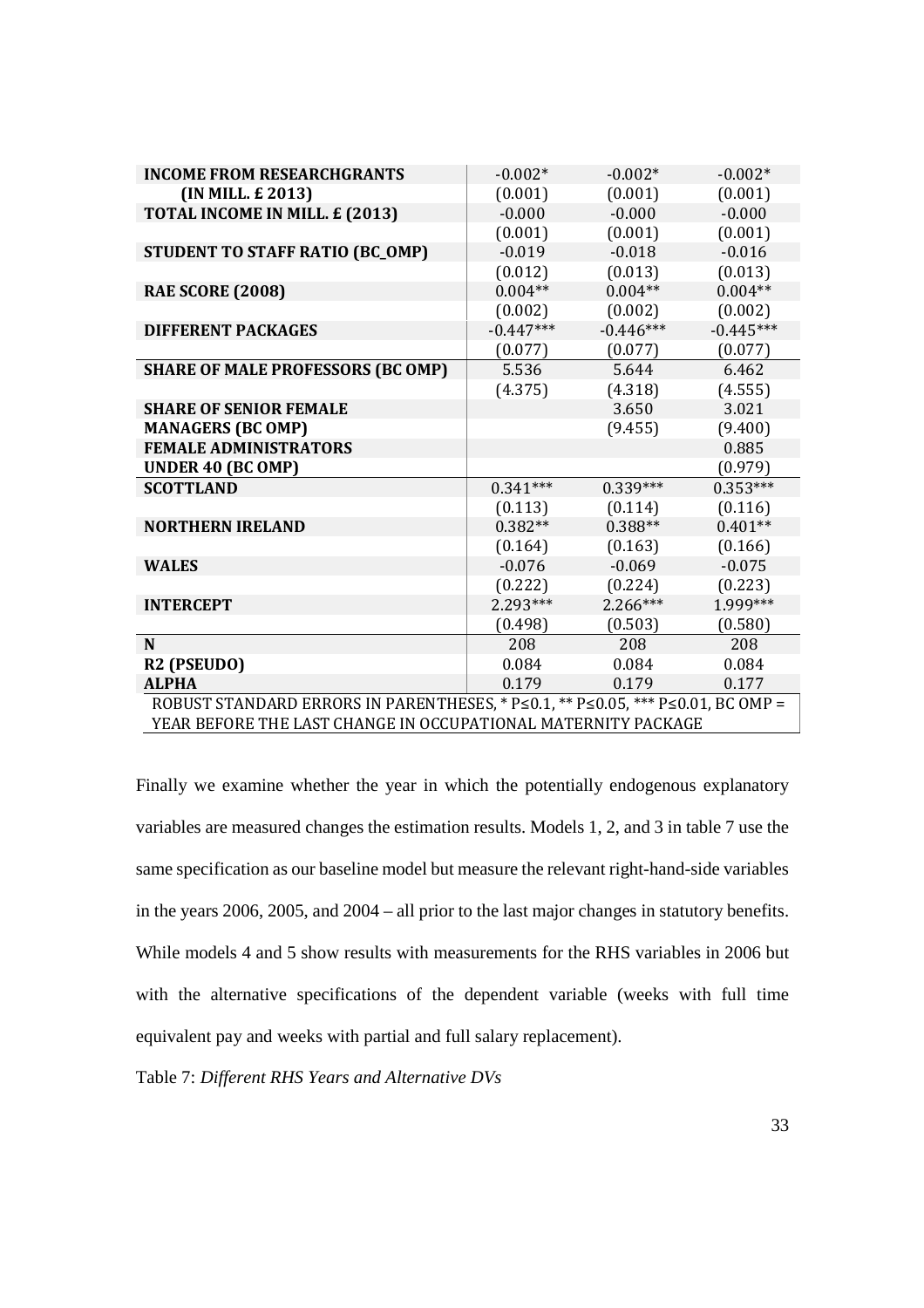| DV: WEEKS OF FULL SALARY                                              | 2006          | 2005          | 2004          | 2006                         | 2006         |
|-----------------------------------------------------------------------|---------------|---------------|---------------|------------------------------|--------------|
| <b>REPLACEMENT</b>                                                    | <b>NEGBIN</b> | <b>NEGBIN</b> | <b>NEGBIN</b> | FT-                          | <b>WEEKS</b> |
|                                                                       |               |               |               | <b>EQUIVAL</b><br><b>ENT</b> | <b>SR</b>    |
| <b>TOTAL STAFF IN 1000S</b>                                           | $0.093**$     | $0.084**$     | $0.078*$      | $0.025**$                    | 0.001        |
|                                                                       | (0.037)       | (0.041)       | (0.044)       | (0.011)                      | (0.028)      |
| <b>RATIO AC/ADMIN FEMALES</b>                                         | $-0.261$      | $-0.162$      | $-0.032$      | $-0.099$                     | $-0.145$     |
|                                                                       | (0.207)       | (0.212)       | (0.180)       | (0.068)                      | (0.107)      |
| <b>SHARE OF FEMALE PROFS</b>                                          | 30.631***     | 32.706***     | 33.260***     | $7.131***$                   | 6.621        |
|                                                                       | (8.841)       | (8.533)       | (9.009)       | (2.390)                      | (4.327)      |
| <b>FEMALE ACADEMICS U 40</b>                                          | 4.131**       | 2.226         | 1.544         | $1.264**$                    | 2.150        |
|                                                                       | (1.719)       | (1.745)       | (1.647)       | (0.550)                      | (1.376)      |
| RATIO STAFFCOSTS/INCOME                                               | $-0.006$      | $-0.030**$    | $-0.029**$    | $-0.000$                     | 0.008        |
| (2013)                                                                | (0.009)       | (0.013)       | (0.013)       | (0.003)                      | (0.009)      |
| <b>INCOME FROM RESEARCH-</b>                                          | $-0.002$      | $-0.002$      | $-0.002$      | $-0.000$                     | $-0.000$     |
| <b>GRANTS (IN MILL. £2013)</b>                                        | (0.001)       | (0.002)       | (0.002)       | (0.001)                      | (0.001)      |
| TOTAL INCOME IN MILL. £                                               | 0.000         | 0.001         | 0.001         | 0.000                        | 0.000        |
| (2013)                                                                | (0.001)       | (0.001)       | (0.001)       | (0.000)                      | (0.000)      |
| <b>STUDENT TO STAFF RATIO</b>                                         | $-0.024*$     |               |               | $-0.006$                     | $-0.003$     |
|                                                                       | (0.013)       |               |               | (0.004)                      | (0.010)      |
| <b>RAE SCORE (2008)</b>                                               | $0.005***$    | $0.005**$     | $0.005**$     | 0.001                        | 0.001        |
|                                                                       | (0.002)       | (0.002)       | (0.002)       | (0.001)                      | (0.001)      |
| <b>DIFFERENT PACKAGES</b>                                             | $-0.443***$   | $-0.448***$   | $-0.428***$   | $-0.103***$                  | 0.038        |
|                                                                       | (0.075)       | (0.075)       | (0.078)       | (0.028)                      | (0.060)      |
| <b>SCOTTLAND</b>                                                      | 0.394***      | $0.397***$    | $0.407***$    | $0.097***$                   | 0.076        |
|                                                                       | (0.122)       | (0.119)       | (0.119)       | (0.032)                      | (0.079)      |
| <b>NORTHERN IRELAND</b>                                               | $0.384**$     | $0.441***$    | $0.473***$    | 0.050                        | $-0.149$     |
|                                                                       | (0.181)       | (0.170)       | (0.163)       | (0.040)                      | (0.190)      |
| <b>WALES</b>                                                          | $-0.002$      | $-0.010$      | 0.017         | 0.067                        | 0.014        |
|                                                                       | (0.162)       | (0.155)       | (0.148)       | (0.064)                      | (0.142)      |
| <b>INTERCEPT</b>                                                      | $2.163***$    | $2.216***$    | $2.200***$    | 2.866***                     | 2.290***     |
|                                                                       | (0.511)       | (0.500)       | (0.486)       | (0.146)                      | (0.435)      |
| N                                                                     | 209           | 206           | 203           | 209                          | 209          |
| R2 (PSEUDO)                                                           | 0.084         | 0.088         | 0.084         | 0.048                        | 0.013        |
| <b>ALPHA</b>                                                          | 0.184         | 0.169         | 0.179         | 0.000                        | 0.101        |
| ROBUST STANDARD ERRORS IN PARENTHESES, * P≤0.1, ** P≤0.05, *** P≤0.01 |               |               |               |                              |              |

The results in table 7 largely confirm the findings in the baseline model as well as the models with alternative specifications of the dependent variable. Since the bulk of changes in occupational maternity benefits occurred between 2008 and 2012 the measures from 2006 seem to best explain the implemented changes in OMP. This confirms our expectations that the process of consultation regarding changes in occupational maternity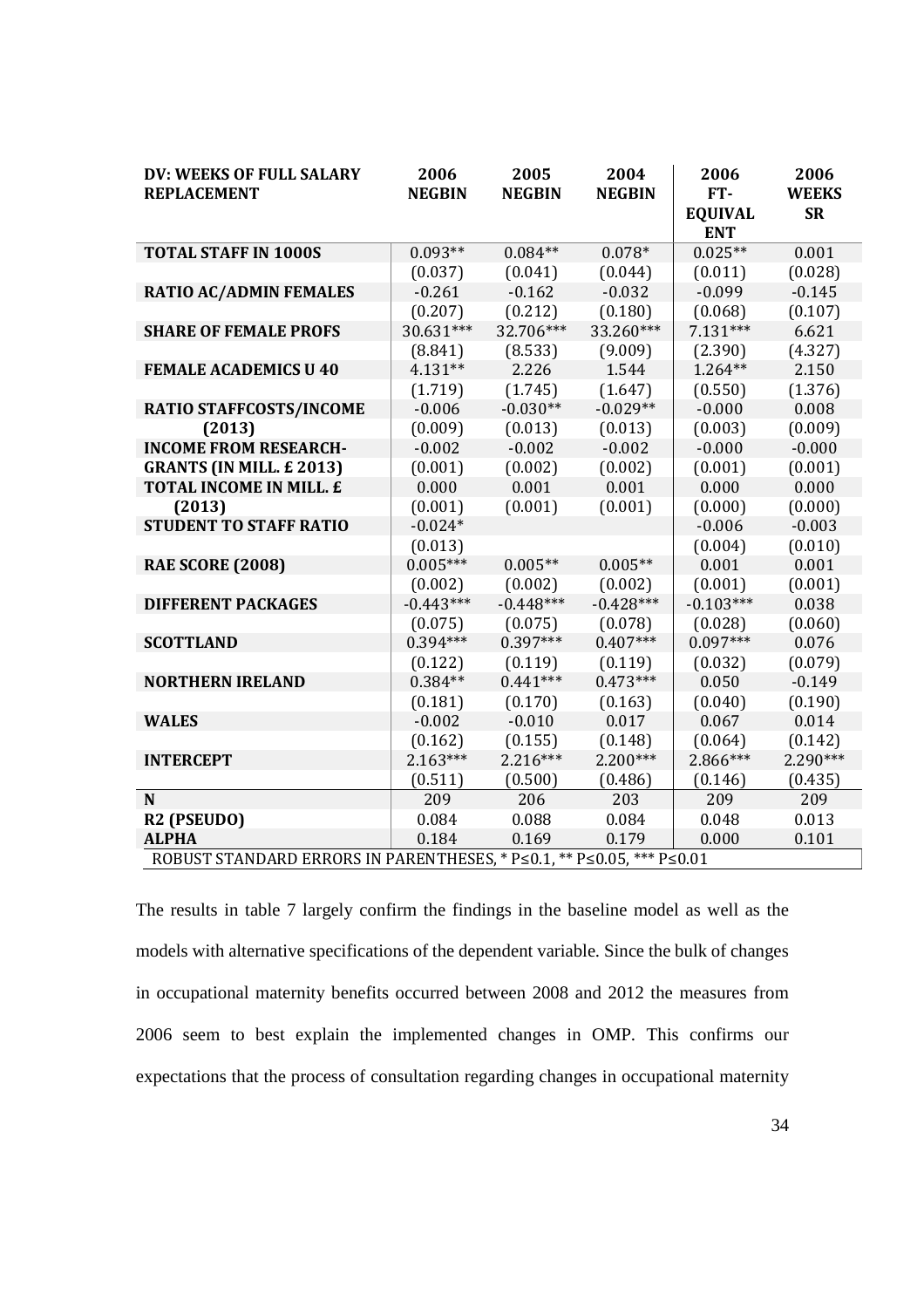happens shortly before new maternity provisions are issued by a university. If we move further into the past (2005, 2004) some of the effects lose statistical significance, e.g. the share of female academics at child bearing age. However, the overall effects remain remarkably stable, adding to the notion that our findings are robust towards different specifications and inclusion of variables.

#### **5. Discussion**

UK higher education institutions vary greatly in the generosity of the occupational maternity pay they grant to their employees. We find that much of this variation can be explained with a bargaining model in mind that distinguishes between the factors that determine the bargaining power of female academics, the incentives for universities to invest in the retention of female talent, and the costs imposed by generous maternity provisions. Differences in the structural characteristics of these institutions comparable to other areas like corporations and companies in the manufacturing or service sectors contribute to these different dimensions. The sheer size in terms of employees but also structural factors such as the student-to-staff ratio help to account for differences in generosity because these features describe how potential costs of mothers taking time out can be redistributed across other staff members. Interestingly, size in terms of overall income does not help to explain maternity benefits. Thus it seems that decisions on maternity benefits are much more intentional and depend on the bargaining power of female academics specifically, but also on the strategic goals universities pursue. One of the driving factors behind the design of maternity pay is the research orientation of the HEI in question. Highly research intense institutions have a vested interest in keeping productive mothers in whom they have invested resources both at the hiring stage as well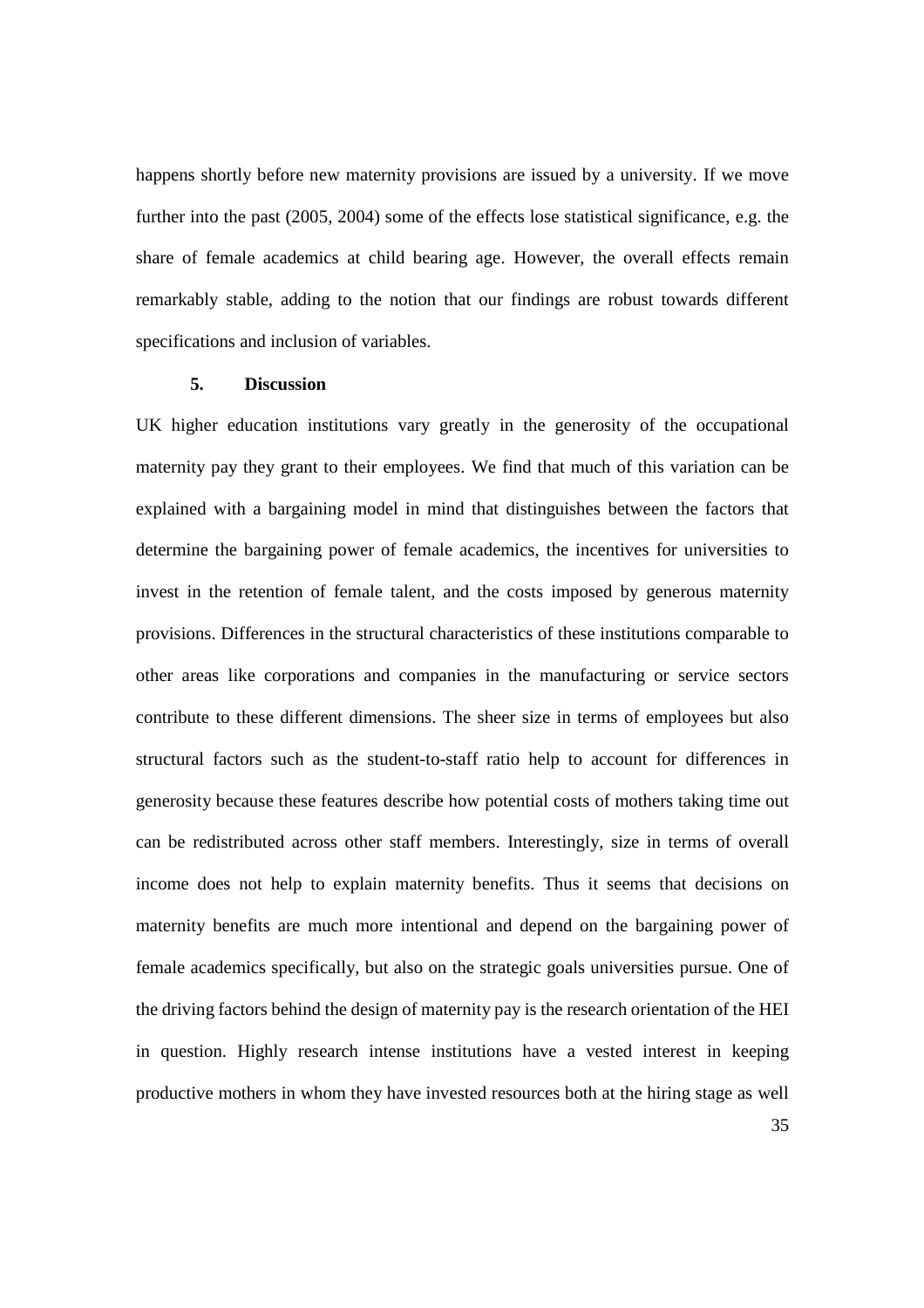as during their employment at the university. Better maternity provisions are seen as a reward and a means to keep mothers productive and satisfied with a work environment that allows them to dedicate time to their research. The rigorous hiring process serves as screening device at research intense HEIs.

The bargaining power of female academics who can affect the process of deciding over maternity benefits is mainly strengthened by the share of female professors in place when decision are made and the share of female academics at child bearing age. Female professors are similar to women in executive positions in other sectors and can influence policy outcomes at universities. The number female academics at child bearing age increases the probability that the university loses many talented and productive women in whom they have invested if maternity provisions are sparse.

We also argue – and empirically confirm – that the same logic is not at play for female administrators because they are a) easier to replace, b) they share is generally large, and c) the university's investment in administrative staff is comparatively lower. Neither the share of female senior managers nor female administrators at child bearing age, therefor are able to influence maternity provisions.

#### **6. Conclusion**

Maternity and parental policies are costly and their costs and benefits are widely debated beyond the normative aspect of allowing women to have children without sacrificing their professional careers. Understanding how and why institutions decide to implement certain levels of maternity pay generosity may help to unpack these potential costs and benefits of maternity pay. This work suggests that both structural characteristics but also strategic goals of universities, and the bargaining power of affected employees help explaining the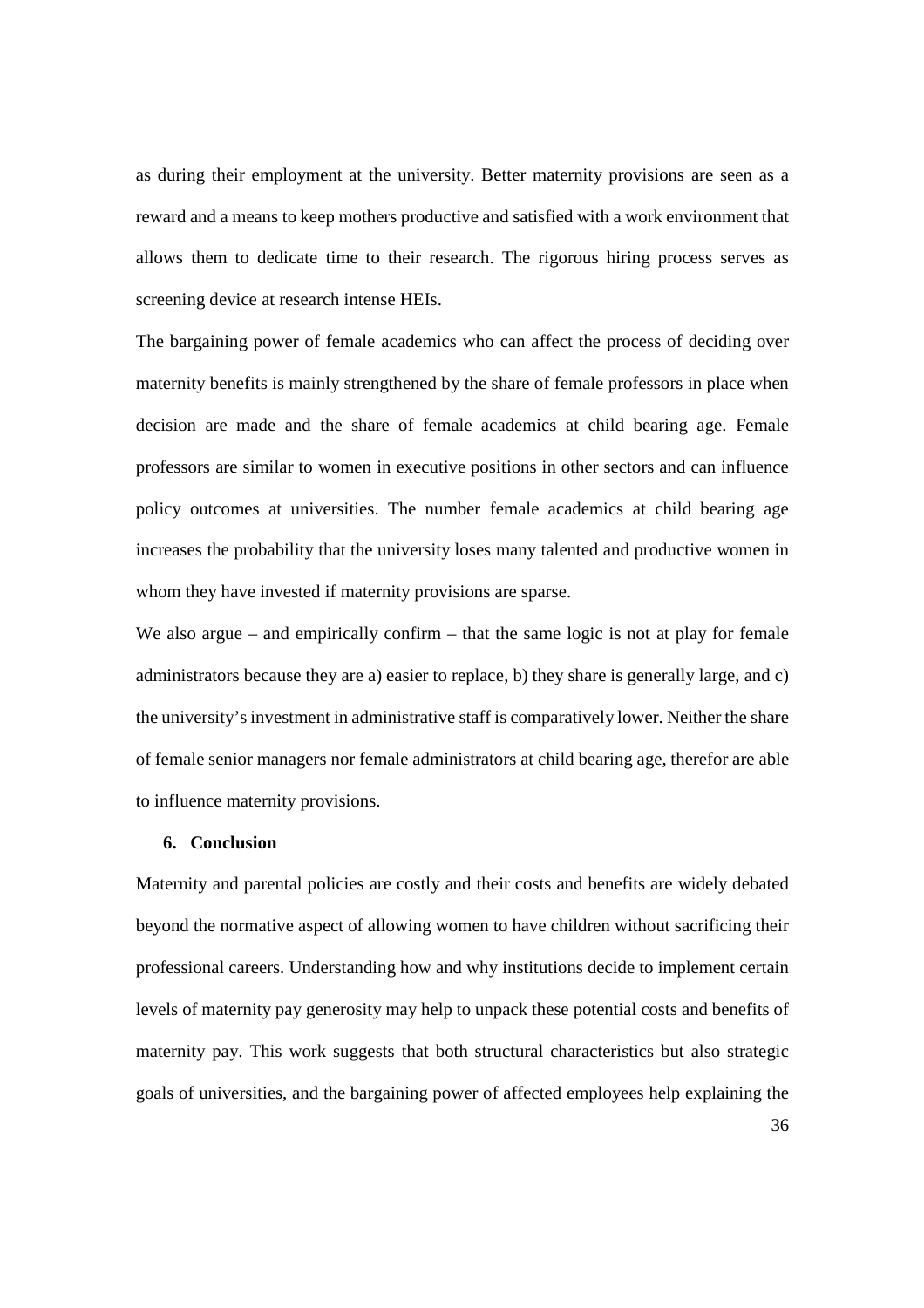generosity of maternity pay across UK higher education institution and that researchintensive universities have much stronger incentives to implement generous maternity pay provisions. From this follows that the potential benefits of maternity provisions might be stronger for such institutions.

Research shows that maternity and parental policies are crucial to keep women talents in the labor market, reduce the pay gap and allow women to climb the career ladder (Ginther and Kahn 2003, 2004; Waldfogel 1998; Mason and Goulden 2004). Our work highlights the institutional-based constraints and incentives offered to women in the UK academic sector and represents a first step in unpacking the causes and consequences of generous maternity benefits. In companion research, we investigate how differences in maternity benefits affect productivity, career paths, pay, and job satisfaction of female academics. From our perspective, the UK higher education sector provides fertile ground for such investigations because maternity benefits vary widely across universities and the productivity and career paths can be measured straightforwardly at the individual level. We believe that the implications of our research extend beyond higher education institution and offer insights on the determinants of the under-representation of women in qualified and competitive sectors. Finally, given that the generosity of statutory maternity pay in the UK is one of the lowest across EU countries, our research can help inform policy reforms in this area.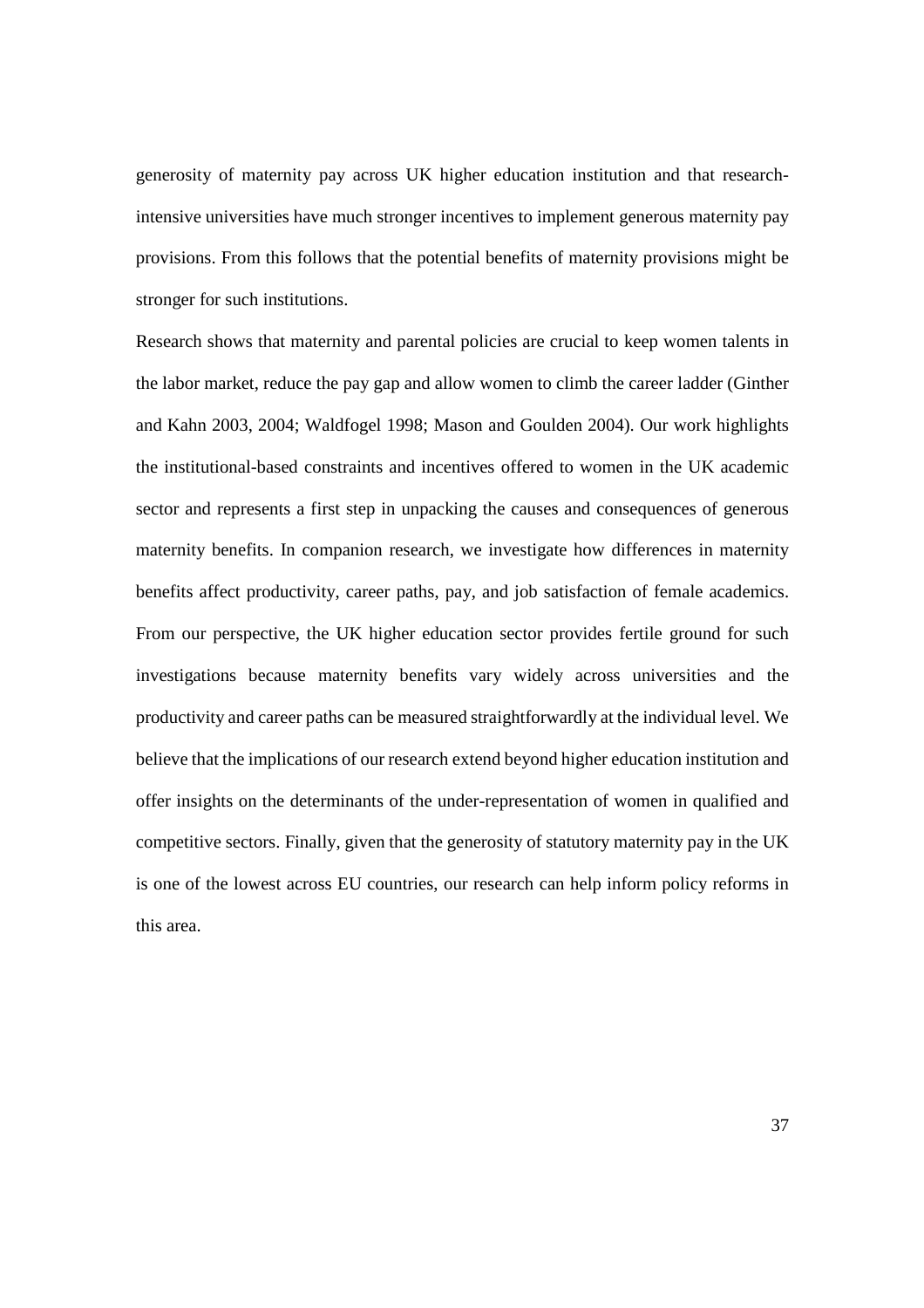#### 7. **Literature**

- Babcock, Linda and Sara Laschever. 2003. Women Don't Ask: Negotiation and the Gender Divide, Princeton: Princeton University Press.
- Euwals, Rob and Melanie E. Ward. 2005. What Matters Most: Teaching or Research? Empirical Evidence on the Remuneration of British Academics. *Applied Economics*, 37 (14): 1655-1672.
- Ginther, Donna K and Shulamit Kahn. 2004. Women in Economics: Moving Up or Falling Off the Academic Career Ladder? *Journal of Economic Perspectives*, 18 (3): 193– 214.
- Ginther, Donna K. and J. Hayes J. 2003. Gender Differences in Salary and Promotion for Faculty in the Humanities. *Journal of Human Resources*, 38 (1): 34-73.
- Gregg, Paul and Jane Waldfogel. 2005. Symposium on Parental Leave, Early Maternity Employment and Child Outcomes. Introduction. *The Economic Journal*, 115 (501): F1-F6
- Hamermesh, Daniel S. 1988. Salaries: Disciplinary Differences and Rank Injustices. *Academe*, 74 (3): 20-24.
- Hawkins, Katherine. (1994) Analyzing the Pure Case: Women's Narratives of Academic Life. *Women's Studies in Communication*, 17 (1): 1-25.
- Jianakoplos, Nancy Ammon and Alexandra Bernasek. 1998. Are Women More Risk Adverse? *Economic Inquiry*, 36(4): 620-630.
- Kahn, Shulamit. 1993. Gender Differences in Academic Career Paths of Economists. *American Economic Review*, 93 (2): 52-56.
- Keher, Nuala. Academics Don't Have Babies: Maternity Leave Amongst Female Academics. Working Paper. Available at http://www.ucc.ie/publications/heeu/womenstf/8\_keher.htm#FOOTNOTE\_1
- Knights, David and Wendy Richards. 2003. Sex Discrimination in UK Academia. *Gender, Work and Organization*, 10 (2): 213-238.
- Knights, David. 1997. Organization Theory in the Age of Deconstruction: Dualism, Gender and Postmodernism Revisited. *Organization Studies*, 18 (1): 1-19.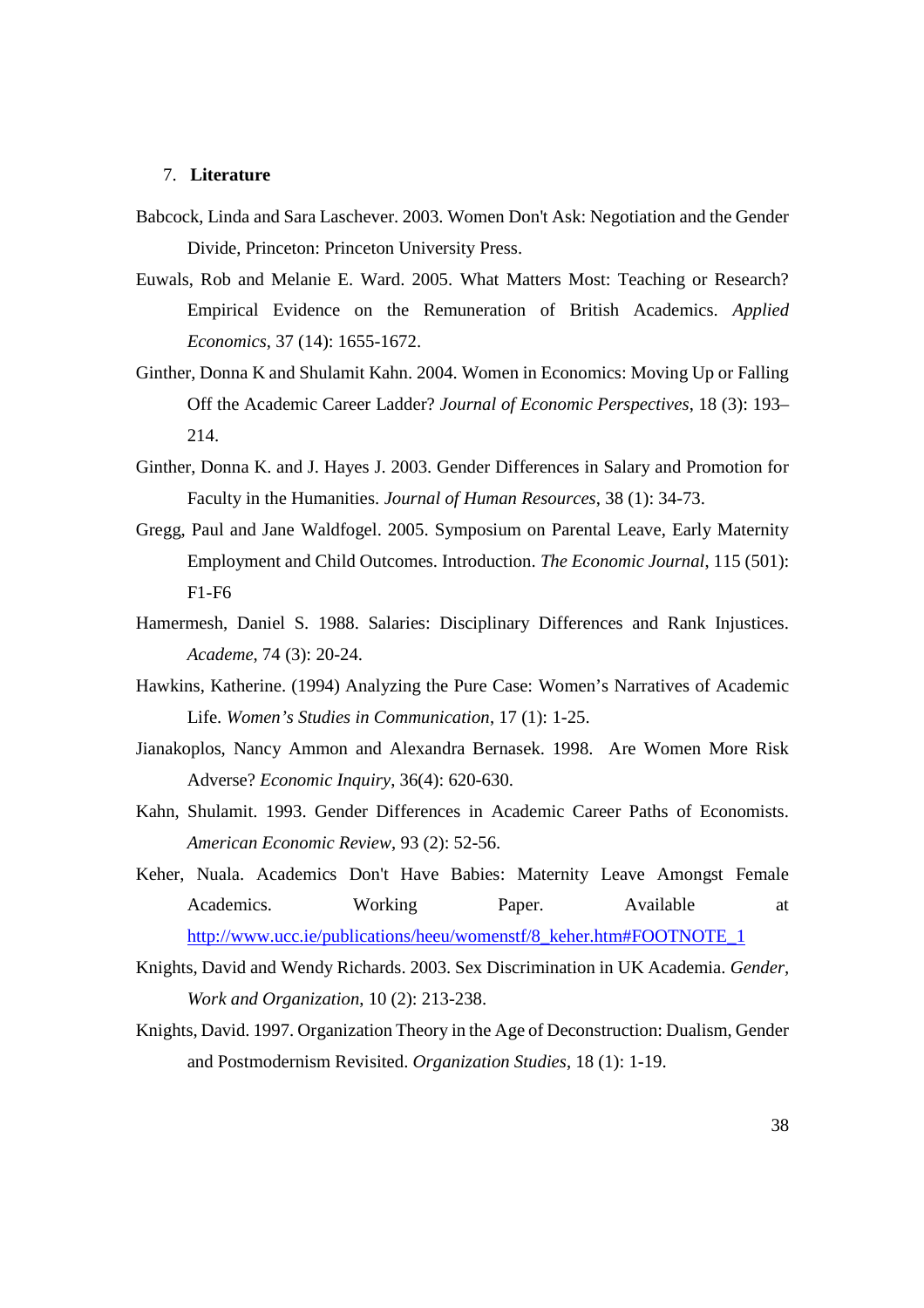- Maliniak, Daniel; Powers, Ryan and Barbara F. Walter. 2013. The Gender Citation Gap in International Relations. *International Organization*/ FirstView Articles: 1-34.
- Mason, Mary Ann, and Marc Goulden. 2004. Marriage and Baby Blues: Redefining Gender Equity in the Academy. *Annals of the American Academy of Political and Social Science*, 596 (1): 86-103.
- Mason, Mary Ann, and Marc Goulden. 2002. Do Babies Matter? The Effect of Family Formation on the Lifelong Careers of Academic Men and Women. Academe, 88 (6): 21-27.
- McDowell, John M., Singell, Larry D. Jr. and James P. Ziliak. 1999. Cracks in the Glass Ceiling: Gender and Promotion in the Economics Profession. *American Economic Review*, 89 (2): 392-396.
- McDowell, John M., and Janet Kiholm Smith. 1992. The Effect of Gender-Sorting on Propensity to Coauthor: Implication for Academic Promotion. *Economic Inquiry*, 30 (1): 68-82.
- Monroe, Kristen; Ozyurt, Saba; Wrigley, Ted and Amy Alexander. 2008. Gender Equality in Academia: Bad News from the Trenches, and Some Possible Solutions. *Perspectives on Politics*, 6 (2): 215-233.
- Park, Shelley M. 1996. Research, Teaching, and Service: Why Shouldn't Women's Work Count? *The Journal of Higher Education*, 67 (1): 46-84.
- Singell, Larry D., Jr. and Joe A Stone. 1993. Gender Differences in the Careers of Ph.D. Economists*. Contemporary Policy Issues*, 11(4): 95-106.
- Solnick, Sara J. 2001. Gender Differences in the Ultimatum Game', Economic Inquiry, 39 (2): 189-200.
- Thornton, Saranna. 2003. Maternity and Childrearing Leave Policies for Faculty: The Legal and Practical Challenges of Complying with Title VII. *University of Southern California Review of Law and Women's Studies*, 12 (2): 161-90.
- Waldfogel, Jane. 1998. The Family Gap for Young Women in the United States and Britain: Can Maternity Leave Make a Difference? *Journal of Labor Economics*, 16 (3): 505-45.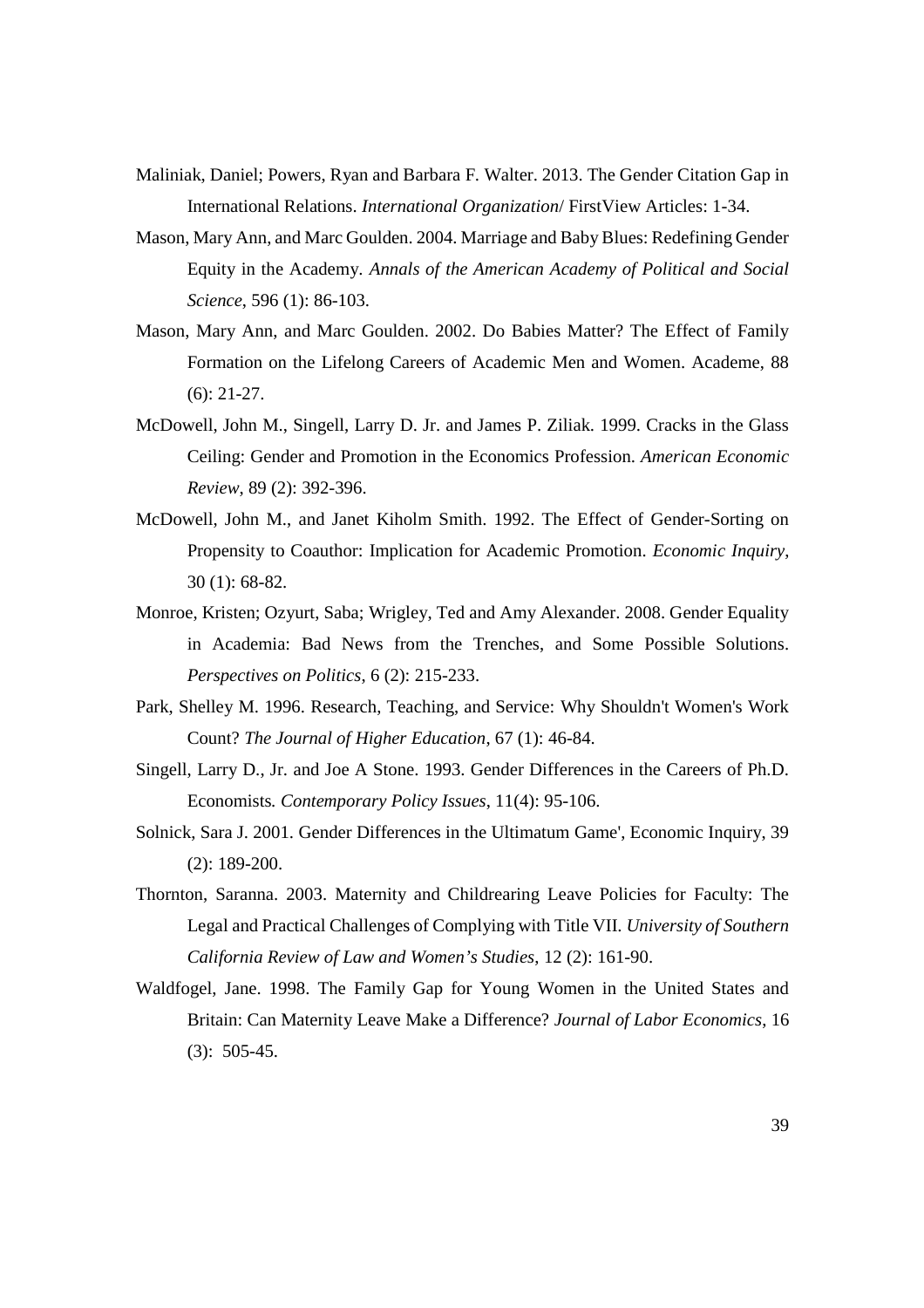- Weststar, Johanna. 2012. Negotiating in Silence: Experiences with Parental Leave in Academia. *Relations Industrielles / Industrial Relations*, 67 (3): 352-374.
- Wolfinger, Nicholas H.; Mason, Mary Ann and Marc Goulden. 2008. Problems in the Pipeline: Gender, Marriage, and Fertility in the Ivory Tower. *The Journal of Higher Education*, 79 (4 ): 388-405.
- Wyn, Johanna, Acker, Sandra and Elisabeth Richards. 2000 Making a Difference: Women in Management in Australian and Canadian Faculties of Education. *Gender and Education*, 12 (4): 435-44.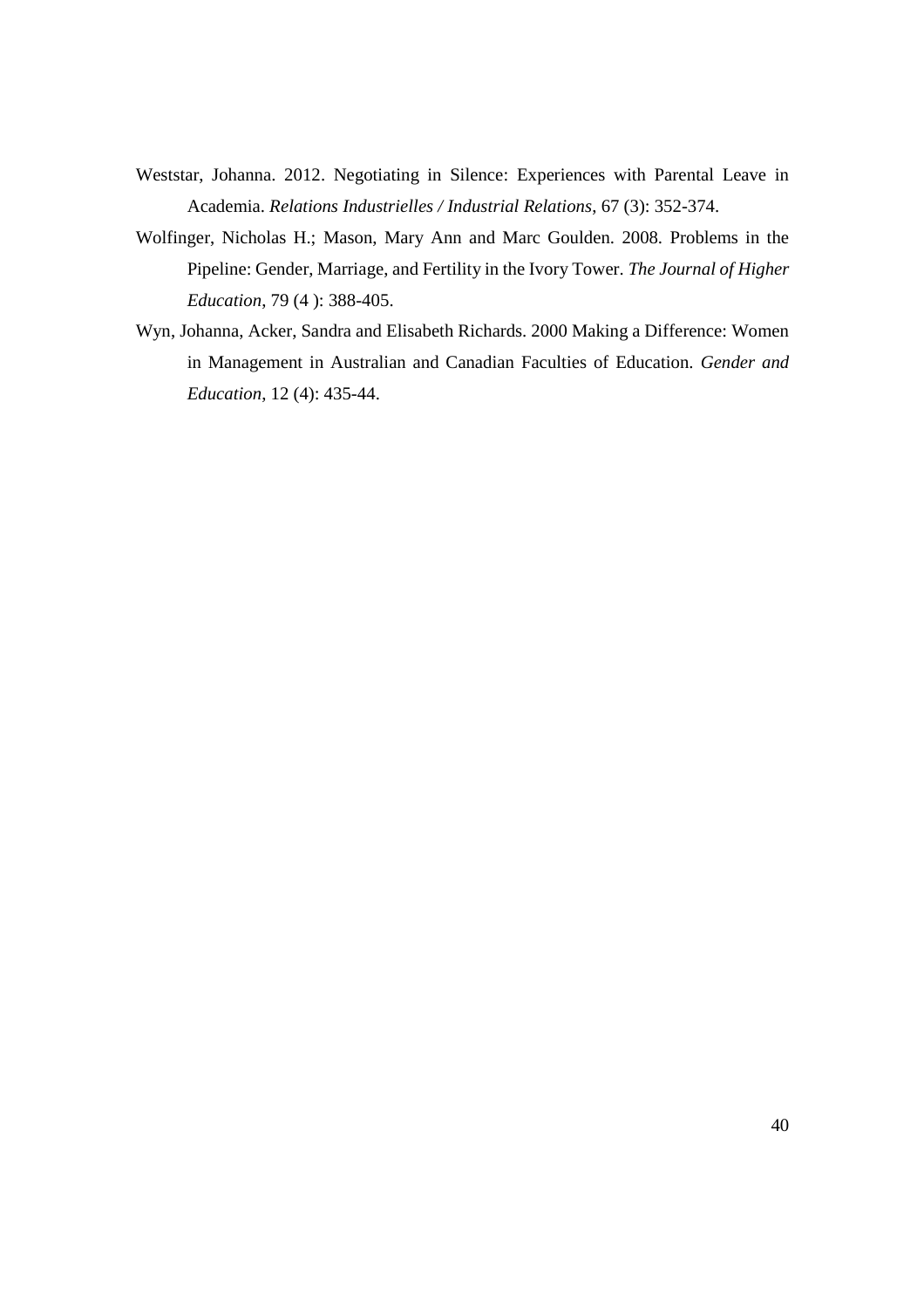### **Appendix**

| Weeks with       | Number   | <b>HEI</b>                                                                                                                                                                                                                                                                                                                                                                                                                                                                                                                                                                                                                                                                                                                                                                                                                                                                                                                                                                                                                                                                                                                                                                                                                                                                                                                                                                                                         |
|------------------|----------|--------------------------------------------------------------------------------------------------------------------------------------------------------------------------------------------------------------------------------------------------------------------------------------------------------------------------------------------------------------------------------------------------------------------------------------------------------------------------------------------------------------------------------------------------------------------------------------------------------------------------------------------------------------------------------------------------------------------------------------------------------------------------------------------------------------------------------------------------------------------------------------------------------------------------------------------------------------------------------------------------------------------------------------------------------------------------------------------------------------------------------------------------------------------------------------------------------------------------------------------------------------------------------------------------------------------------------------------------------------------------------------------------------------------|
| salary<br>full   | of       |                                                                                                                                                                                                                                                                                                                                                                                                                                                                                                                                                                                                                                                                                                                                                                                                                                                                                                                                                                                                                                                                                                                                                                                                                                                                                                                                                                                                                    |
| replacement      | packages |                                                                                                                                                                                                                                                                                                                                                                                                                                                                                                                                                                                                                                                                                                                                                                                                                                                                                                                                                                                                                                                                                                                                                                                                                                                                                                                                                                                                                    |
| $\boldsymbol{0}$ | 15       | Anglia Ruskin University, Conservatoire for Dance and<br>Drama, Edge Hill University, Falmouth University, Guildhall<br>School of Music and Drama, Leeds College of Music, Leeds<br>Metropolitan University, Norwich University of the Arts,<br>Queen Margaret University (Edinburgh), Ravensbourne,<br>Royal Agricultural University, The University of Bolton                                                                                                                                                                                                                                                                                                                                                                                                                                                                                                                                                                                                                                                                                                                                                                                                                                                                                                                                                                                                                                                    |
| $\overline{4}$   | 51       | Spa University, Bishop Grosseteste University,<br>Bath<br>Buckinghamshire New University, Canterbury Christ Church<br>University, Cardiff Metropolitan University, Central School<br>of Speech and Drama, Coventry University, Falmouth<br>Harper Adams University, Leeds<br>University,<br>Trinity<br>University, Liverpool Hope University, Liverpool John<br>Moores University, London Metropolitan University, London<br>South Bank University, Rose, Bruford College, Royal<br>Academy of Music, Royal College of Music, Royal Northern<br>College of Music, St Mary's University College, St Mary's<br>University College (Twickenham), Stranmillis University<br>College, Teesside University, The Liverpool Institute for<br>Performing Arts, The University of Chichester,<br>The<br>University of Huddersfield, The University of Lincoln, The<br>University of Northumbria at Newcastle, The University of<br>Plymouth, The University of Portsmouth, The University of<br>Wales (Newport), The University of West London, The<br>University of Wolverhampton, The University of Worcester,<br>Trinity Laban Conservatoire of Music and Dance, University<br>for the Creative Arts, University of Bedfordshire, University<br>of Chester, University of Glamorgan, University of<br>Gloucestershire, University of Hertfordshire, University of St<br>Mark and St John, University of the Arts (London) |
| 6                | 27       | Anglia Ruskin University, Bournemouth University, De<br>Montfort University, Falmouth University, Newman<br>University, Roehampton University, Royal Conservatoire of<br>Scotland, Southampton Solent University, Staffordshire<br>University, Swansea Metropolitan University, The Arts<br>University Bournemouth, The Arts University Bournemouth,<br>City University, The Manchester Metropolitan<br>The<br>University, The Nottingham Trent University, The University                                                                                                                                                                                                                                                                                                                                                                                                                                                                                                                                                                                                                                                                                                                                                                                                                                                                                                                                         |

Table A1: Generosity of Occupational Maternity Pay across UK HEIs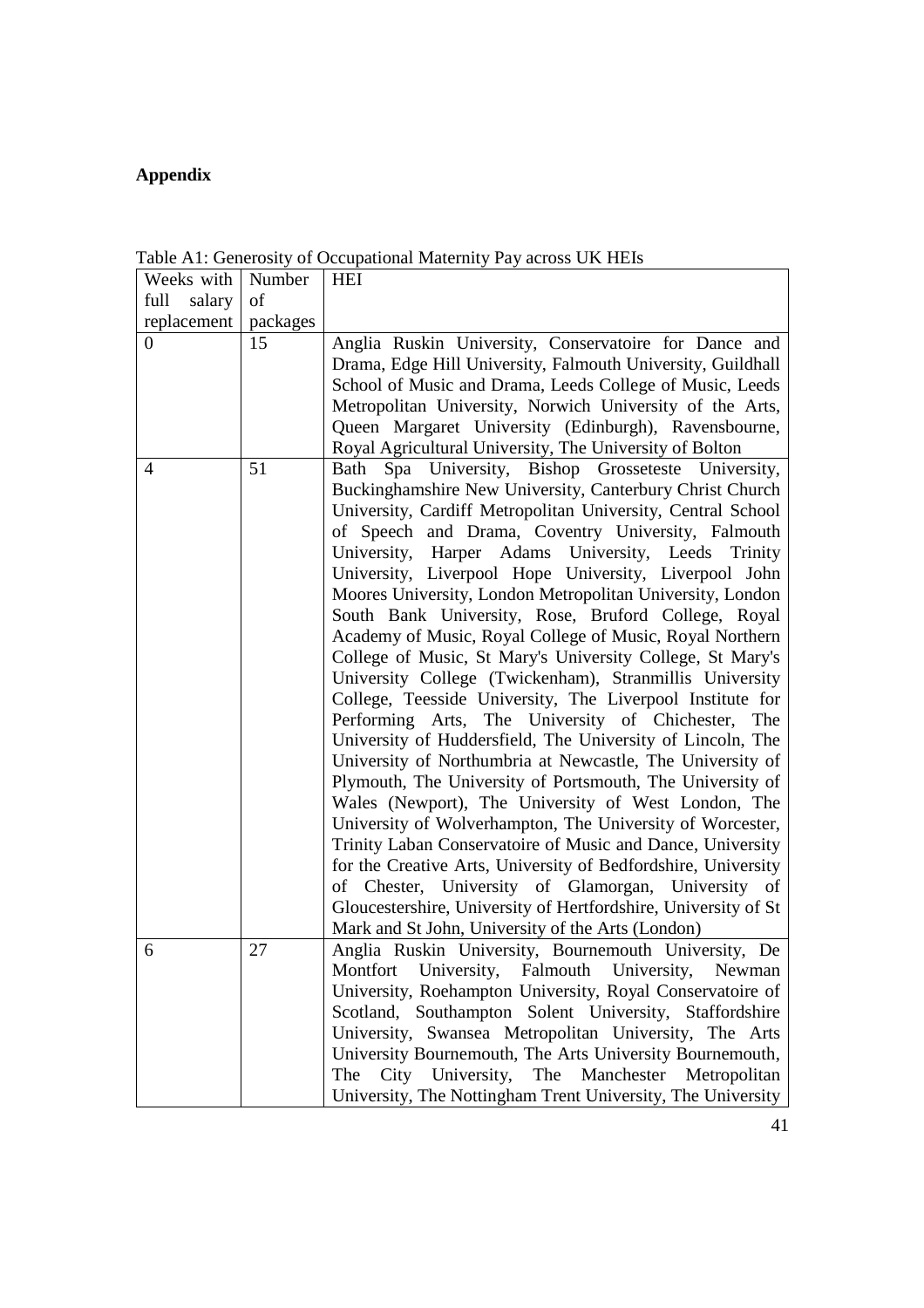|    |              | of Bradford, The University of Brighton, The University of                                                                                                                                                                                                                                                                                                                                                                                                                                                                                                                                                                                                                                                                                                                                                                                                                                                                                                                                           |
|----|--------------|------------------------------------------------------------------------------------------------------------------------------------------------------------------------------------------------------------------------------------------------------------------------------------------------------------------------------------------------------------------------------------------------------------------------------------------------------------------------------------------------------------------------------------------------------------------------------------------------------------------------------------------------------------------------------------------------------------------------------------------------------------------------------------------------------------------------------------------------------------------------------------------------------------------------------------------------------------------------------------------------------|
|    |              | Northampton, The University of Westminster, The University                                                                                                                                                                                                                                                                                                                                                                                                                                                                                                                                                                                                                                                                                                                                                                                                                                                                                                                                           |
|    |              | of Winchester, University of Cumbria, University of Derby,                                                                                                                                                                                                                                                                                                                                                                                                                                                                                                                                                                                                                                                                                                                                                                                                                                                                                                                                           |
|    |              | University of the West of England (Bristol), Writtle College,                                                                                                                                                                                                                                                                                                                                                                                                                                                                                                                                                                                                                                                                                                                                                                                                                                                                                                                                        |
|    |              | York St John University                                                                                                                                                                                                                                                                                                                                                                                                                                                                                                                                                                                                                                                                                                                                                                                                                                                                                                                                                                              |
| 8  | 38           | Aberystwyth University, Bangor University, Birmingham<br>City University, Brunel University, Cranfield University,<br>Goldsmiths College, Heriot-Watt University, Imperial College<br>of Science Technology and Medicine, St George's Hospital<br>Medical School, Swansea University, The Royal Veterinary<br>College, The University of Bath, The University of Bristol,<br>The University of Dundee, The University of East Anglia, The<br>University of Edinburgh, The University of Essex, The<br>University of Exeter, The University of Glasgow, The<br>University of Hull, The University of Kent, The University of<br>Leeds, The University of Leicester, The University of<br>Liverpool, The University of Nottingham, The University of<br>Stirling, The University of Strathclyde, The University of<br>Surrey, The University of Sussex, The University of Warwick,<br>The University of the West of Scotland, University Campus<br>Suffolk, University of Durham, University of London |
|    |              |                                                                                                                                                                                                                                                                                                                                                                                                                                                                                                                                                                                                                                                                                                                                                                                                                                                                                                                                                                                                      |
| 9  | 5            | Courtauld Institute of Art, London School of Hygiene and<br>Tropical Medicine, The University of Aberdeen, University<br>College London                                                                                                                                                                                                                                                                                                                                                                                                                                                                                                                                                                                                                                                                                                                                                                                                                                                              |
| 10 | 1            | The University of East London                                                                                                                                                                                                                                                                                                                                                                                                                                                                                                                                                                                                                                                                                                                                                                                                                                                                                                                                                                        |
| 12 | 3            | Aston University, Sheffield Hallam University,<br>The                                                                                                                                                                                                                                                                                                                                                                                                                                                                                                                                                                                                                                                                                                                                                                                                                                                                                                                                                |
|    |              | University of Sheffield                                                                                                                                                                                                                                                                                                                                                                                                                                                                                                                                                                                                                                                                                                                                                                                                                                                                                                                                                                              |
| 13 | 9            | Edinburgh Napier University, Glynd?r University, Oxford<br>Brookes University, The Manchester Metropolitan University,<br>The Robert Gordon University, The University of Central<br>Lancashire, The University of Surrey, University of Abertay<br>Dundee                                                                                                                                                                                                                                                                                                                                                                                                                                                                                                                                                                                                                                                                                                                                           |
| 14 | 2            | The Institute of Cancer Research, The University of<br>Sunderland                                                                                                                                                                                                                                                                                                                                                                                                                                                                                                                                                                                                                                                                                                                                                                                                                                                                                                                                    |
| 16 | 14           | Glasgow School of Art, Imperial College of Science,                                                                                                                                                                                                                                                                                                                                                                                                                                                                                                                                                                                                                                                                                                                                                                                                                                                                                                                                                  |
|    |              | Technology and Medicine, Institute of Education,<br>The<br>University of Bristol, The University of Edinburgh,<br>The<br>University of Glasgow, The University of Kent,<br>The<br>University of Leeds, The University of St Andrews, The<br>University of Stirling, The University of Strathclyde, The<br>University of Warwick, The University of the West of<br>Scotland, University of Durham                                                                                                                                                                                                                                                                                                                                                                                                                                                                                                                                                                                                     |
| 17 | $\mathbf{1}$ | Heriot-Watt University                                                                                                                                                                                                                                                                                                                                                                                                                                                                                                                                                                                                                                                                                                                                                                                                                                                                                                                                                                               |
| 18 | 37           | Brunel University, Cardiff University, Courtauld Institute of                                                                                                                                                                                                                                                                                                                                                                                                                                                                                                                                                                                                                                                                                                                                                                                                                                                                                                                                        |
|    |              | Art, Edinburgh College of Art, Heythrop College, Imperial                                                                                                                                                                                                                                                                                                                                                                                                                                                                                                                                                                                                                                                                                                                                                                                                                                                                                                                                            |